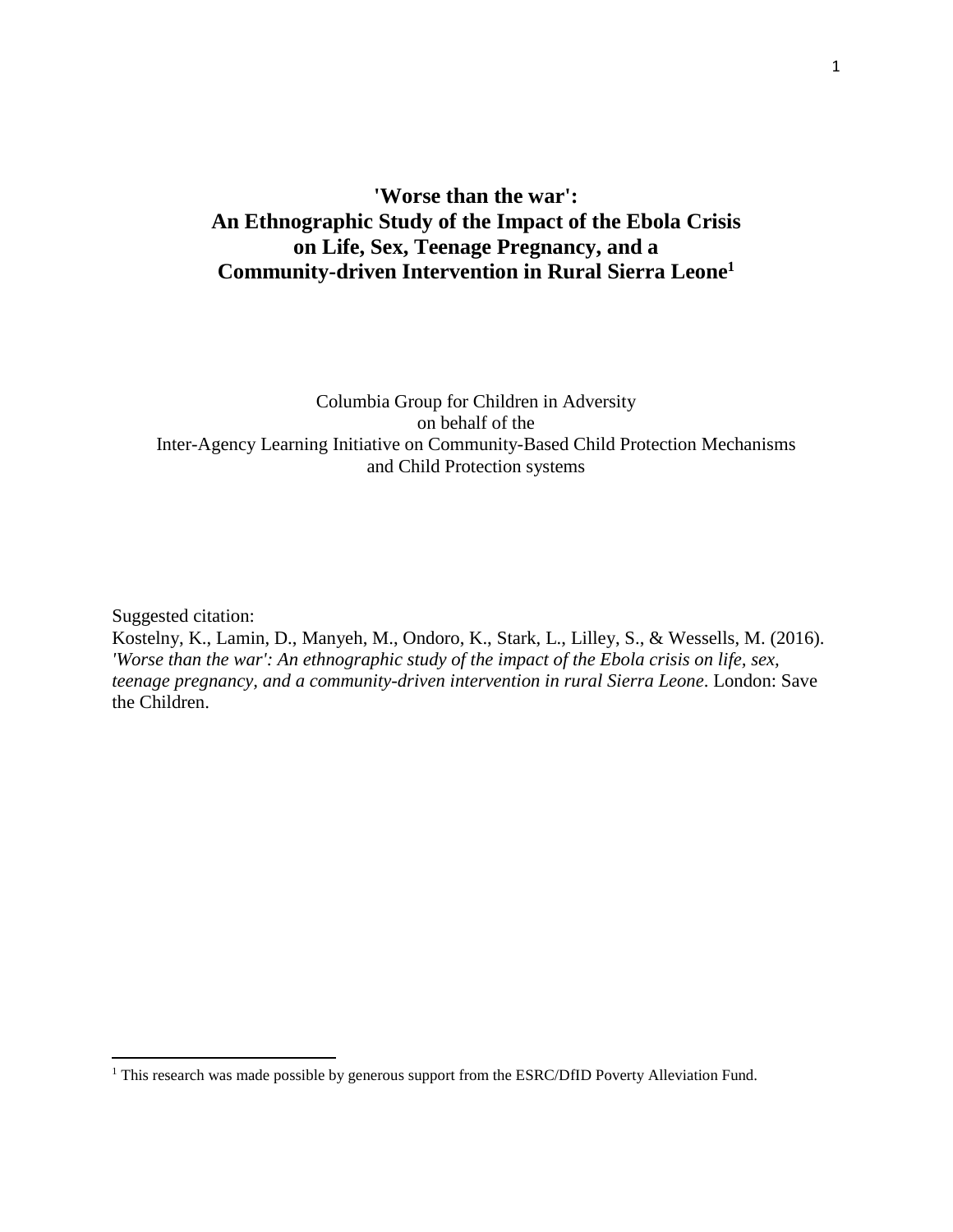# **Acknowledgements**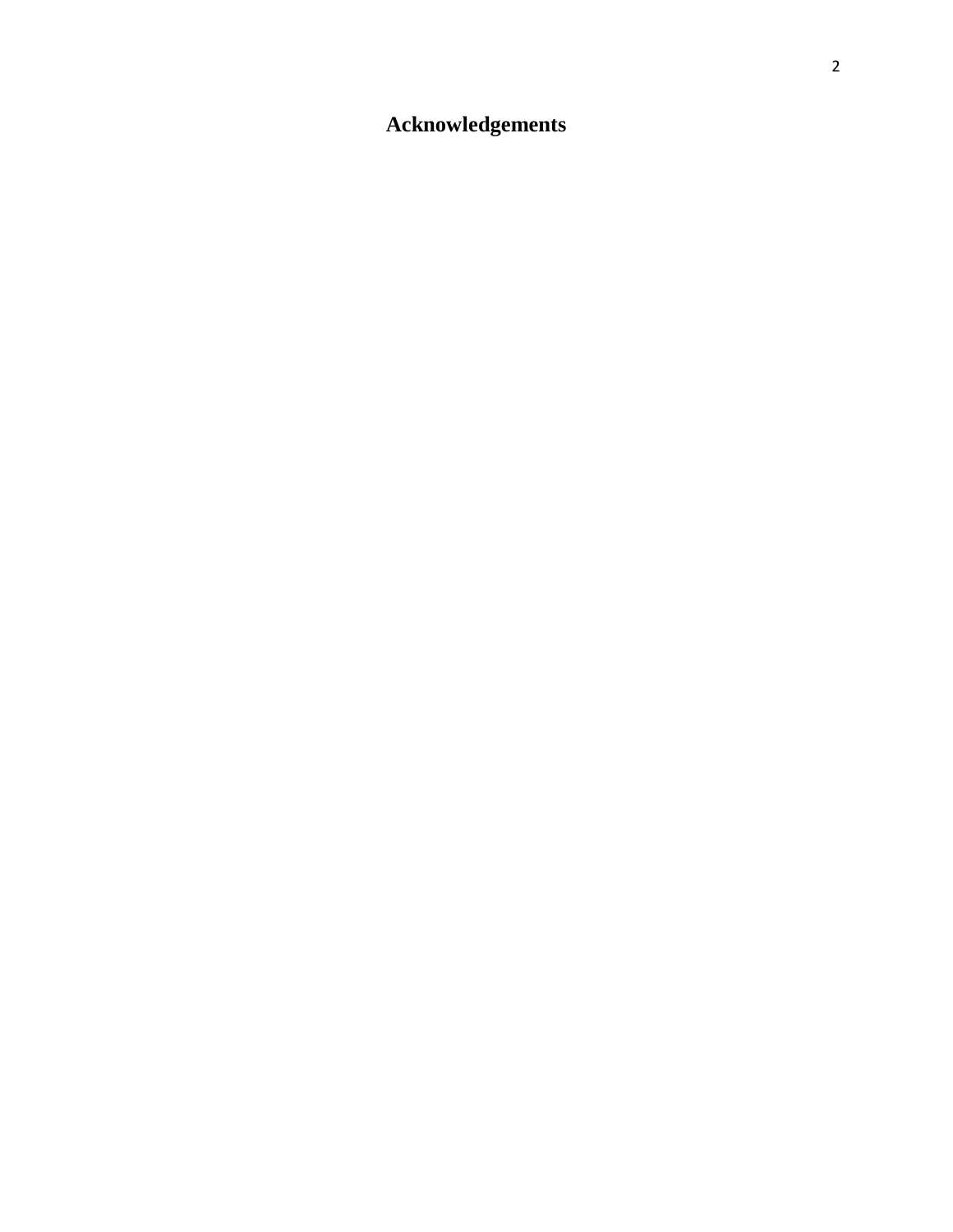# **ACRONYMS**

| <b>CDC</b>    | <b>Center for Disease Control</b>                          |
|---------------|------------------------------------------------------------|
| <b>CWC</b>    | <b>Child Welfare Committee</b>                             |
| <b>DFID</b>   | Department for International Development                   |
| <b>ESRC</b>   | <b>Economic and Social Research Council</b>                |
| <b>EVD</b>    | Ebola Virus Disease                                        |
| <b>FGM</b>    | <b>Female Genital Mutilation</b>                           |
| <b>MSWGCA</b> | Ministry of Social Welfare, Gender, and Children's Affairs |
| <b>NGO</b>    | Non-governmental Organization                              |
| <b>SEA</b>    | Sexual Exploitation and Abuse                              |
| <b>STD</b>    | <b>Sexually Transmitted Disease</b>                        |
| <b>UN</b>     | <b>United Nations</b>                                      |
| <b>UNICEF</b> | United Nations International Children's Emergency Fund     |
| <b>WHO</b>    | World Health Organization                                  |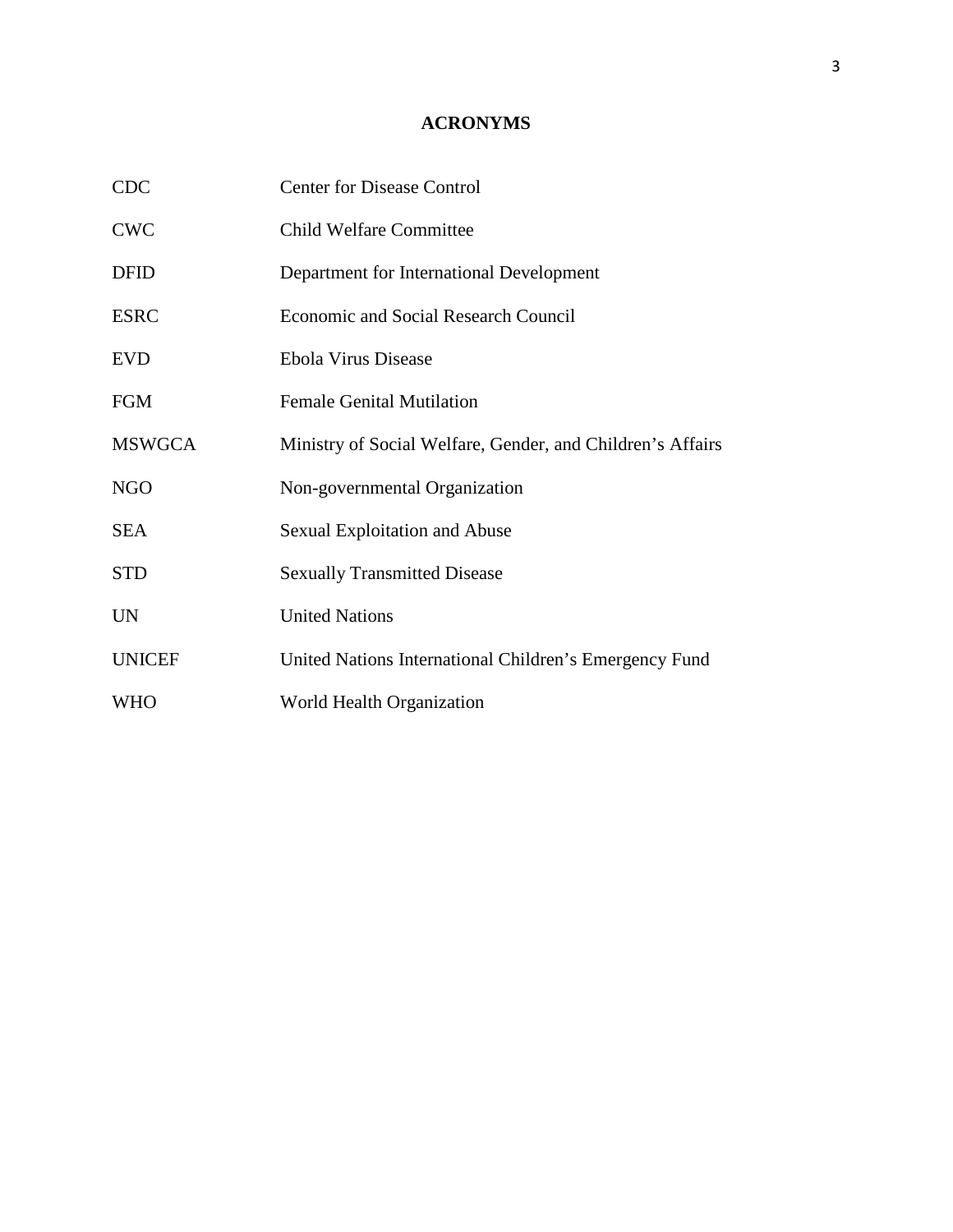# **Table of Contents**

| Effects on Sexual Behavior, Teenage Pregnancy, and Sexual Exploitation and Abuse 35 |  |
|-------------------------------------------------------------------------------------|--|
|                                                                                     |  |
|                                                                                     |  |
|                                                                                     |  |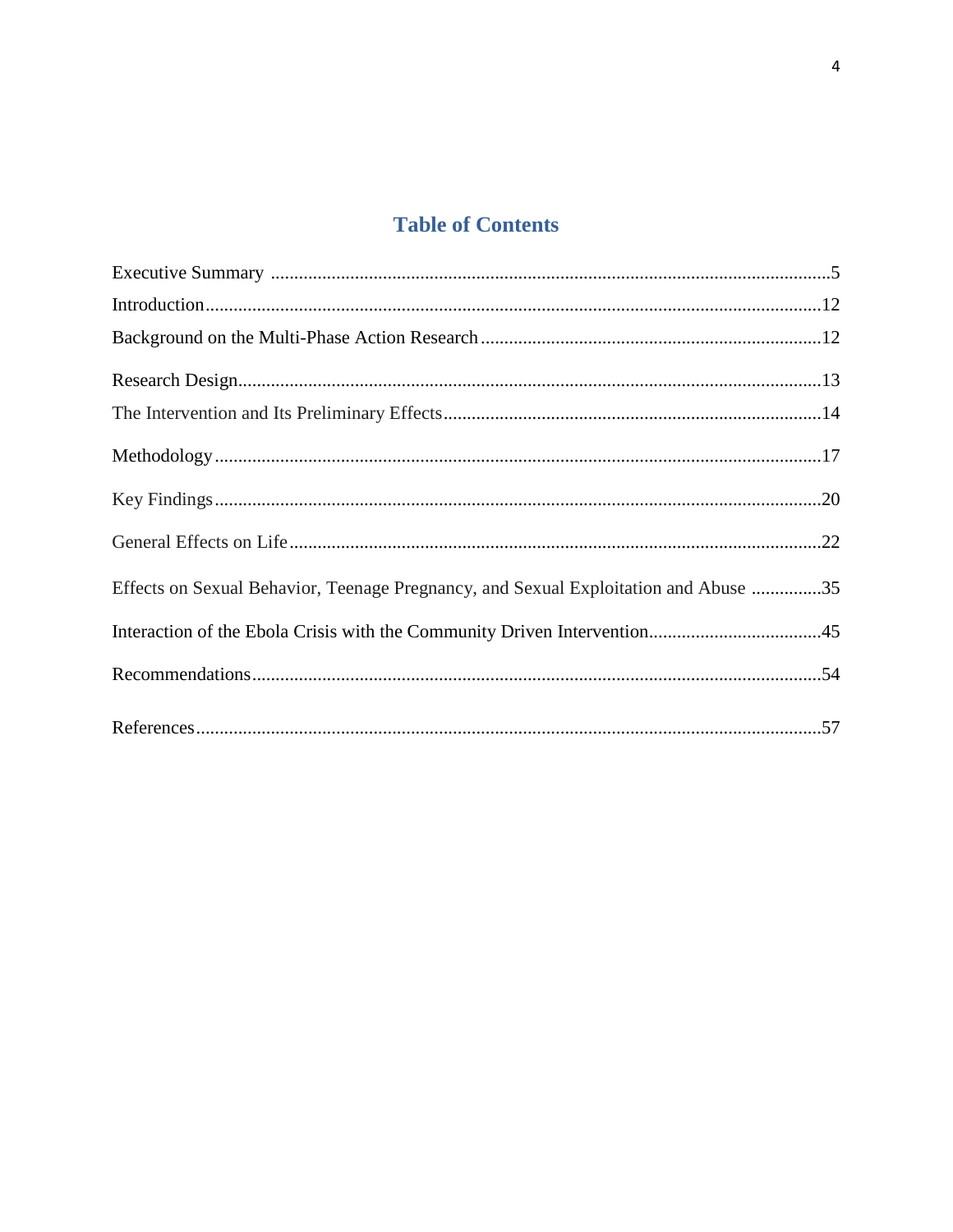#### **EXECUTIVE SUMMARY**

The Ebola virus disease (EVD) epidemic and crisis of 2014-2016 dealt a devastating blow to the citizens of Guinea, Liberia, and Sierra Leone, the full impact of which is still being unearthed. In Sierra Leone, the disastrous consequences to health were only one dimension of the catastrophic impact of the Ebola crisis, which in many respects turned the world upside down for children and adults. The purpose of this research is to illuminate both the wider impacts of the Ebola crisis on people's lived experiences, with an emphasis on children, and its more specific effects on issues related to teenage pregnancy and its prevention.

 The research was conducted as part of an effort to learn how the Ebola crisis had affected and interacted with a community-driven intervention to reduce teenage pregnancy. The intervention, which had been developed and conducted by two clusters of three communities each in Moyamba and Bombali Districts, respectively, included elements such as: dramas created and performed by teenage girls and boys on consequences of pregnancy followed by discussions; parent-child discussions on puberty, sex, and pregnancy; creation of and transmission by teenagers of youth oriented messages about preventing teenage pregnancy; ongoing community dialogues and reflection about teenage pregnancy; and support from health workers and authorities. Midline data collected in 2014 using mixed methods and comparisons with control clusters that had not received the intervention showed promising effects on reducing teenage pregnancy.

 Unfortunately, the Ebola crisis erupted in Sierra Leone in August, 2014, making it impossible to collect the endline data that would have enabled the documentation and analysis of the full effects of the community driven intervention. Reports from the field indicated that the Ebola crisis had interrupted the intervention, and had introduced a host of confounding variables and threats to children, including increases in teenage pregnancy. Realizing that it would be impossible to interpret the endline survey data in a meaningful way, the research team decided to conduct post-Ebola ethnography that would examine how the Ebola crisis had affected children's well-being, teenage pregnancy and related issues, and the community driven intervention.

#### **Method**

 Conducted during November – December, 2015, the research used a method of rapid ethnography in which trained Sierra Leonean researchers, who spoke the local languages and were familiar with the context, lived and worked in rural villages. In each district, two of the intervention villages and two of the control villages were randomly selected for participation, making a total of eight participating villages. For each District, a team of 4-5 researchers worked in four villages, and were to spend a period of 5-7 working days in each village. Backstopping the researchers in the villages were more experienced Team Leaders from Sierra Leone, and also international researchers from the Columbia Group.

 The participants, who included people from different socio-economic strata, consisted of 621 people who took part in 63 group discussions, and an additional 255 people participated in the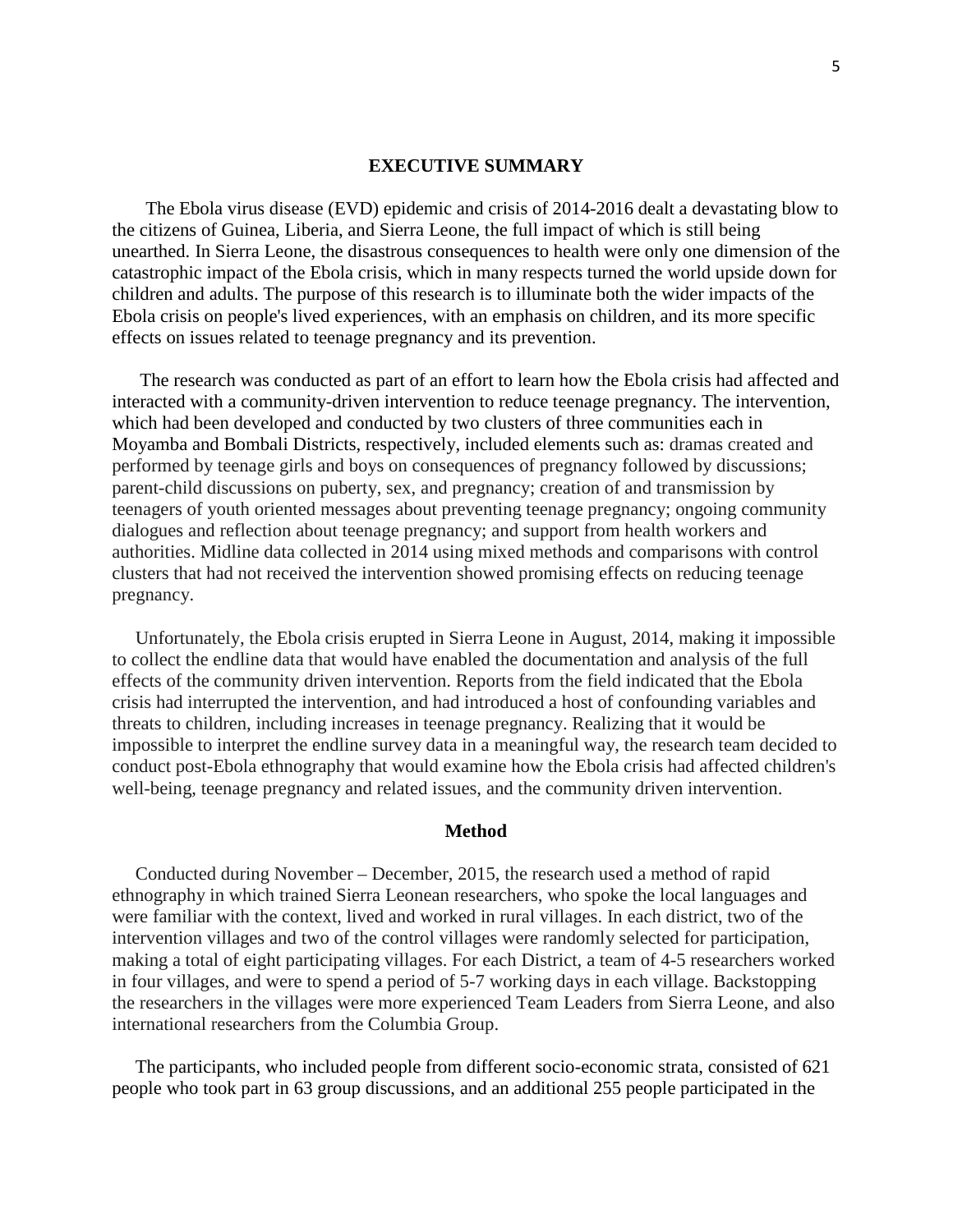in-depth and key informant interviews. Group discussions and in-depth, individual interviews were planned in a manner that learned systematically from ten subgroups: girls (11-13 years), teenage girls (14-19 years), young women (20-25 years), women (26-49 years), elder women (50 years and over), boys (11-13 years), teenage boys (14-19 years), young men (typically not married, 20-25 years), men (26-49 years), and elder men (50 years and over). Group discussions were conducted separately with different subgroups for purposes of enabling the participants to speak more openly and also to contrast the views of different subgroups.

 The interviews and group discussions were conducted in a flexible, open ended manner that sought to elicit the participants' views and to capture their exact words. The researchers deliberately avoided using the language of international child protection. Initially, the researchers asked broad, open ended questions and then followed up with probing questions to learn in greater depth about participants' views.

 The research was conducted in a manner designed to ensure that the benefits to participants outweighed any costs or unintended harm, and that the research process embodied the ethical principles of humanity, impartiality, neutrality, beneficence, nonmaleficence, and the best interests of the child. Columbia University reviewed the proposed research and granted IRB approval. The researchers, who were bound by Save the Children's Child Safeguarding Policy, talked with people in a respectful, empathic manner when querying people about the impact of the Ebola crisis and difficult life conditions. To avoid causing unintended harm, the researchers asked not about specific cases or participants' own situation but about all the children in the area. Informed consent was obtained through careful procedures that did not involve coercion. Children's assent was also obtained together with the consent of their parents. To protect confidentiality, the records contain no names or personal identifiers. Throughout, care was taken not to raise expectations that the participants or their family or community would receive material benefits such as money as a result of their participation.

 The data were analyzed systematically using a grounded methodology. Key categories, themes, and patterns were identified inductively, through holistic reading and examined through processes of triangulation. These categories, themes, and patterns were checked through discussion among the Columbia Group researchers, with revisions made as necessary.

 Limitations of this research include its short time frame and operational limits on the monitoring of the quality of the data. A further limitation was that respondents sometimes had difficulty recalling events within specified time frames. The research has limited generalizability since the areas studied did not comprise a representative national sample.

#### **Key Findings**

 The key findings are presented in three sections on general effects of the Ebola crisis, effects on teenage pregnancy and related issues, and effects on the community driven intervention.

# **General Effects**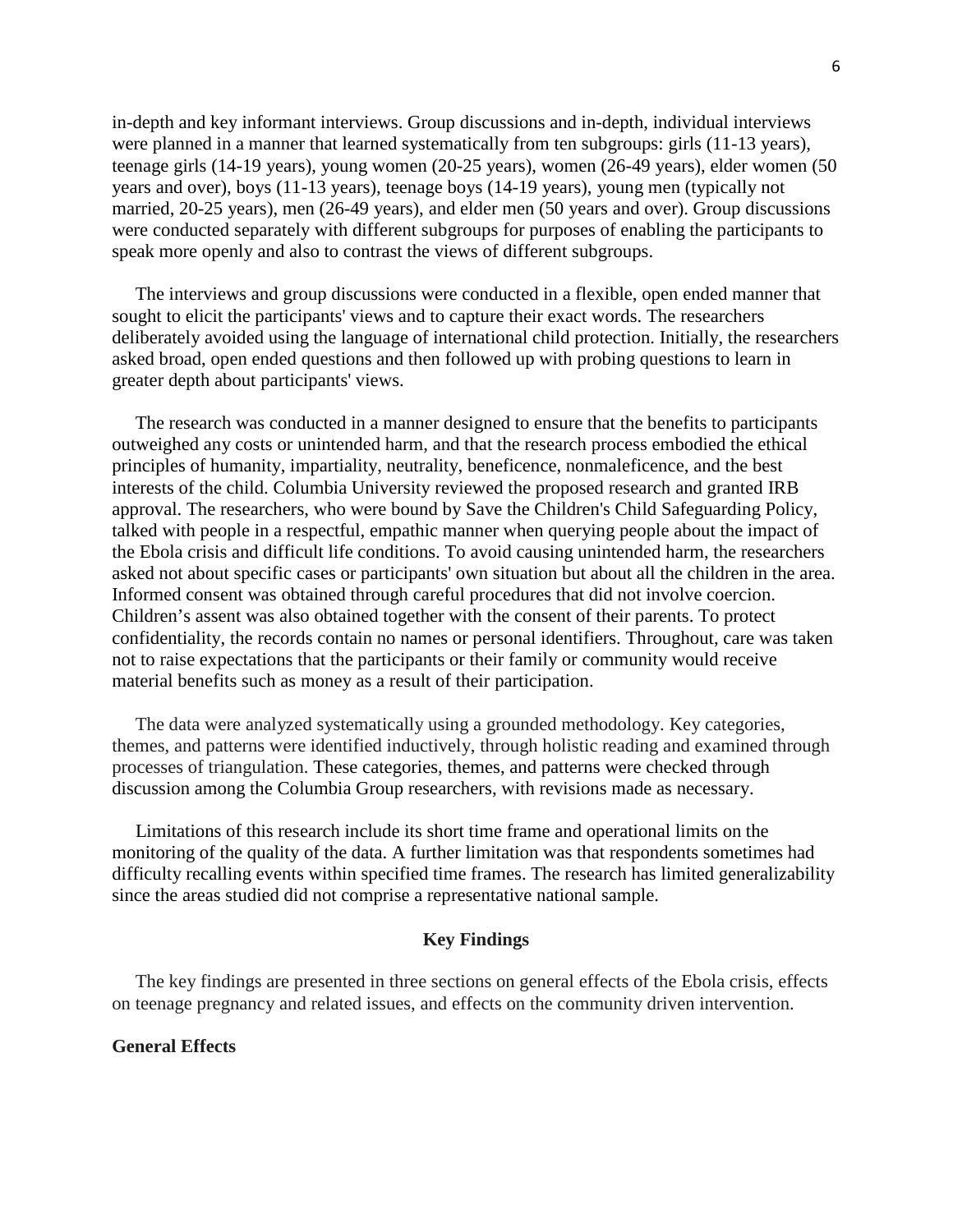During the Ebola crisis, the rhythms of daily life were ruptured, as people lost their livelihoods, social relationships were torn apart, and an atmosphere of fear and mistrust permeated daily life. Although Ebola did not reach any of the villages in the study, children, teens, parents and caregivers were nonetheless profoundly affected by the changes brought about during the Ebola crisis.

 The Ebola crisis had devastating effects on people's social interactions and movements. In response to Center for Disease Control (CDC) guidelines for national infection control, the Paramount Chiefs imposed two by-laws that forbade movement in and out of villages and restricted people from gathering within their own villages, respectively. Together, these by-laws not only worsened poverty but also decreased sharply the participation in social and cultural activities such as religious events, burial rituals, and entertainment. Fearful of touching each other, people reported that they no longer slept near each other, and some married couples avoided having sex. People became so fearful of each other that they no longer 'ate off the same plate' with each other. The combined effects of this social isolation and fear were sufficiently crippling that some participants described the Ebola crisis as having been worse than the armed conflict in Sierra Leone had been.

 Because people could not work and children could neither play nor go to school, people said they felt as if they were living in a cage. The inability to gather and travel outside one's village had devastating economic consequences. Because people could not travel to their usual places of business, including the weekly market where they sold their produce and goods, people were unable to earn money to buy food or other necessities. As a result, there was 'plenty hunger.' Also, there was no possibility of financial help from relatives who lived in the larger towns, which in normal times had been a steady source of support. Further, husbands and wives who had been in separate places when the by-laws went into effect were unable to reunite during the Ebola crisis, as many roads were closed, and transportation was not widely available.

 Fear and suspicion of the health posts and hospitals were widespread. People believed that they could be misdiagnosed as having Ebola and killed, or that they would not be treated well and would not receive the medicine they needed. In some villages, people feared that at health facilities they would be injected with the Ebola virus either deliberately or unintentionally through the use of contaminated needles and syringes that had been used previously with Ebola victims. Also, people feared that if their blood was drawn, they would die immediately. People also feared misdiagnosis, as the usual symptoms of diarrhea, fever, and vomiting of some of the frequent illness such as malaria or cholera were the same as Ebola symptoms. They feared that once they had been diagnosed as having Ebola, they would be taken to a holding center where certain death by Ebola awaited. As a consequence, many people did not go to the health post or take their children there.

 People said they had avoided health posts since they feared that they would not be treated well or at all, because the intense focus on Ebola had excluded the treatment of other conditions. Also, people feared that the diminished supply of medicines would impede proper treatment of one's ailments. These fears likely had some basis in reality. For example, during the Ebola crisis, many expectant mothers, including teenagers, received no prenatal care, and even if they had gone to the hospital to deliver their babies, they received no assistance. In addition, by-laws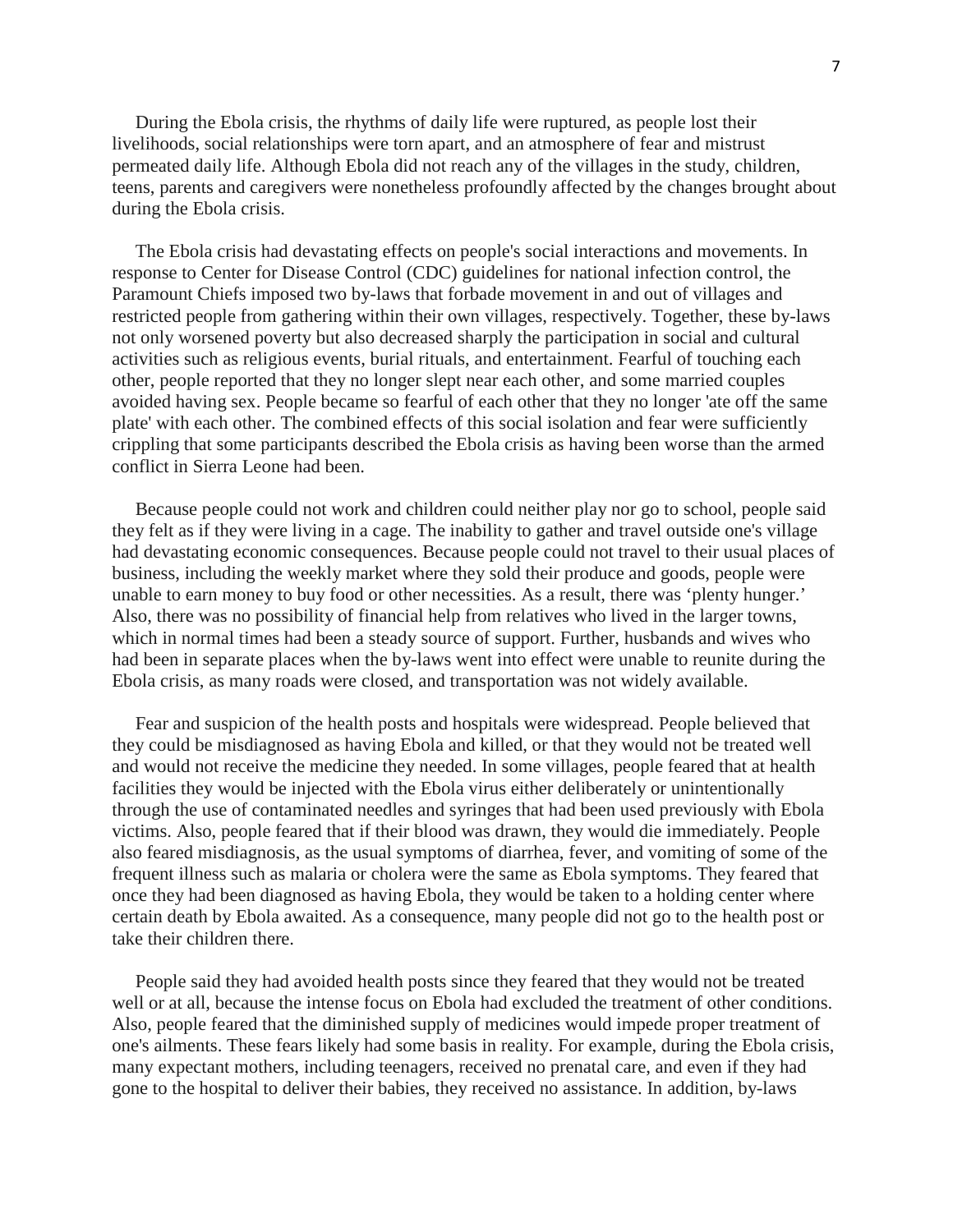restricted the previously common practice of using traditional medicine. In essence, the Ebola crisis shut down people's use of either the Western or the traditional parts of the health system. The net result of people not taking their sick young children to the hospitals was that children died from malnutrition, malaria, and other 'common' illnesses. Because mothers were not assisted during delivery at hospitals, some children died during birth, or shortly thereafter due to delivery complications.

 In addition to the health issues mentioned above, the Ebola crisis had a profound, negative impact on children's well-being. Children's well-being suffered due to their inability to engage in normal activities such as playing, farming, being with other children, or going to school. Overall, children were described as unhappy, discouraged, lonely, and despondent. Because schools were closed, school-age children missed interacting with their age-mates and engaging with them through play, sports, storytelling, and doing chores together. Children particularly missed the special gatherings on holidays with friends and people from other villages. Teenagers, too, suffered due to their inability to socialize and engage in important cultural activities, including attending church or mosque, participating in sporting events, and going to dances and entertainment activities that had been integral parts of their lives.

 Further, some children, especially adolescents, were perceived to have become disobedient because their parents could not supply food or meet other basic needs. Some young children reportedly received more beatings, not only for disobedience, but also because they were crying from hunger. Teenage girls refused to heed their parents' advice not to get involved in sexual activities. Teenage boys became more disobedient and defiant, smoking cannabis and gambling.

 A significant source of distress for children was that schools were closed for nearly a full school year. Diverse community members, including children, said that as a result, children became '*idle*' since they had no structured activities to occupy their time. Also, participants reported that children had forgotten what they had learned and had become '*fools*.' Held back, they were unable to take their entrance exams for secondary school, causing some children to lose interest and drop out of school altogether. Further, some children descended on a pathway that led through pregnancy, poverty, or loss of hope to permanently dropping out of school. Many children felt that their future had been destroyed because they had been held back in school, or that they would never go back to school. For girls, this was especially true if they had gotten pregnant.

 The Ebola crisis had a severe impact on youth both socially and economically. Girls who normally had participated in the *bondo* (secret) society activities were unable to do so during the Ebola crisis owing to the ban on gathering. This deprived them not only of opportunities to socialize with peers but also of mentoring from elder women and meaningful cultural activities. The inability of teenage boys and young men to do the traditional collaborative farming made it difficult to meet their own and their families' needs.

 Highly distressful for people of all ages was the inability to participate in traditional burial rituals, which were seen as important for the identity and well-being of the living. There was a strong cultural tradition of washing the body, paying last respects, and accompanying the deceased and their family to the burial. Particularly distressful was the burial during the Ebola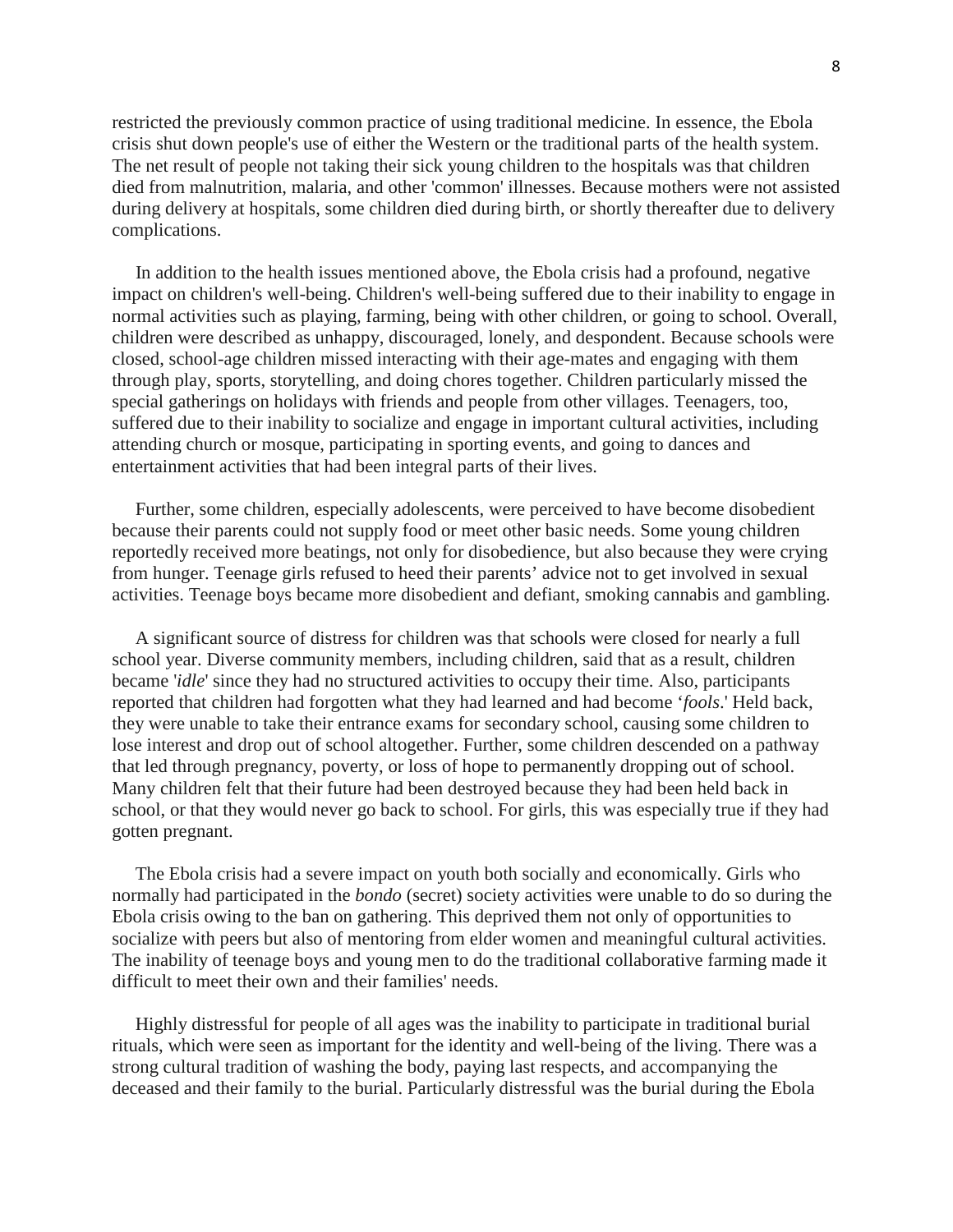crisis by protected workers (strangers), who placed the dead bodies in plastic bags and took them to an unknown burial site. Sometimes the burial team did not come for several days, leaving the body to decompose while relatives were helpless to do anything.

#### **Effects on Sexual Behavior, Teenage Pregnancy, and Sexual Exploitation and Abuse (SEA)**

 The descent of the country into deeper poverty, coupled with the psychological impact of the Ebola crisis, children's idleness, and the disruption of organized routines of social behavior, led to significant increases in sexual behavior among teenagers, including transactional sex and even sexual exploitation by Ebola workers. As a result, teenage pregnancy rates reportedly increased.

 The new poverty was a driver for transactional sex. A particularly heinous example was that in one village, Ebola workers who flashed their money lured girls with promises of marriage into having sex with them. Typically, these 'Ebola marriages' resulted in single girls having babies with no fathers. In all the villages, sexual exploitation was evident as girls who wanted food, basic necessities, or even 'little things' such as body oil, turned to those who could provide such things or the money to obtain them. People reported that, prior to the Ebola crisis, girls had been able to earn money and take care of their needs by selling things in the market. Key informants reported that most parents, who benefitted from it, 'closed their eyes' to their girl's transactional sex, which often led to pregnancy.

 The Ebola crisis also upset the unwritten social contract wherein parents provide for their children, and, in return, the children are obligated to obey and respect parents. Because parents were unable to feed their daughters, teenage girls stopped heeding their parents' advice to avoid 'boyfriend biznes' (sex with peers). Despite the ban on gatherings, young people found ways to sneak out and have sex. Also teenagers' idleness and being out of school led many teenage girls to get involved in either sex with boyfriends or transactional sex with men ('man bizness'). Further, some children experienced diminished expectations for the future that contributed to a desire to become pregnant and a decreased use of contraceptives. Other girls, wanting to have as much fun as possible since they believed they would eventually die from Ebola, became pregnant. The increase in teenage pregnancies also led to increases in early marriage.

#### **Interaction of the Ebola Crisis with the Community Driven Intervention**

 The Ebola crisis significantly disrupted many of the community intervention activities such as peer education workshops, group discussions on puberty and pregnancy prevention, village meetings for teens and parents on the prevention of pregnancy, and community dramas Also, people were less likely to go to the health posts for contraceptives because of their mistrust and fear of the health structures. During the Ebola crisis, the two community facilitators, who encouraged the organization of the intervention activities, were prohibited from visiting the villages. Although there were some limited activities in the intervention villages in Bombali, the overall pattern was one of significant disruption. In Moyamba, too, there were very limited intervention activities, as people feared that the coordinator was an Ebola worker, whom people generally avoided.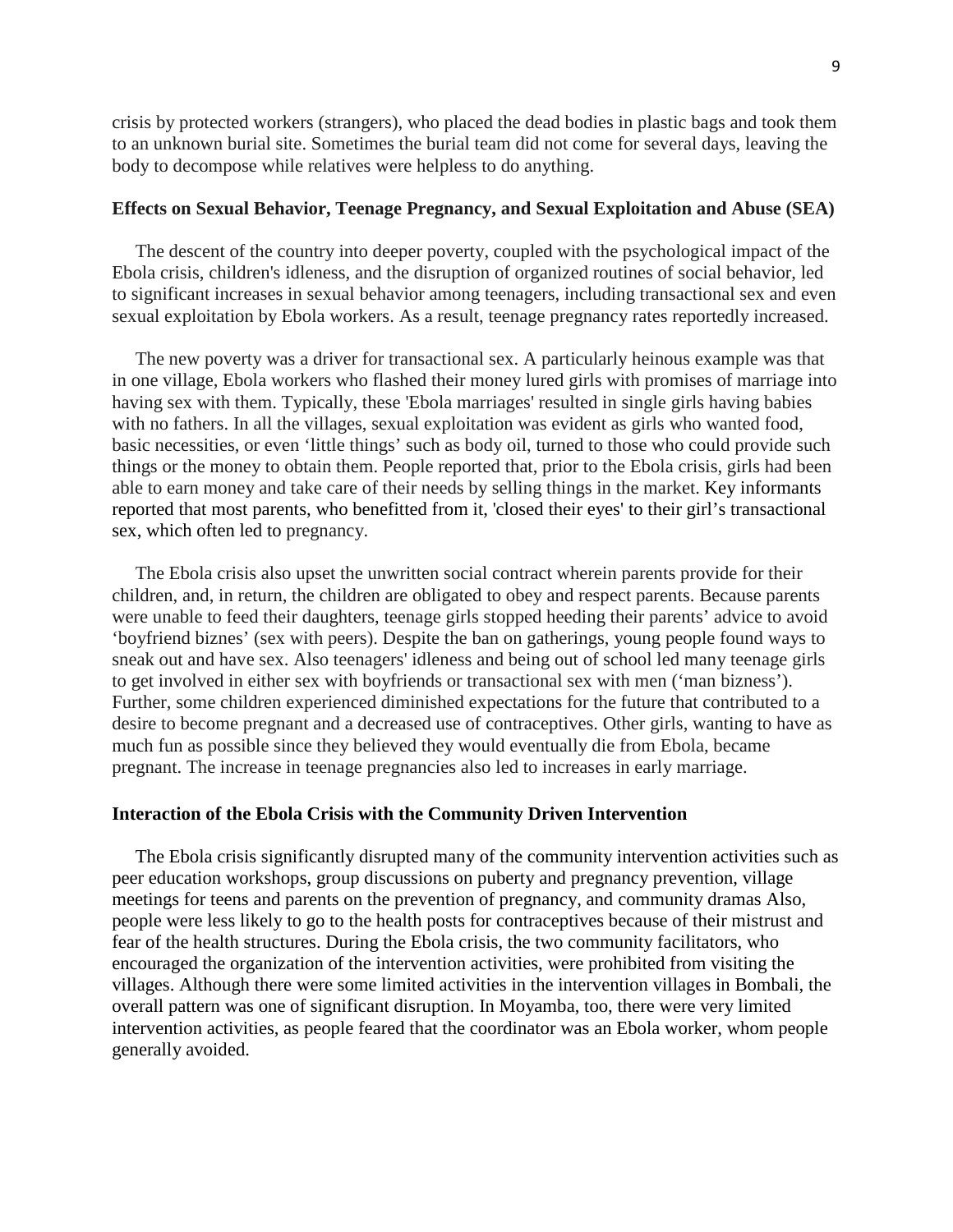Throughout the Ebola crisis, contraceptives were available at the health posts most of the time and also through Marie Stopes, an international NGO of Sierra Leonean origin. However, the preferred types of contraceptives (implants) were not always available, and sometimes the supplies ran out. Also, people feared that any items from the health post might give them Ebola.

 Nevertheless, several skills and lessons from the intervention carried over to the efforts to fight Ebola. In Moyamba, even though peer education gatherings were not allowed, one intervention focal point continued to encourage girls to stay in school and not become pregnant when he saw them in the village. He not only continued to advise children to avoid pregnancy and stay in school, but also made home monitoring visits and advised the teen girls and boys regarding Ebola during the village education broadcasts and meetings at the *baray* (community meeting) every evening. Similarly, in Bombali, washing hands had been taught as part of the life skills training, and that skill transferred readily and was important in the Ebola response. In both Bombali and Moyamba, the community focal points, task force members, and peer educators continued to advise teens, emphasizing that the practices they had learned during the intervention also applied to the prevention of Ebola. Encouragingly, some intervention task force members and youth readily volunteered to be part of the Ebola response, helping out at the hand washing stations, conducting home visits, and volunteering at the health post.

 As the Ebola crisis disrupted the intervention, it also introduced numerous confounding variables, particularly the increased poverty and the closure of schools, that had not been taken into account in the design of the action research. Also, with teenage pregnancy increasing, NGOs such as BRAC and Marie Stopes entered villages without attention to the research design and began working to reduce teenage pregnancy. The presence of these confounding variables frustrate efforts to interpret the effects of any remnants of the community driven intervention during the period of the Ebola crisis and afterwards.

#### **Recommendations**

Four key recommendations grow out of this post-Ebola ethnographic research.

# **1. Strengthen the training and monitoring of emergency workers in regard to child protection and the prevention of sexual exploitation and abuse.**

 The occurrence of sexual exploitation and abuse by Ebola workers in one village indicates the necessity of making child protection an integral part of the selection and training of emergency workers in all sectors. Beyond signing a Code of Conduct, workers should receive training that stimulates empathy and highlights the adverse effects of sexual exploitation on girls, children, and families. In addition, steps must be taken to monitor workers' behavior in the field and end the impunity for violations.

### **2. Improve the alignment between community practices and those recommended by Westernized health systems.**

 The Ebola crisis highlighted not only the severe weaknesses in the health systems in Sierra Leone but also the gap between community practices and those recommended or required by the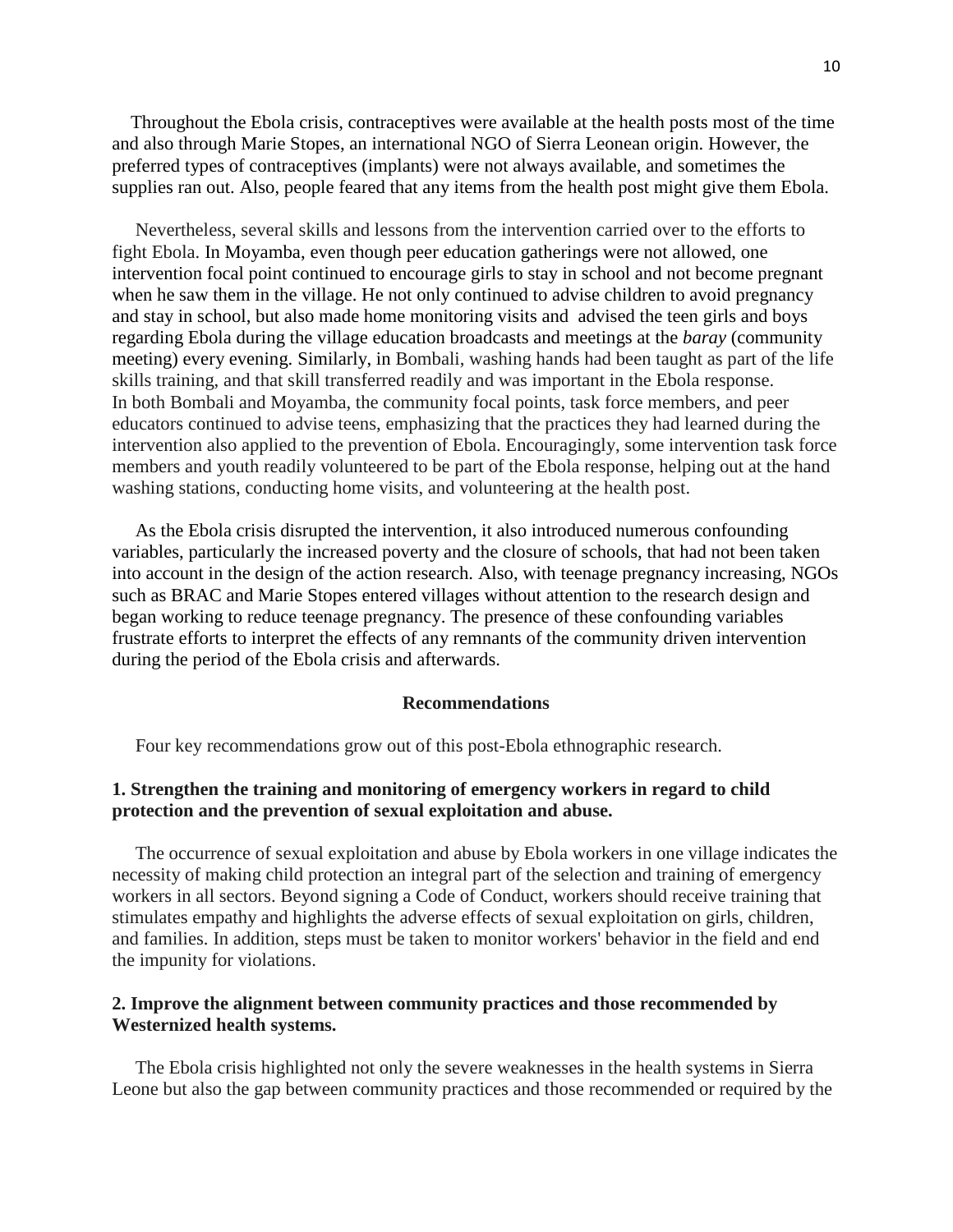formal health system, which embraces Western science, values, and modalities of disease diagnosis, treatment, and prevention. As part of the post-Ebola recovery and the longer term efforts to improve the health system and the child protection system, it is essential to improve the alignment between the formal systems and the nonformal aspects of the systems that local people, particularly in rural areas, prefer to use. This work should embody principles of respect and reconciliation and should include constructive dialogue and collaboration. Particularly valuable would be the identification of alternate burial practices that simultaneously respect local values and protect public health.

# **3. Build emergency preparedness and response and disaster risk reduction into community driven interventions.**

 The fact that intervention was overwhelmed by the Ebola crisis indicates that community action in a specific domain by itself does not prepare the community to respond to large scale disasters and crises. Because the latter are recurrent features of life in Sierra Leone, it will be important in the future to build into all community interventions elements that increase the likelihood of (a) the transfer of elements and processes of the intervention into a crisis period, and (b) the sustainability of the intervention process. All interventions should have well defined elements related to helping the community prepare for and respond to emergencies, and enhance the sustainability of the intervention process during and following the crisis.

# **4. Re-prioritize the prevention of teenage pregnancy in Sierra Leone, building social protection into prevention efforts.**

 This research, like other research projects indicates that the Ebola crisis produced a sharp increase in the rates of sexual exploitation and teenage pregnancy. A high priority, then, is to launch concerted efforts on a national scale to reduce teenage pregnancy. Since increased poverty during the Ebola crisis was a key driver of sexual exploitation and teenage pregnancy, prevention efforts should include work on social protection and other means of enabling effective livelihoods and reducing the burdens of increased poverty.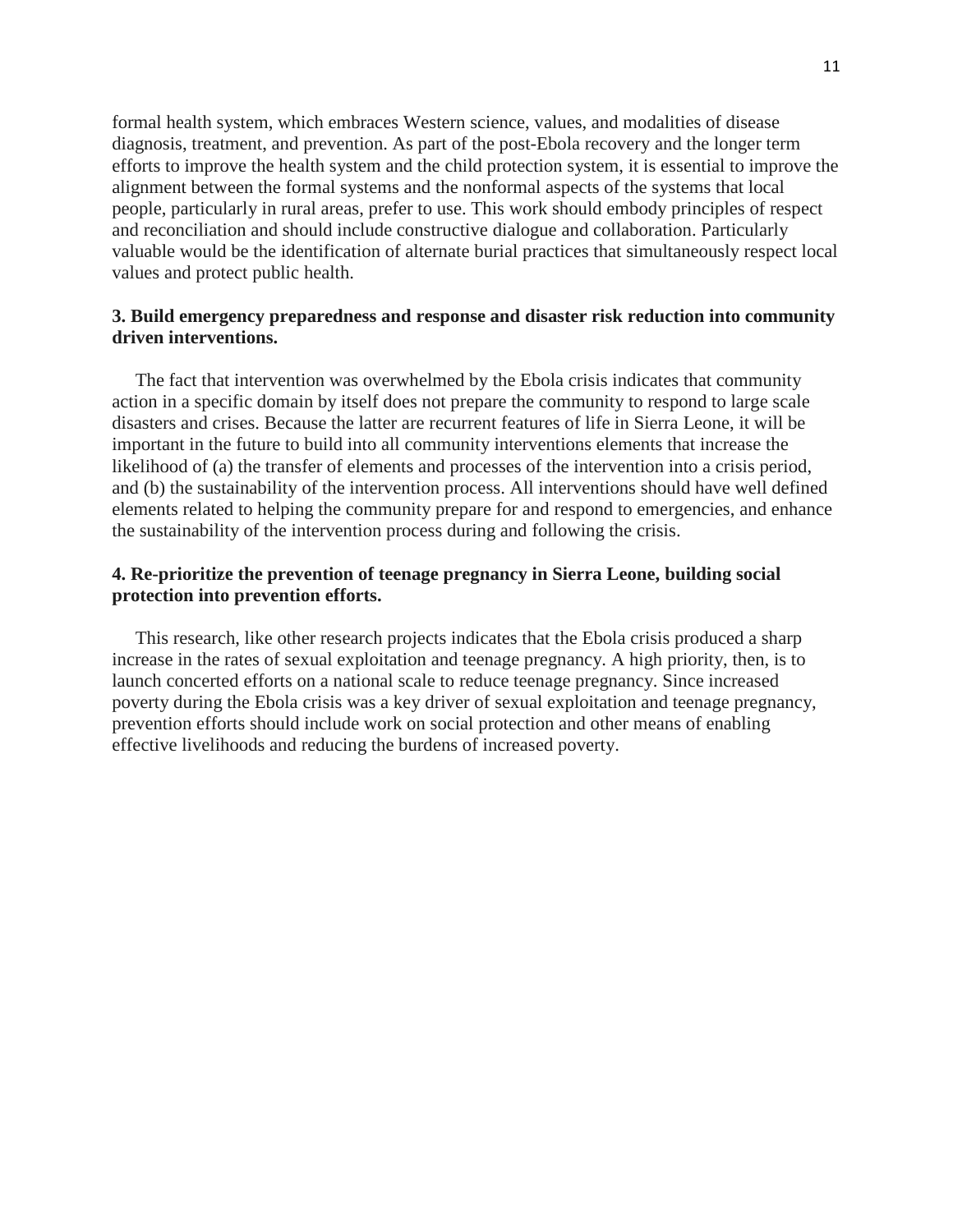# **INTRODUCTION**

The Ebola virus disease (EVD) epidemic and crisis of 2014-2016 dealt a devastating blow to the citizens of Guinea, Liberia, and Sierra Leone, the full impact of which is still being unearthed. Rapid pathogen spread, coupled with weak health systems and mismanaged responses to the crisis, resulted in 28,616 confirmed cases, 11,310 confirmed deaths due to Ebola, <sup>2</sup> and a suspected large number of other preventable deaths due to other diseases during the Ebola crisis. In Sierra Leone, the Ebola crisis uncovered the severe inadequacy of its health systems, particularly in rural areas. A legacy of the Ebola crisis is a current public health emergency in Sierra Leone. 3

 In Sierra Leone, the disastrous consequences to health were only one dimension of the catastrophic impact of the Ebola crisis, which in many respects turned the world upside down for children and adults. In many respects, the Ebola crisis profoundly altered the nature and quality of human interactions, people's sense of hope, relations between rural communities and the health system, and the fabric of children's lives. The Ebola crisis sharply increased the food insecurity and chronic poverty that had already inflicted large tolls of suffering on children, families, and communities. These and other human dimensions of the Ebola crisis should not be overlooked. The findings illuminated much about how teenage pregnancy changed during the Ebola crisis, yet they also have implications far beyond issues of pregnancy.

 The purpose of this report is to illuminate both the wider impacts of the Ebola crisis on people's lived experiences, with an emphasis on children, and its more specific effects on issues related to teenage pregnancy and its prevention. As discussed below, the research was conducted as part of an effort to learn how the Ebola crisis had affected and interacted with a communitydriven intervention to reduce teenage pregnancy. Based on rapid ethnographic research conducted in two districts of Sierra Leone in November-December, 2015, the report is divided into four sections. The first provides an overview of the background and purpose of the research, the primary aim of which was to reduce teenage pregnancy. Second is a description of the methodology used in the present study and its limitations. Third, the report presents key findings on the broad, general effects of the Ebola crisis, its specific effects on sexual behavior and teenage pregnancy, and its impact on the community-driven intervention. The fourth section discusses the implications of the findings. Although this report alone cannot give a complete picture of the felt impact of the Ebola crisis, it aims to complement the extensive work done on the health impact and to appreciate the magnitude of the human impact. Recognizing that the crisis also provides new opportunities, it makes suggestions regarding comprehensive processes of recovery and transformation in the aftermath of the Ebola crisis.

#### **Background on the Multi-Phase Action Research**

 Globally, the dominant approaches used by NGOs to establish or support community-based child protection mechanisms are characterized by relatively low levels of community ownership.<sup>4</sup> This is problematic since community ownership is one of the primary determinants

 $\overline{\phantom{a}}$ 

 $2$  CDC (2016).

 $3$  Elston (2015).

<sup>4</sup> Wessells (2009).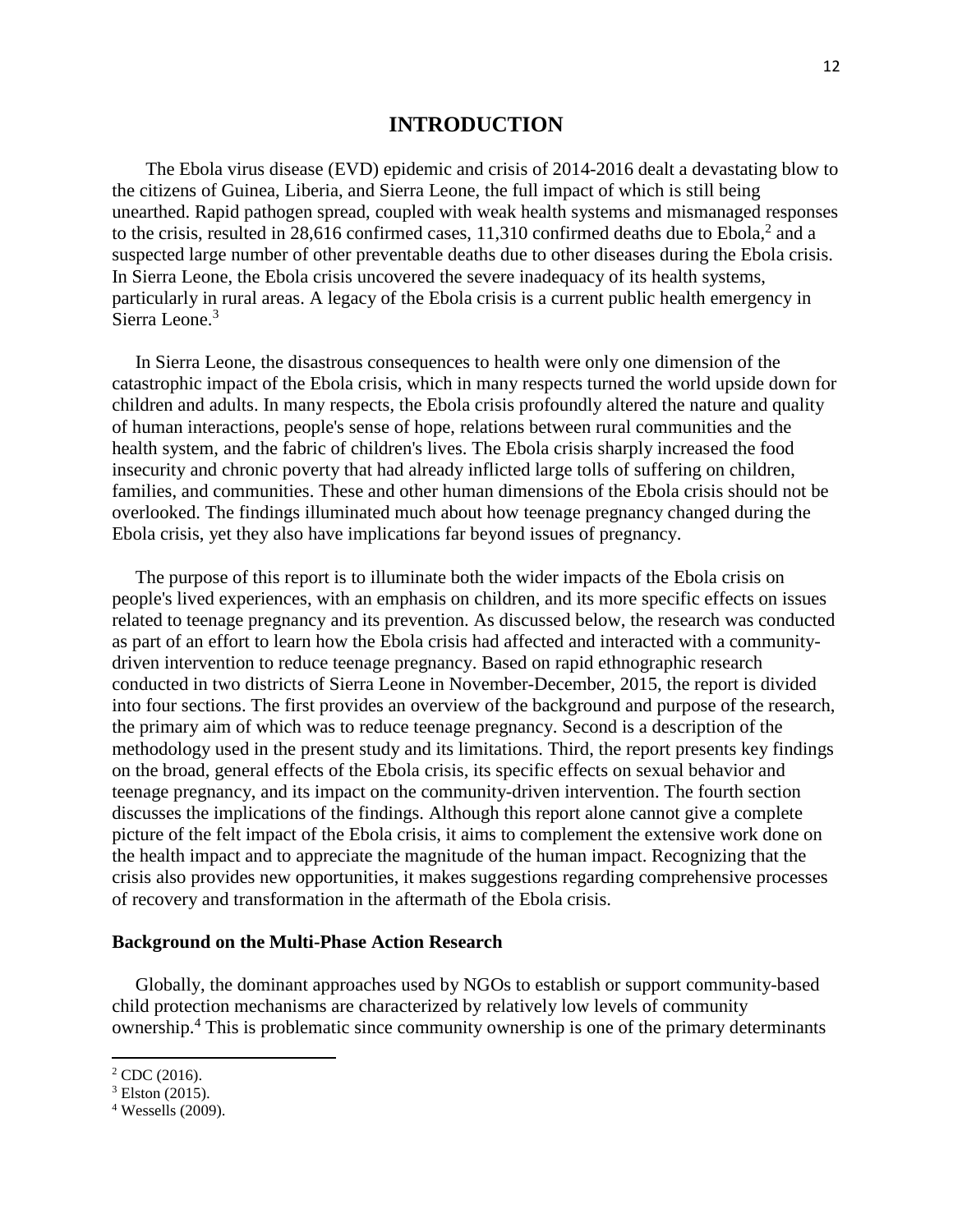of the effectiveness and sustainability of interventions. In addition, top-down efforts at strengthening child protection systems have suffered from low sustainability, limited use, and also from pushback from local communities. At the same time, the child protection sector has had a weak evidence base. Too often, program evaluations have focused on the number of Child Welfare Committees (CWCs) established, the numbers of trainings conducted for CWC members, or the number of cases of violations against children reported to CWCs, among others. Seldom has there been sufficient focus on actual outcomes for children.

 To help address these problems, a group of NGOs, UN agencies, and donors formed in 2010 the Interagency Learning Initiative on Community-Based Child Protection Mechanisms and Child Protection Systems. Save the Children coordinates its global Reference Group, and the Columbia Group for Children in Adversity serves as the technical arm of the Interagency Learning Initiative. In both Sierra Leone and Kenya, the Interagency Learning Initiative has sought to develop and test the effectiveness of community-owned and driven work on child protection. Within Sierra Leone, the work was undertaken in close collaboration with UNICEF, the Ministry of Social Welfare Gender and Children's Affairs (MSWGCA), the national Child Protection Committee, and key NGOs such as Save the Children, Plan International, World Vision, and Goal, among others. Together, these agencies helped to select the sites for the research, settling on two similar chiefdoms in each of two districts--Bombali (predominantly Temne speaking) in the north and Moyamba (predominantly Mende speaking) in the south. Within each chiefdom was a cluster of three villages which were the actual sites.

#### **Research Design**

 The research has consisted of three phases, the first of which was ethnographic learning in 2011 which trained Sierra Leonean researchers who knew the local languages, lived in rural communities, and learned in a nonjudgmental manner about who are children, what are the harms to children (other than poverty and health problems), what happens when those harms occur, and what supports children's well-being. Led by Dora King (Lead National Researcher) and David Lamin of UNICEF, this phase built significant trust with local people and enabled learning about both the challenges and the strengths of local people in regard to their children. People identified the top four harms to children as being out of school, teenage pregnancy out of wedlock, heavy work, and maltreatment of children not living with their biological parents. Overwhelmingly, they did not use the CWCs or other formal mechanisms in addressing these problems but preferred to use their traditional family and chiefdom mechanisms for addressing them.<sup>5</sup> In fact, there seemed to be a severe disconnect between the nonformal aspects and the formal aspects of the child protection system. This pattern fit that observed in other research as well.<sup>6</sup> The ethnographic findings were shared with each cluster of communities, who validated the findings and reflected on their own on what they should do to address the problems. In important respects, these reflections set the stage for the next phase--the action research phase.

 In the second phase (2012), the research team used a free listing methodology to learn about how local adults and teenagers (13-18 years of age) understand children's well-being.<sup>7</sup> They

 $\overline{\phantom{a}}$ 

<sup>5</sup> Wessells (2011); Wessells et al., (2012).

 $6$  Behnam (2011); Child Frontiers (2010).

<sup>7</sup> Stark et al. (2012).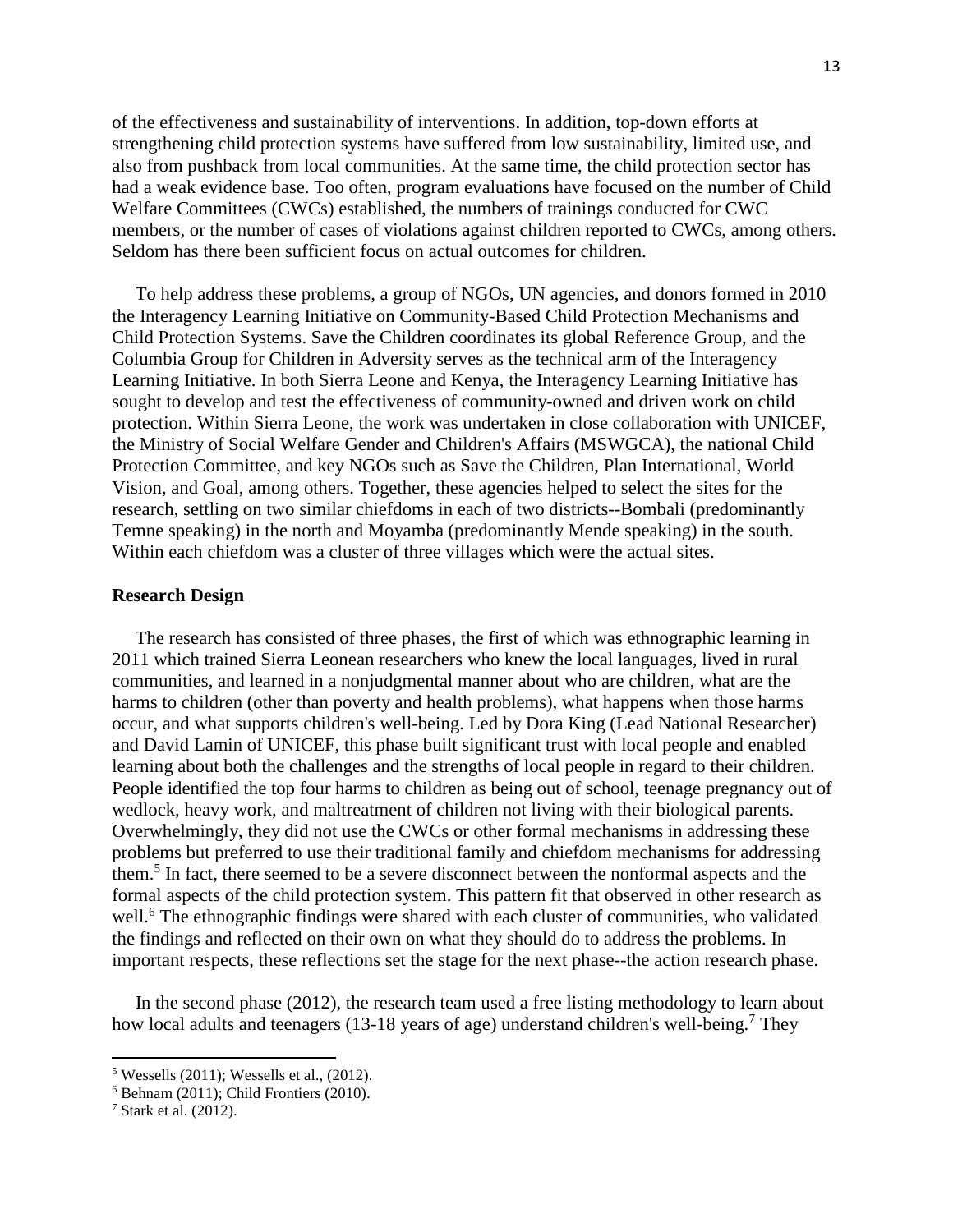consistently identified aspects such as participation in education, contributing to one's family, respect for elders, and obedience as key signs that children are doing well. These outcome areas, together with those derived from the ethnographic research, were used to define key outcome areas regarding children's risks and well-being. Subsequently these outcome areas were used to define specific indicators and to construct a survey that measured children's risks and well-being outcomes. In this manner, local views regarding important outcomes for children were incorporated into systematic measures. The survey that was developed also reflected a balance of outcomes for children that were based on international child rights standards.

 In the third phase (2013 - 2015), the research used a quasi-experimental design in which clusters of communities were assigned on a random basis to an intervention condition or to a comparison condition.8 To enable community ownership of work to support vulnerable children, the approach taken was that of participatory action research. In participatory action research approaches, local groups of people collectively identify a problem of concern and then mobilize themselves to plan, implement, and evaluate an intervention to address the problem. This approach generates high levels of community ownership since it is the community that defines the problem, manages or runs the intervention, and holds the power and makes key decisions. The idea was to have communities choose a harm to children and then implement a self-designed intervention to address it. To promote bottom-up system strengthening, the communities were to choose and collaborate with formal (government) actors in the child protection system. Living within each intervention cluster was a trained facilitator who was highly process focused and who enabled inclusive participation, slow dialogue and group problem solving, and decision making by the communities, without excessive guidance by their chiefs. The plan was to collect baseline, mid-line, and endline data by means of the aforementioned survey, and to collect qualitative data as well.

 Both clusters of intervention communities chose teenage pregnancy as the problem to be addressed. This was not surprising since the ethnographic research had identified teenage pregnancy as one of the top four harms to children. Also, the conditions surrounding teenage pregnancy were intolerable. In Sierra Leone, nearly one-third of the teenage pregnancies were the result of sexual abuse and exploitation.<sup>9</sup> Since many families were unable to feed another person, teenage pregnancies and births frequently led girl mothers to turn to sex work as a means of survival. Throughout Sierra Leone, the problem of teenage pregnancy is of such great magnitude that in 2013, the President declared a state of emergency and asked everyone to help address it.

#### **The Intervention and Its Preliminary Effects**

 In both districts, the intervention cluster chose to address teenage pregnancy through a mixture of family planning, sexual and reproductive health education, and life skills. These were enabled in part through trainings provided by Marie Stopes and Restless Development in Bombali and by Restless Development in Moyamba. High levels of ownership were achieved by virtue of the fact that the communities themselves created an inclusive planning process, defined

 $\overline{\phantom{a}}$ 

<sup>&</sup>lt;sup>8</sup> For both ethical and practical reasons, the action research is currently being extended to the former comparison communities, with support from the Oak Foundation.

 $9$  Coinco (2011).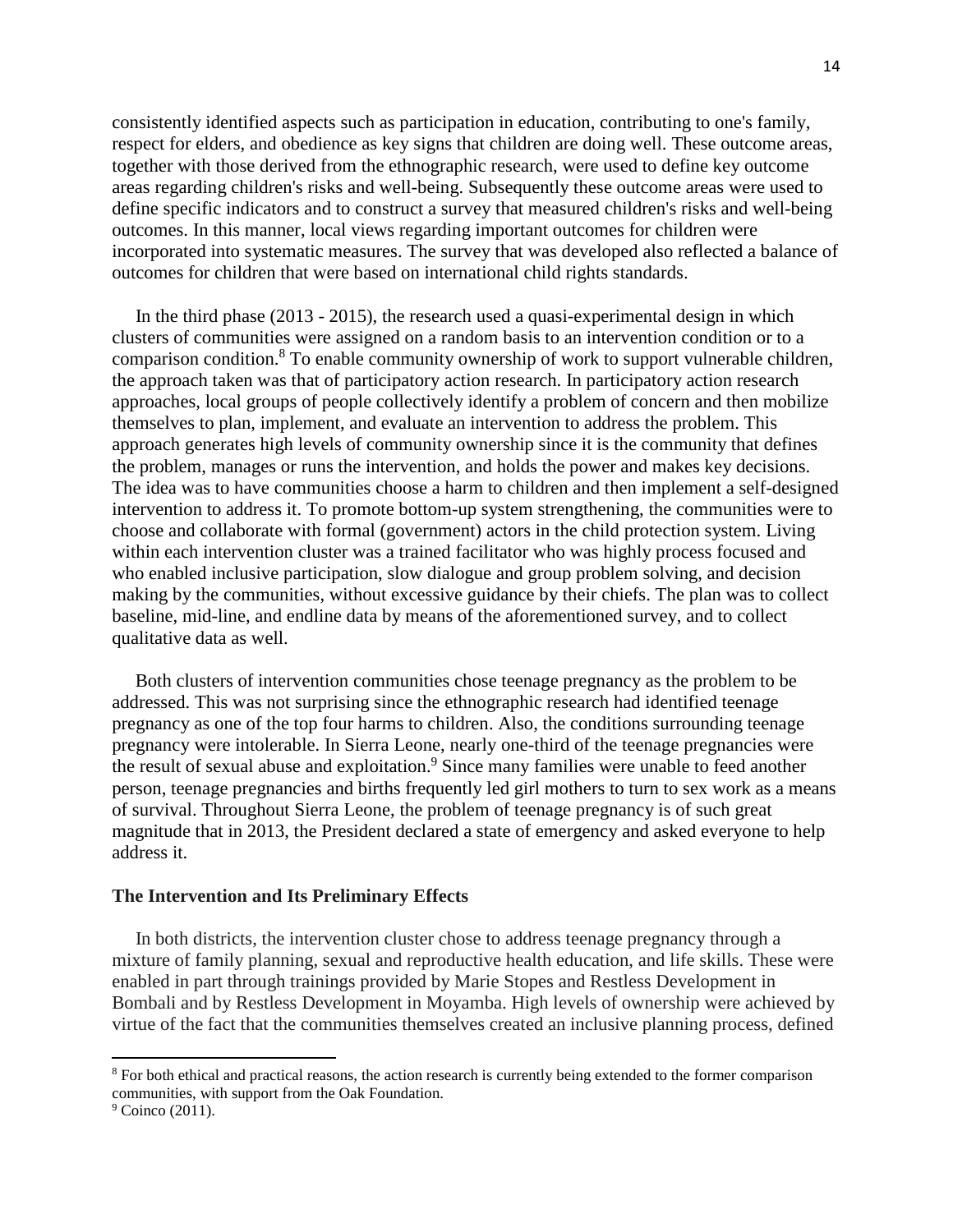the problem to address, chose how to address it, and implemented the intervention. Collaboration with the government was achieved by virtue of the District Ministry of Health providing contraceptives, training health post staff on how to use implants, and having health workers educate on issues of puberty, sexuality, pregnancy, and pregnancy prevention. As described elsewhere,<sup>10</sup> key to the intervention was community action, including: dramas created and performed by teenage girls and boys on consequences of pregnancy followed by discussions; parent-child discussions on puberty, sex, and pregnancy; creation of and transmission by teenagers of youth oriented messages about preventing teenage pregnancy; ongoing community dialogues and reflection about teenage pregnancy; and support from health workers and authorities.

 With the intervention having begun in March-April, 2013, the mid-line effects of the intervention were assessed in 2014 using the quantitative survey<sup>11</sup> and qualitative findings from key informant interviews and a community self-assessment.12 As shown in the box on the following page, the results at this stage were promising and featured high levels of community ownership and diverse signs of the intervention effects in addressing teenage pregnancy. However, the results are preliminary in that more time was needed to see fully the effects of the intervention. Also, descriptions and qualitative data were not triangulated fully with the quantitative data. It was hoped that the subsequent endline measures would allow full triangulation and thorough analysis of the results, including systematic comparisons with the control clusters.

 Unfortunately, the Ebola crisis erupted in Sierra Leone in August, 2014. This made it impossible to collect the endline survey data as had been planned at the end of that year and that would have enabled the documentation and analysis of the full effects of the community driven intervention. Further, as the Ebola crisis continued, reports from the field indicated that the Ebola crisis had interrupted the intervention, and had introduced a host of confounding variables and threats to children, including increases in teenage pregnancy.<sup>13</sup> Without knowing more about the status and characteristics of the intervention, what the confounding variables were, and how conditions that affect teenage pregnancy had changed, the Columbia Group realized that it would be impossible to interpret the endline survey data in a meaningful way. pregnancy and issues associated with it had changed. With the approval of the donor (ESRC/DFID), the selected methodology was rapid ethnography, which had proven useful in the

early phase of the research described above. Broadly, the rapid ethnography sought to address three key questions:

1. What new confounding variables had arisen that could have increased or decreased teenage pregnancy?

2. How did the Ebola crisis affect and interact with the community-driven intervention?

3. How was children's well-being affected by the Ebola crisis?

 $\overline{a}$ 

<sup>10</sup> Wessells et al., (2014); Wessells (2015)

<sup>11</sup> Stark et al., 2014.

 $12$  Wessells et al. (2014).

<sup>13</sup> IMC (2014).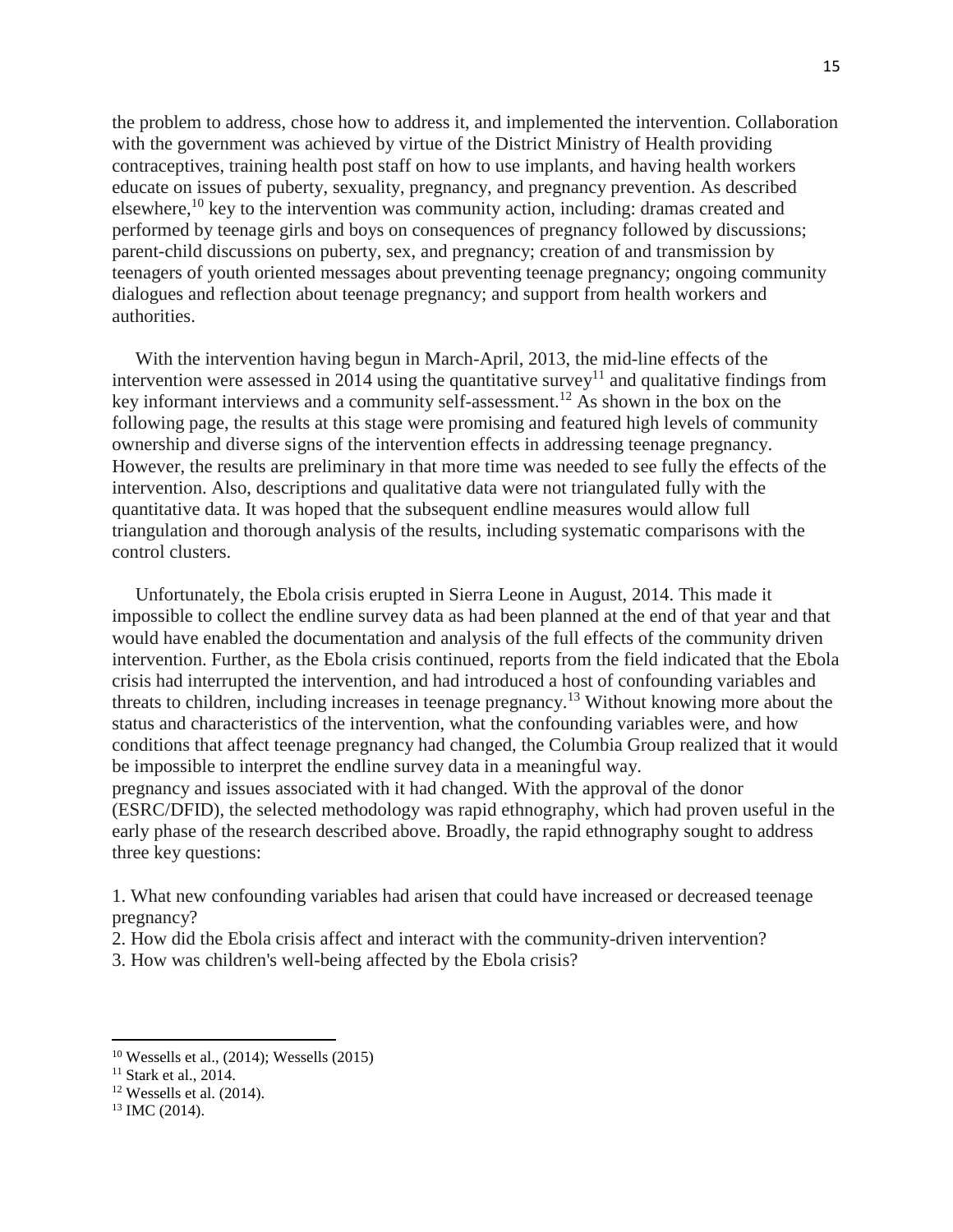# **Promising Findings**

 The preliminary results included positive outcomes related to child protection, the community process, and system strengthening.

**Community ownership.** High levels of community ownership were evident in how many people volunteered their time and work, without material compensation, and regularly referred to the intervention as 'ours,' stating that NGOs and the government support them but do not lead the intervention.

**Nonformal-formal linkage and collaboration.** The intervention process significantly improved communities' collaboration and linkage with the local health posts. In contrast to previous low use of health posts, many teenagers and/or their parents visited the health posts regularly for contraceptives or advice. Also, villages frequently invited nurses and other health staff to visit in order to educate villagers about puberty, sex, and preventing teenage pregnancy.

**Contraception.** The District Medical Officers fulfilled their promise to supply the contraceptives and train the health staff. Relative to the comparison condition, teenagers in the intervention communities reported increased intent to use condoms regularly and increased willingness to ask their partner to use a condom. These can be precursors of wider changes in behavior and social norms related to sex.

**Life skills.** Teenage girls reported that because of the intervention, they said 'No' more frequently to unwanted sex. Both girls and boys said that they had learned how to discuss and negotiate with their partners in regard to sex, and also how to plan their sexual activities in light of wider, life goals. In addition, boys said openly that they had a responsibility to prevent teenage pregnancy. This responsibility taking contrasted sharply with the boys' previous behavior.

**Teenage pregnancy.** Participant observations and interviews with health post staff, monitors, teenagers, and adults indicated a significant decrease in teenage pregnancies. In the intervention communities in both districts, participants reported that in an average school year (September-June) before the intervention had begun, there were five or six teenage pregnancies. In contrast, in the 2013-2014 school year, many fewer teenage pregnancies had occurred. During that period, half the communities reported no new teenage pregnancies, and the other half reported only one new teenage pregnancy. Grandmothers, who are respected community figures, assured that it is impossible to hide pregnancies in the villages.

**Spinoffs.** Participants said that school dropouts had decreased. Also, some villages had spontaneously begun to discuss the problem of early marriage. Having learned more about the adverse effects of teenage pregnancy, villagers had begun to question the appropriateness of any teenage pregnancy and also of early marriage.

For these reasons, a decision was taken to change the methodology in a manner that enabled grounded learning about the actual situation in the communities, how the intervention had been affected, what new threats and potentially confounding variables had arisen, and how teenage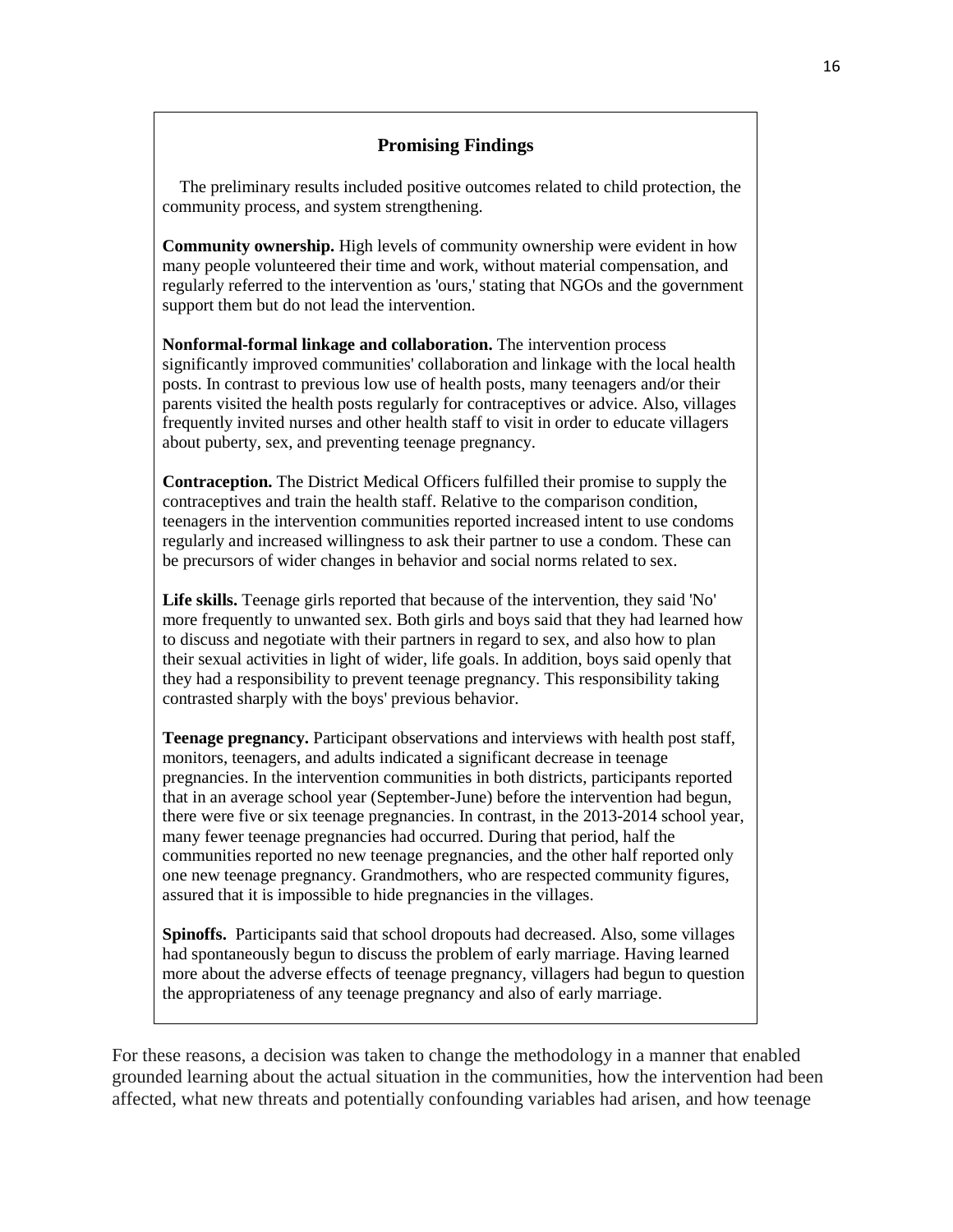As shown below, the research shed light not only on these questions but also on the broader effects of the Ebola crisis on life in rural areas of Sierra Leone.

# **METHODOLOGY**

 The study used a method of rapid ethnography during November – December, 2015. The method was similar to what had been used at the initial stage of the research, before communities had chosen a child protection issue and an intervention to address teenage pregnancy. The methodology stressed the importance of listening to children and community members about children's lived experiences.

### **Participants**

 A total of 876 community members participated in the rapid ethnography. A total of 621 people took part in 63 focus group discussions, while 255 people participated in the in-depth and key informant interviews. Criterion sampling was used to obtain participants of different ages, genders, and socio-economic status.

 Group discussions and in-depth, individual interviews were planned in a manner that learned systematically from ten subgroups:

- Girls: Age  $11-13$
- Teenage girls: Age 14-19
- Young women: Age 20-25
- Women: Age  $26-49$
- Elder women: Age 50 and over
- $\bullet$  Boys: Age 11-13
- Teenage boys: Age 14-19
- Young men (typically not married): Age 20-25 years
- Men: Age 26-49
- Elder men: Age 50 and over

In all activities, deliberate effort was made to learn from these different subgroups. Because bias might have occurred through mixing members of different subgroups (e.g., by mixing women and men, or teenagers and adults), group discussions were conducted separately with different subgroups. This approach enabled participants to speak more openly, and it made it possible to contrast the views of different subgroups. Due to the lack of precision regarding participants' ages and also due to constraints in the field, some subgroups were combined for data analysis. These included: girls/teenage girls; boys/teenage boys; young women/women; and young men/men.

#### **Sites**

 At the beginning of the wider research study, within each district of Bombali and Moyamba, two chiefdoms had been selected and randomly assigned to either the intervention or control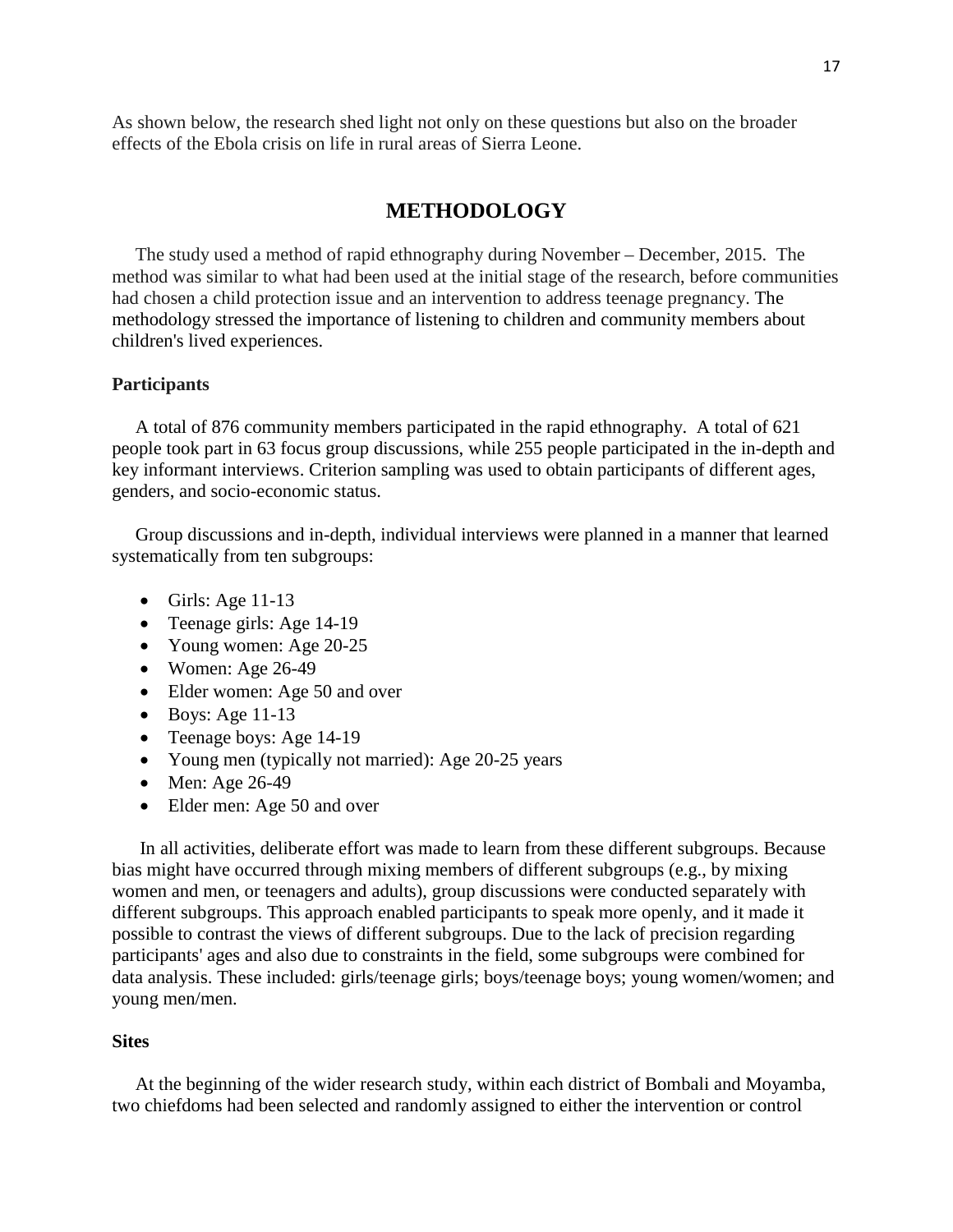condition. Within each chiefdom, three villages had been selected for the research. For this phase, two villages from each of the four chiefdoms were randomly selected for participation in the research (see Table 1). The village names are masked to protect confidentiality.

|                 | <b>Bombali District</b> | <b>Moyamba District</b> |                |  |  |
|-----------------|-------------------------|-------------------------|----------------|--|--|
| <b>Chiefdom</b> |                         | <b>Chiefdom</b>         |                |  |  |
| Kombura         | <b>Upper Banta</b>      | Magbiama                | Liebiesaygahun |  |  |
| (Intervention)  | (Comparison)            | N'dohahum               | (Comparison)   |  |  |
|                 |                         | (Intervention)          |                |  |  |
| Village A       | Village A               | Village A               | Village A      |  |  |
| Village B       | Village B               | Village B               | Village B      |  |  |

|  |  | Table 1. Research sites in Bombali and Moyamba District |  |  |  |  |  |  |  |
|--|--|---------------------------------------------------------|--|--|--|--|--|--|--|
|--|--|---------------------------------------------------------|--|--|--|--|--|--|--|

#### **Research Team and Organization**

 The research team included both international and national researchers.The international researchers were from the Columbia Group for Children in Adversity, which developed and oversaw the technical aspects of the research. Mike Wessells and Lindsay Stark were coprincipal investigators, responsible for developing the ethnographic research design and methodologies. Kathleen Kostelny co-facilitated the training, analyzed the data, and prepared this report. Ken Ondoro co-facilitated the training and mentored and monitored the national team during the first part of data collection. The national researchers included two five-person teams. David Lamin and Paul Mackavore were Team Leader and assistant team leader, respectively, for Moyamba, while Marie Manyeh and Phillip Songo were Team Leader and assistant team leader, respectively, in Bombali, and were responsible for overseeing data collection. The national team included equal numbers of male and female researchers, which made it possible to match the gender of the researcher and the participants in most cases.

#### **Procedure**

 The research, conducted during November – December 2015, used group discussions, indepth interviews, and key informant interviews which were conducted in the local languages of Krio, Temne and Mende. Participant observations were also carried out. Consistent with the quasi-experimental design, the ethnography was conducted in both the intervention villages and the comparison villages. For each District, a team of 4-5 researchers worked in four villages, and were to spend a period of 5-7 working days in each village.

 To prepare for the research and train the national researchers, a week-long workshop was conducted by the international researchers and the team leaders. The training was highly participatory and included role plays followed by reflection and discussion. The training covered the purpose of the research, research ethics, researcher roles and responsibilities, asking effective probing questions, note taking and preparing transcripts, and the storage of data.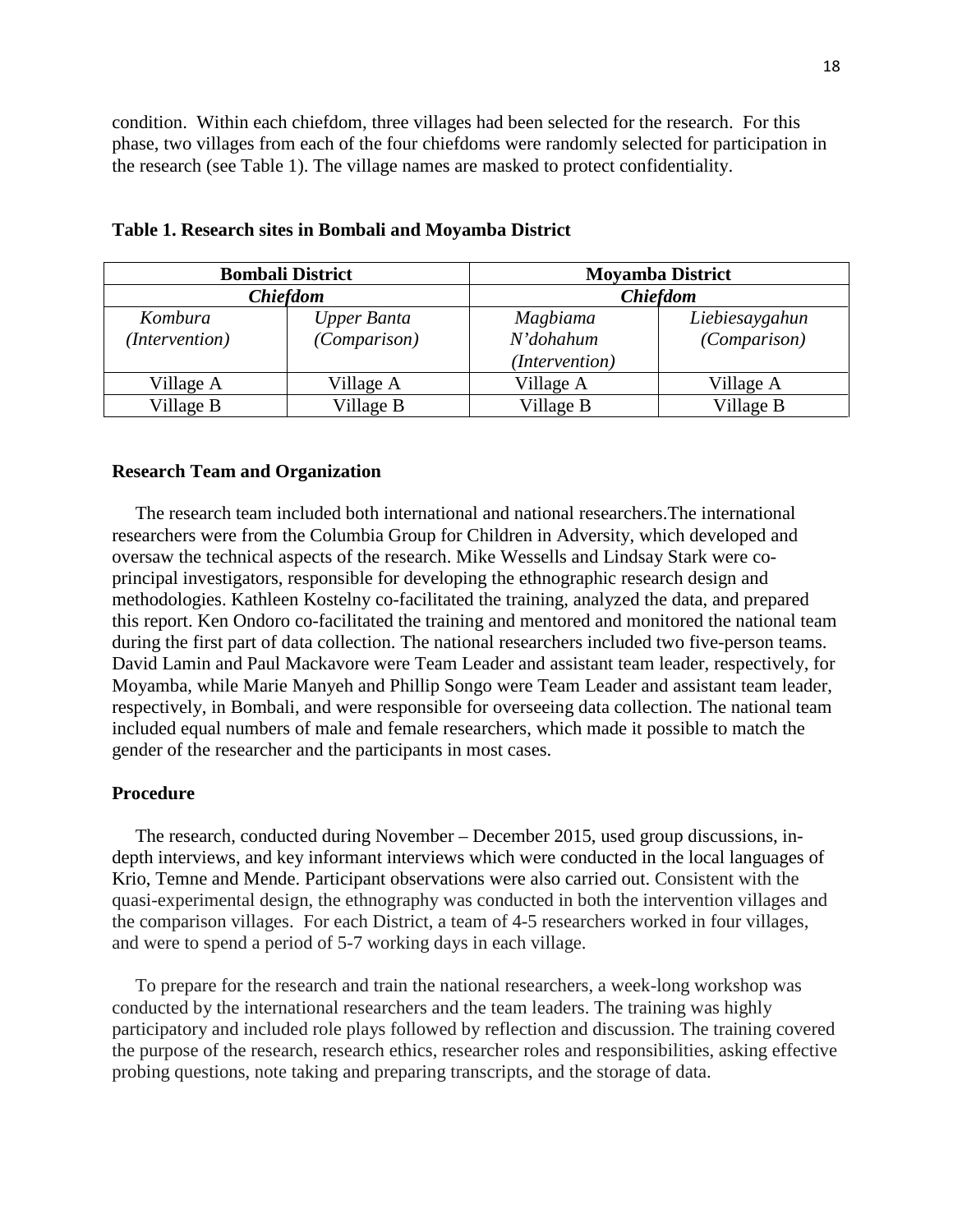### **Research Tools**

 The research tools are summarized below (see Table 2). Steps were taken to reduce possible negative impact by not asking about the participants own experiences or those of their children, but about children, teens, and people in general in their community.

#### **Table 2. Research Tools**

| <b>Method</b>                   | <b>Description</b>                                                       |
|---------------------------------|--------------------------------------------------------------------------|
| <b>Group Discussions</b>        | Group discussions were researcher facilitated discussions with           |
| $(n=63 \text{ FGDs}; n=621$     | approximately 7-12 participants over a period of approximately 60        |
| participants)                   | minutes. The discussion participants came from a pre-defined sub-        |
|                                 | group such as teenage girls, teenage boys, women, and men.               |
| In-depth interviews             | The field researchers conducted interviews of approximately 45-60        |
| $(n=230)$                       | minutes duration in the local languages with children, youth and         |
|                                 | adult participants. The open-ended interviews aimed to probe the         |
|                                 | questions outlined above, yet were conducted in a contextual,            |
|                                 | flexible manner that took into account the participant's age, gender,    |
|                                 | their situation and social position, and their interests and             |
|                                 | willingness to discuss Ebola related questions.                          |
| Key Informant Interviews        | In depth interviews that were approximately 60-90 minute in              |
| $(n=25)$                        | length, were conducted with key local stakeholders such as health        |
|                                 | post nurses, chiefs, and focal points for the intervention.              |
| <b>Participant Observations</b> | Researchers observed children in the context of family, peers, work, and |
|                                 | community life, and prepared written records.                            |

#### **Research Ethics**

l

 The research recognized and actively sought to address the ethical complexities and dilemmas associated with research on children.<sup>14</sup> Columbia University reviewed the proposed research and granted IRB approval. The research was conducted in a manner designed to ensure that the benefits to participants outweighed any costs or unintended harm, and that the research process embodied the ethical principles of humanity, impartiality, neutrality, beneficence, nonmaleficence, and the best interests of the child. All the researchers were bound by the Save the Children Child Safeguarding Policy, which defined key principles, harmful actions that must be avoided, and processes for reporting violations and responding to them in an appropriate manner. Ethical considerations also included how to talk in a respectful and empathic manner when querying people about the impact of the Ebola crisis and difficult life conditions. To avoid causing unintended harm, participants were asked not about specific cases or their own situation, but about all the children in the area. Informed consent was obtained through careful procedures that did not involve coercion. Children's assent was also obtained together with the consent of their parents. The participants were free to end their involvement in an activity at any time. To protect confidentiality, the records contain no names or personal identifiers.

<sup>&</sup>lt;sup>14</sup> Alderson & Morrow (2011); Allden et al. (2009); Boyden (2004); Graham et al. (2013); Hart &Tyrer (2006); Morrow (2009); Schenk & Williamson (2005).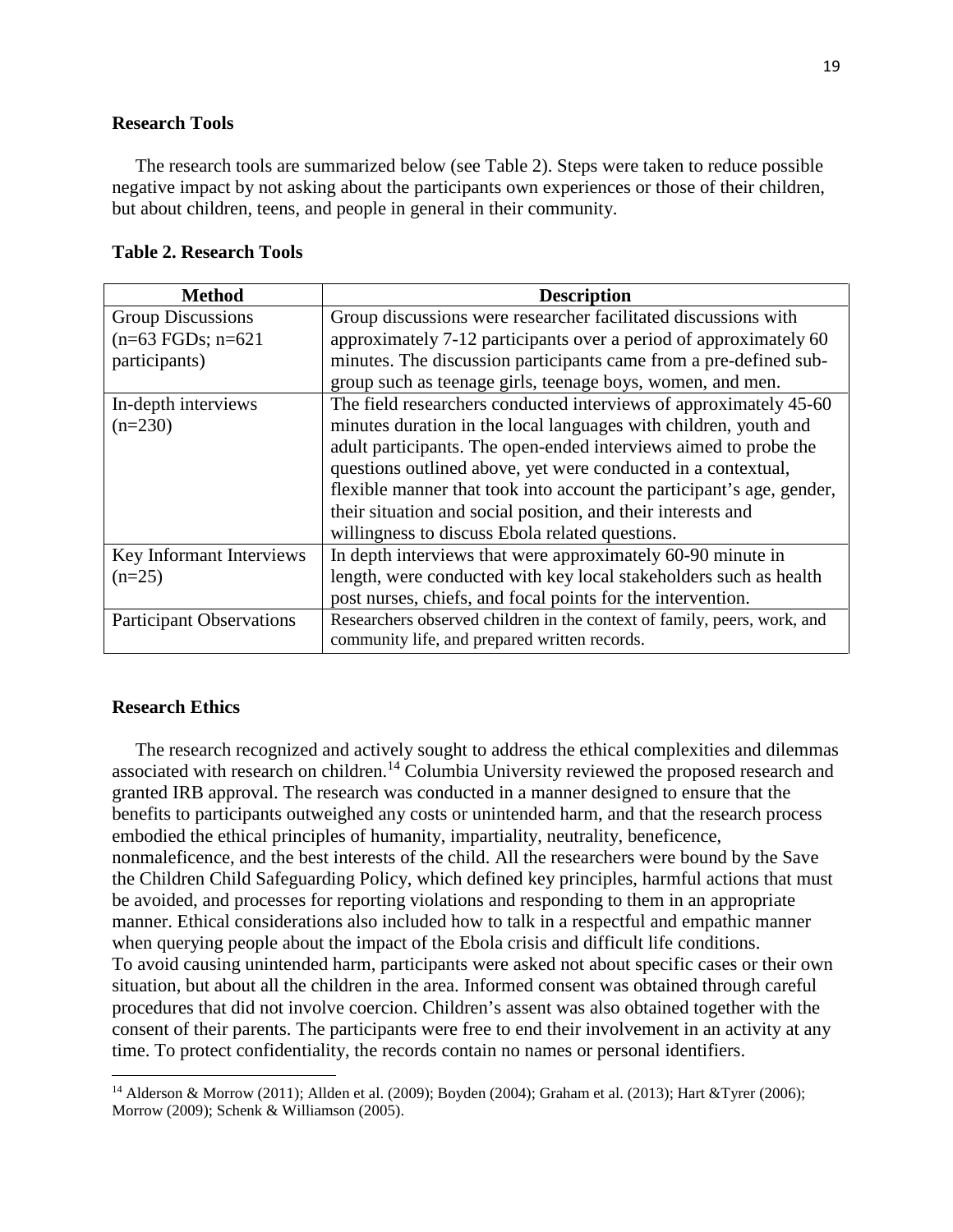Throughout, care was taken not to raise expectations that the participants or their family or community would receive material benefits such as money as a result of their participation.

### **Data Analysis**

The data was analyzed systematically using a grounded methodology. Key categories, themes, and patterns were identified inductively, through holistic reading and examined through processes of triangulation. These categories, themes, and patterns were checked through discussion among the Columbia Group researchers, with revisions made as necessary.

#### **Limitations**

 The short time frame of this research (1 week in each site) limited the depth of what was learned by comparison with the thick descriptions provided by multi-year ethnography. Due to challenges in the field, the system of monitoring and checking the quality of data lacked robustness. The retrospective method and challenge of recalling accurately within specified time frames was a further limitation. Also, the research has limited generalizability since the areas studied did not comprise a representative national sample.

# **KEY FINDINGS**

This section is organized in three parts. The first considers the broad effects of the EVD crisis on life in the rural villages. Having established this broad context of change, the second section focuses on the changes related to sexual behavior, teenage pregnancy, and associated topics such as sexual exploitation and abuse (SEA). The third section presents the findings related to the community driven intervention.

# **1. General Effects on Life**

The broad effects of the Ebola crisis on life in Sierra Leone are best seen against the background of the importance of social relations, and religious and cultural practices that define ordinary life in rural Sierra Leone villages in times not affected by Ebola or war.

 Sierra Leoneans are a remarkably resilient people who exhibit and draw upon a wide variety of family and community strengths. Life in villages is characterized by a system of mutual reciprocities and interdependence in which one gets by through helping and in turn being helped by others. A high priority is attached to group identity, which may be defined along lines of kinship, village, religion, and other dimensions. In this system, social relationships have a high priority, and to be well means to have good family and community relations, to be respected and respectful of others, to interact in ways that conform to social norms and cultural and religious practices. Relationships are the basis of family, are prominent in religious practices, and are at the heart of community life, wherein people see themselves as sharing responsibility to develop and support the community, adhere to its customs and laws, and respect the authority vested in the Paramount Chief and also in lower Chiefs. Relationships are particularly important in regard to family and children. Multiple generations typically live in the same household and share work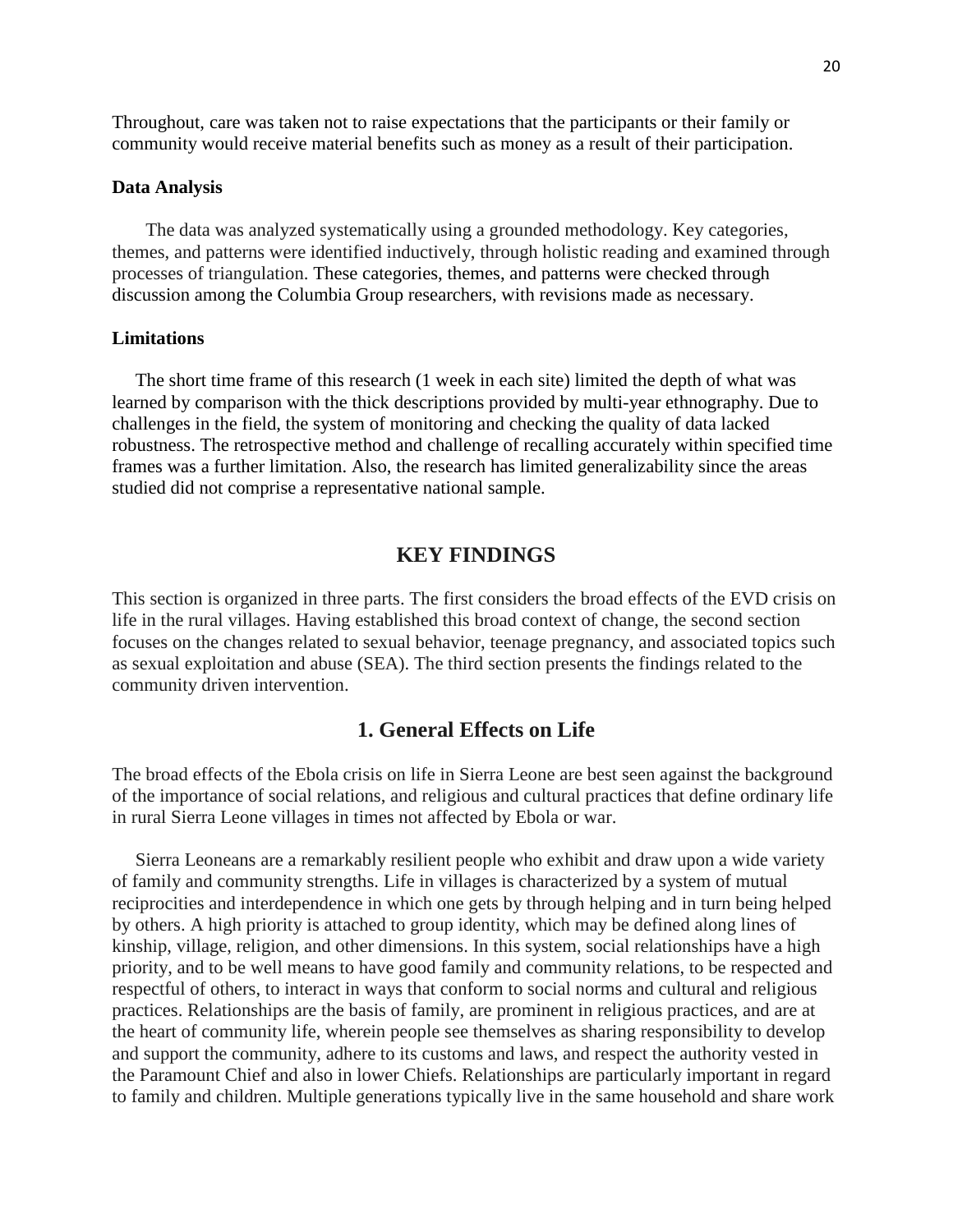and child rearing responsibilities. Children are valued not only for work but also for continuing the family line, boosting status, and bringing hope for the future.

 The web of human relationships in Sierra Leone is embedded within a complex, variegated system of beliefs and practices that are frequently described as religious and cultural but that defy simply categorizations. Approximately 70% of Sierra Leoneans are Muslim, and nearly 30% are Christians. Both Muslims and Christians are remarkably tolerant and supportive of each other's faith, and many celebrate the holidays of the other in addition to their own. Islamic and Christian practices are intermixed with indigenous, animistic practices, demonstrating Sierra Leoneans' rich ability to blend different cultural and religious systems. Culturally, there are traditions and rites that impact relationships and individual status in profound ways. When girls reach puberty, they are initiated into the Bondo society--a secret society where they are mentored in the skills of being a woman, and also circumcised--which gives them the status of women and signifies that they are 'ready' for marriage and child bearing. Boys, too, undergo their own initiation rites of passage (entering the Poro) and are typically seen as becoming men by the age of 15-16 years.

 Physical contact--touching in culturally scripted ways--plays an important role in maintaining this web of relationships. People greet each other through words, smiles, and also through handshakes and touching, which in many ways symbolizes inter-relationship, mutual respect, and shared dignity. Supportive touching of children is an important means through with parents bond with their children and comfort and support them emotionally. Children touch each other frequently during play and normal activities. At marriages, supportive touching is an expected and important means of expressing support for new relationships and cementing the bonds between families. The role of touch is highly conspicuous in regard to death, bereavement, and burial. Muslims in Sierra Leoneans ritually wash the body of deceased loved ones and see this as a necessary demonstration of respect and also as fulfilling a spiritual obligation to the deceased and to the ancestors.

 The mixing of Western, internationalized practices and indigenous beliefs and practices is visible within the health system. Most communities either have or are located within several miles of a health post where nurses and, occasionally, doctors practice mostly Western health care. Many Sierra Leoneans also look to traditional herbalists and healers in addressing health problems that are seen as having spiritual causes. In negotiating these dual systems, many villagers attach primacy to their traditional healers and view Western health care as alien. In the best of times, Western health care is viewed with a mixture of respect, hesitancy, and even suspicion.

 Amidst these and many other strengths, life in Sierra Leonean villages in stable times is challenged by ongoing poverty, diverse health problems, food insecurity, difficulty getting jobs, and short life expectations. Before the Ebola crisis, Sierra Leone rated among one of the lowest countries in the world on combined health and development indicators. In 2015, Sierra Leone was ranked among the lowest of all countries (181 of 188) on the global Human Development Index.<sup>15</sup>When the EVD crisis hit, the impact fell hard on relationships, cultural practices, and relations with the Western health care system.

 $\overline{a}$ 

<sup>15</sup> UNDP (2015).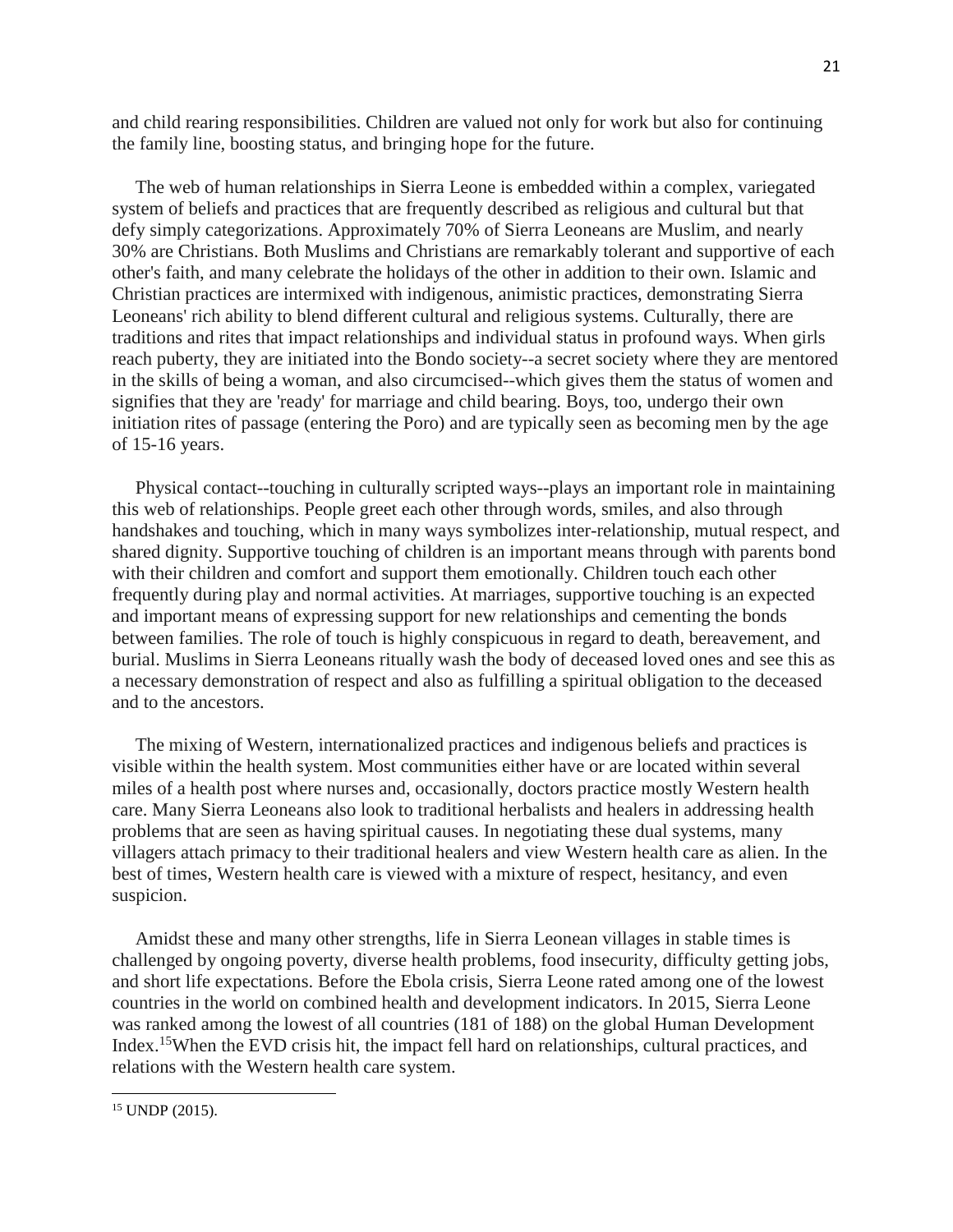*Everything was just upside down* (Man, Bombali, Intervention Village B)

During the Ebola crisis the rhythms of daily life were ruptured, as people lost their livelihoods, social relationships were torn apart, and an atmosphere of fear and mistrust permeated daily life. Although Ebola did not reach any of the villages in the study, children, teens, parents and caregivers were nonetheless profoundly affected by the changes brought about during the Ebola crisis.

*Ebola did not reach here but the breeze touch us in this community….by that I mean Ebola did not kill anybody in this community but it affected us greatly*. (Elderly woman, Bombali, Intervention Village A)

For some, these changes were worse than the decade long civil war that they had endured.

*My child, let me tell you the truth -- the war was far better than Ebola....During the war we had all what you need like food, movement, medication. But during Ebola, nobody travels. Food became (like a) diamond -- very hard to get. Even if your family died or became sick, you (were) not allowed to go see that person. ... Business all stopped and the money is gone.* (Woman, Bombali,Intervention Village A)

*Ebola was more fearful than the rebel war. Before Ebola you could leave your child with your neighbor, but during the Ebla you can't dare to touch anybody and believe anyone to give your child to*. (Man, Bombali,Intervention Village A)

## **Loss of Income and Livelihoods**

 In response to Center for Disease Control (CDC) guidelines for national infection control, the Paramount Chiefs imposed two by-laws that impacted livelihoods and income streams, resulting in increased poverty and inability to meet basic needs. The first by-law forbade movement in and out of villages, while the second by-law restricted people from gathering within their own villages. Together, these by-laws not only worsened poverty but also decreased sharply the participation in social and cultural activities such as religious events, burial rituals, and entertainment. As will be discussed in section two of the findings, the increasing poverty contributed to corresponding increases in transactional sex and teenage pregnancy.

#### **Restriction of Movement**

 Daily routines were severely disrupted by the Ebola crisis. As people could not work and children could neither play nor go to school, people felt as if they were living in a cage.

*We were like a slave in a cage* (Woman, Bombali, Intervention Village A)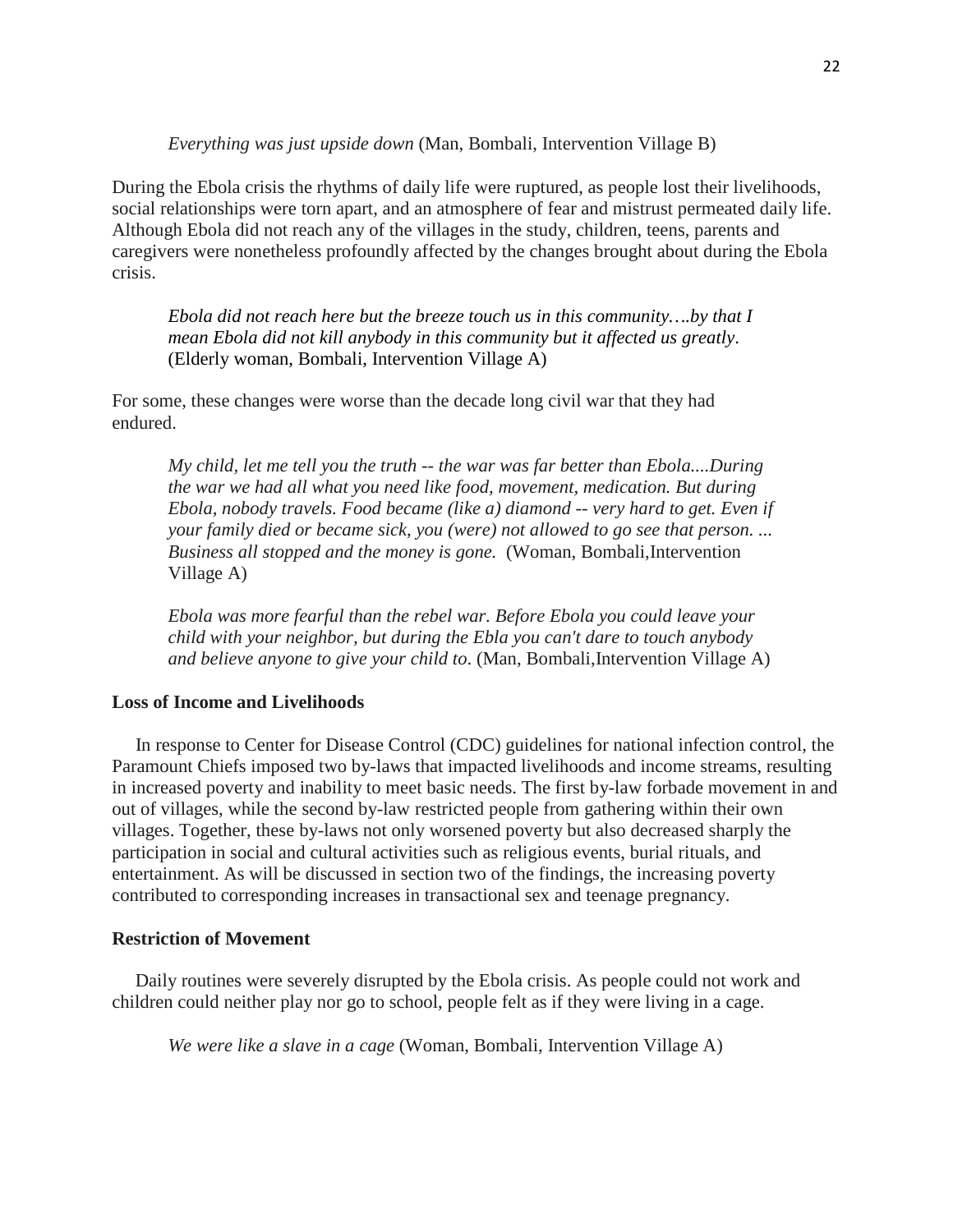One of the most profound changes was the restriction of movement of people going outside their village or having 'outsider'" come into their village. The outsiders included those who did not live in the village as well as residents who had been living outside the village when the Ebola crisis struck, and included fathers, mothers, wives, husbands, and children. This restriction had devastating consequences for everyone living in the villages. Because people could not travel to their usual places of business – including the *luma* -- the weekly market where they sold their produce and goods – people were unable to earn any money to buy food or other basic necessities. As a result, there was 'plenty hunger.' This not only impacted adults, but also teen girls who engaged in petty trading at the market to sell produce or small items to get their needs met.

 In addition, the financial help from relatives who lived in the larger towns also vanished, as relatives could not enter the village, nor could anyone leave the village to go to their relatives. For some, relatives' financial help had been a steady source of support, while for most others, it had been a source of support during an emergency or difficult times. During this crisis, however, relatives' financial support was completely cut off. Not only were one's relatives suffering financially, but there was no possibility of physical travel, which was the only possible means of bringing resources to these small communities that had otherwise never been connected with the national and global electronic funds transfer systems.

Furthermore, the physical separations curtailed the emotional support that would normally have been provided by and for husbands and wives, children, and extended family. If husbands and wives were separated from each other when the by-laws went into effect, most were unable to reunite during the Ebola crisis. Many roads were closed, and transportation was extremely difficult to come by.

*Our boyfriends who stay away from this village stop visiting us….Again I became pregnant during this Ebola and I gave birth as a young lactating mother and school girl. And my child's father stay in Freetown. I want him to send for me and the baby. He said, 'Road closed!' So I keep suffering and regretted everything, even love.* (Teenage girl, Bombali, Intervention Village A)

*During Ebola, when our brothers and sisters come to visit, we will not let them enter this community. They stop us not to visit our relatives outside this community.* (Young man, Moyamba, Intervention Village A)

*Our children staying out of this town do not come to visit us and we also do not go out of this town. It really 'pwel we heart'* [pain us].

#### **Fear and Suspicion of Health Posts and Hospitals**

 During the Ebola Crisis, people lost trust in health posts and hospitals and feared that they would contract Ebola in health facilities. Also, local people believed that they could be misdiagnosed as having Ebola and killed, or that they would not be treated well and would not receive the medicine they needed.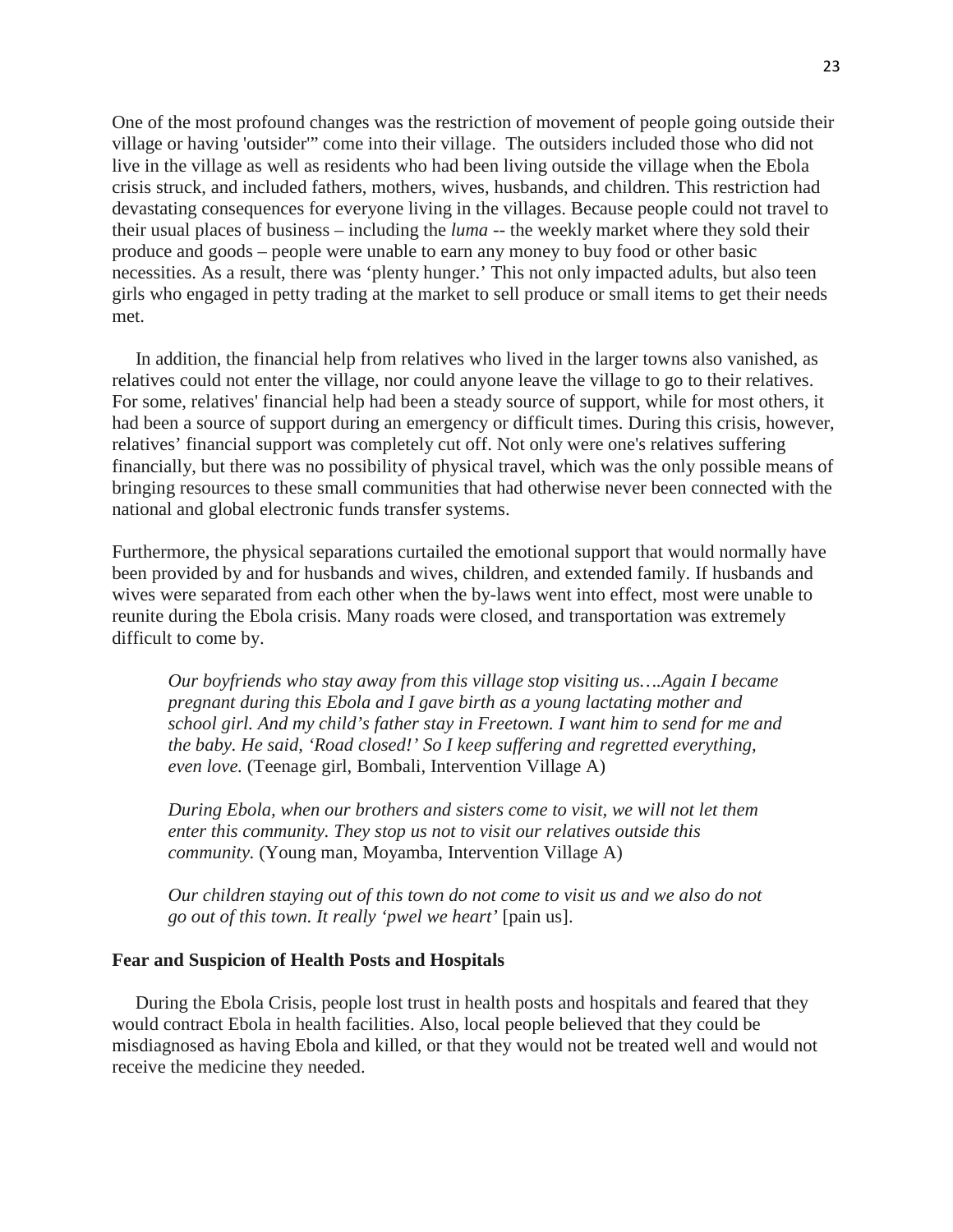*We were not going to the hospital because people were saying the nurses have the Ebola, and the treatment they give you will transfer the Ebola to you. We also heard that some people with malaria went to hospitals and were told they have Ebola and killed*. (Teen girl, Moyamba, Comparison Village B)

These fears and suspicions were also coupled with the difficulty of traveling out of the village, leaving parents feeling trapped and unable to support children who experienced health problems.

*Children were not taken to the hospital due to fear that they might inject them to die. They suffered so much because there was no medicine for the children, because their parents could not take them out of the community, and the message they were getting about the hospital.* (Boy, Bombali, Intervention Village A)

 Most people in the villages were fearful and suspicious of the health posts. In one intervention village in Bombali, however, the community had a good relationship with the nurse, and people reportedly did visit the health post, though they still feared going to the hospital.

*We had good relationship in the health centers. All the workers do work with the responsibility assigned to them*. (Woman, Bombali, Intervention Village B)

 Yet in the other villages, where misinformation and rumors had spread, people harbored suspicions that the actions of health staff would kill them. People feared that they would be injected with the Ebola virus either deliberately or unintentionally through the use of contaminated needles and syringes that had been used previously with Ebola victims. Also, people feared that if their blood was drawn, they would die immediately. As a consequence, many people did not go to the health post or take their children there.

*We were not going to the hospital because we were afraid they will inject us with the Ebola syringe and die.* (Woman, Moyamba, Intervention Village A)

*Parents were afraid to take their children to hospital when they fall sick because of the Ebola.* (Teen girl, Moyamba, Comparison Village A)

*Children could not go to the hospital for fear of being killed with injection, or their blood being drawn. All of the news brought fear on the children*. (Man,Bombali, Intervention Village A)

*Some parents did not take babies due to the fear that the doctors will give their babies Ebola injection that get them affected by the virus.*(Young man, Bombali, Comparison Village B)

People also feared misdiagnosis, as the usual symptoms of diarrhea, fever, and vomiting of some of the frequent illness such as malaria or cholera were the same as Ebola symptoms. They feared that once they had been diagnosed as having Ebola, one would be taken to a holding center where certain death by Ebola awaited.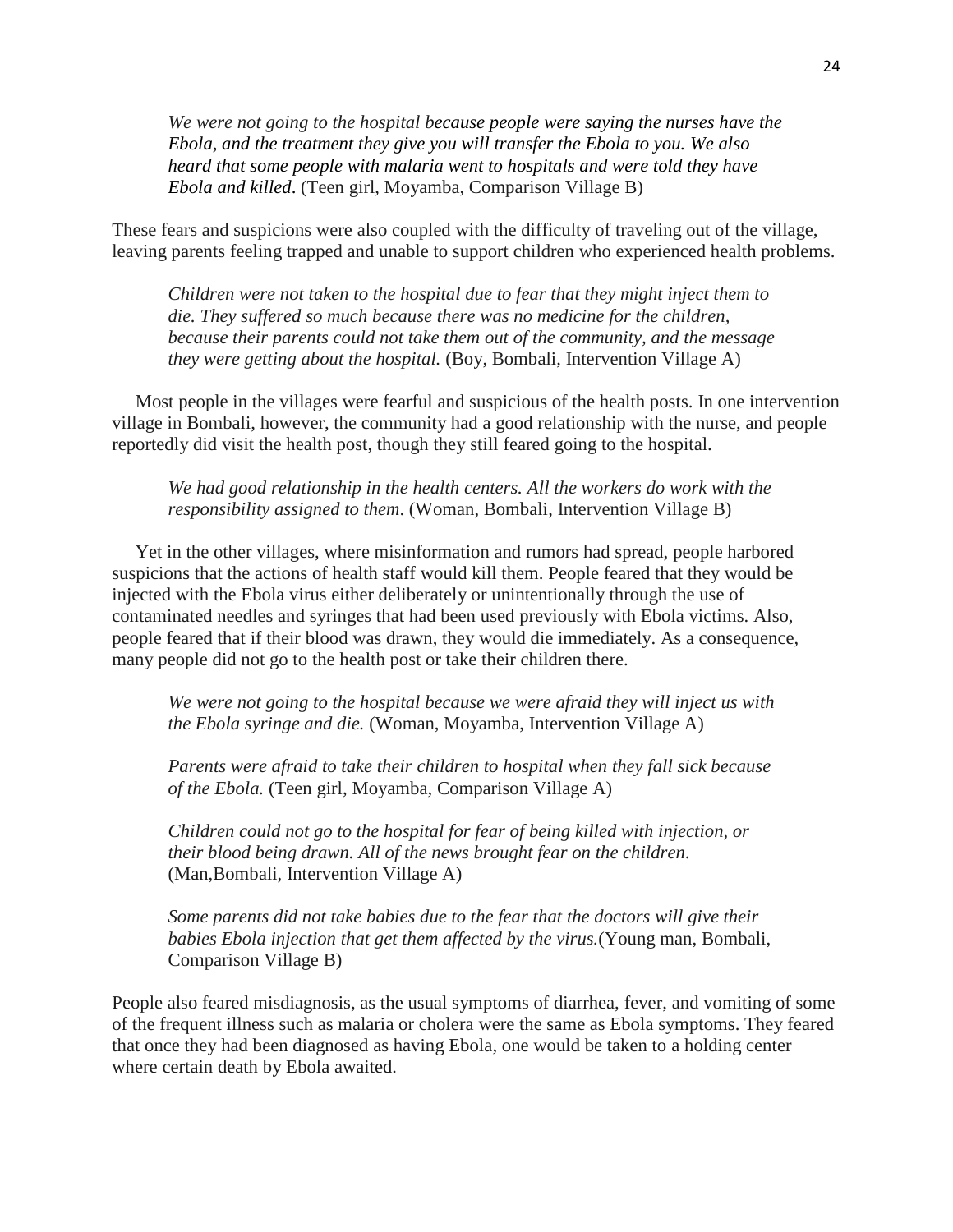*Because they did not want to get the sick and they told us if your body is warm or your head is aching, the nurses will say you have Ebola and give you injection. That injection will kill you and you will be buried with none of your family present.* (Teen Boy, Moyamba, Comparison Village A)

*Before, one could vomit with blood and you go to the hospital and they will treat you perfect and give you many medicines. But during Ebola when someone have simple headache, they said is Ebola...So we were afraid to go to the hospital.*  (Young woman,Bombali, Intervention Village A)

*During Ebola, even if you have headache, we were afraid to go to the health enter because they will soon tag you Ebola patient*. (Young woman, Bombali Comparison Village B)

*The signs and symptoms they explained to us about Ebola were rash, warm body, vomiting and diarrhea -- and those are common among the under five children. So when our children get any one of those signs, we were afraid to take them to the clinic, so most of them died.* (Teenage girl, Bombali, Intervention Village A)

*Everybody became fearful of going to the hospital because any small fever they said is Ebola.* (Young man, Bombali, Intervention Village B)

The avoidance of health posts was fueled also by people's belief that they would not be treated well or at all because the intense focus on Ebola excluded the treatment of other conditions. People also feared that the diminished supply of medicines would impede proper treatment of one's ailments.

*The nurses were not treating us well...They said because of the Ebola they are not touching any sick person. They themselves are protecting their own lives*. (Woman,Bombali. Intervention Village A)

*…if we manage to take them there, the nurse will not give them the full dosage required.* (Teenage girl,Bombali, Intervention Village A)

During the Ebola crisis, many expectant mothers, including teenagers, received no prenatal care. Even if they went to the hospital to deliver their babies, they received no assistance. As a result, complications that arose during delivery were not attended to, and some babies died.

*Before Ebola when you become pregnant, you go to the hospital, they treat you...But during Ebola they stopped and everything was associated with Ebola.* (Young woman,Bombali, Intervention Village A)

*When I got pregnant, I decided to go to the hospital for regular checkup, but the nurse keep saying to all of us pregnant women that 'This is Ebola. Don't see us or touch us!' When it is time for me to give birth, I again went to the hospital...The nurse and other workers took me in the labor room and closed the door and*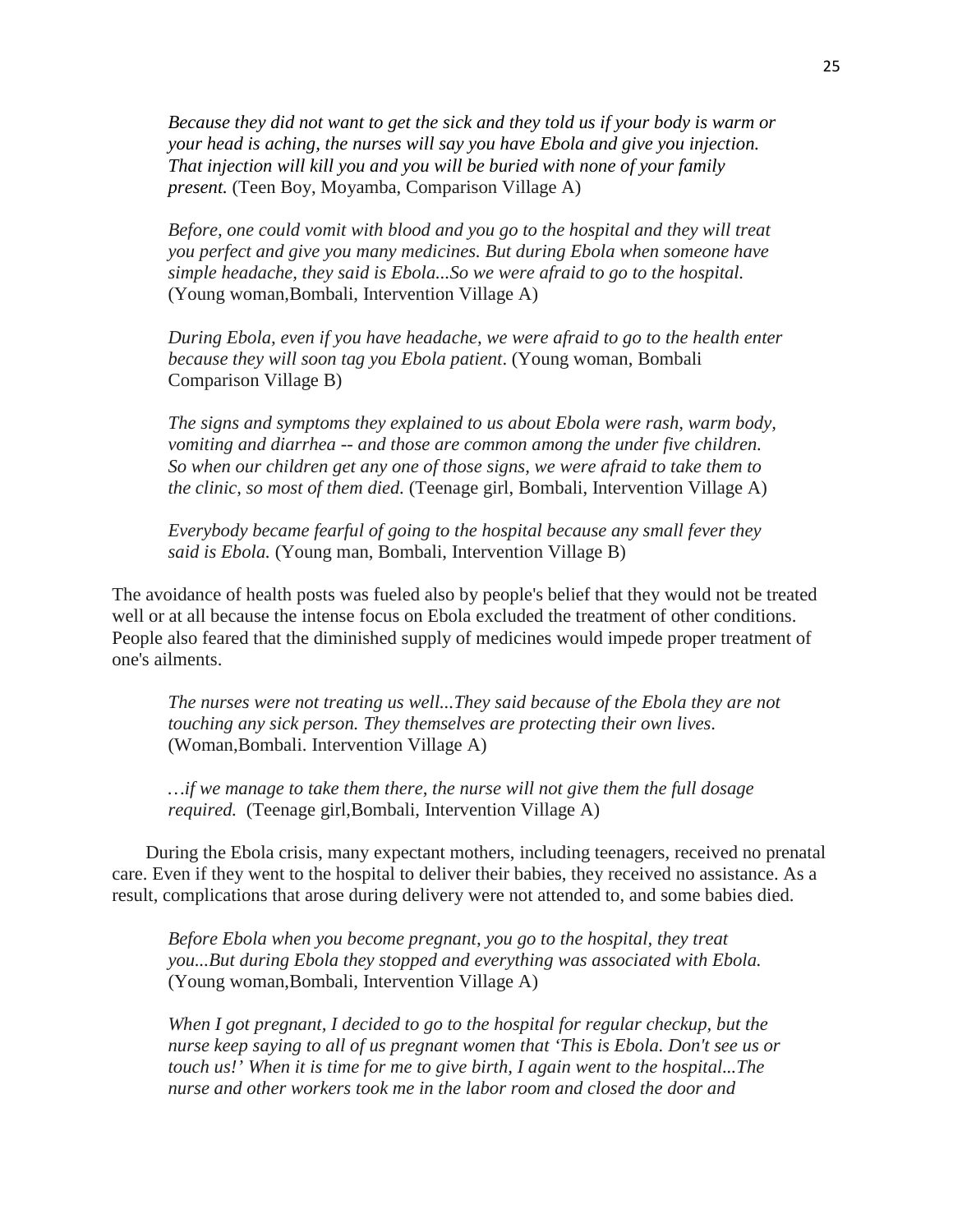*nobody was allowed to enter. They said to me, 'Help yourself, this is Ebola, no touching'...I keep shouting 'Tell God help me!' and I delivered safely. The nurse managed to move my baby's umbilical cord safely and I shouted 'I have given birth!' Then they opened* [the door] *to let me go home. When I went home I meet three days lockdown with no food to eat. That is how I was affected as a new mother.* (Teen girl,Bombali, Intervention Village A)

 Other factors that limited the use of health posts included people's belief that they would have to pay for services that had been free before the Ebola crisis. Also, transportation was limited as motorbikes typically used for getting around were not readily available, and people could no longer afford transportation in the difficult economic climate.

*The distance from the village to the health center is very long, and by then there were no okada or vehicle to take you to the health center just for the nurses to say we have no medicine at the center.* (Woman, Bombali, Intervention Village A)

# **Preventable Deaths**

 As profound fears kept people from taking their sick young children to the hospitals, children died from malnutrition, malaria, and other 'common' illnesses.

*Many children died in our hands.* (Young woman, Moyamba, Intervention Village A)

*…because of wrong information, we avoided the hospital for some time* (Woman, Bombali, Intervention Village B)

*Some children even died because they did not get the right treatment.* (Teen girl, Moyamba, Comparison Village A)

*Children were dying during Ebola, because their parents were afraid to take them to hospital. Most of them were malnourished*. (Man, Bombali, Comparison Village A)

*Well some of them* [young children] *died because their parents were afraid to take them to hospitals when they got ill…that was due to the wrong informations that were spreading around the village that if anybody happens to fall* [sick] *by then and goes to the hospital, he/she will immediately be considered as an Ebola victim by the doctors or nurses.*

Because mothers were not assisted during delivery at hospitals, children died during birth, or shortly thereafter due to delivery complications. At least one teen mother reportedly died during delivery due to lack of assistance.

*The pregnant women were delivering on their own. Some children were having complication during delivery because nurses were not helping, and died after a few days or months*. (Young woman, Bombali, Intervention Village A)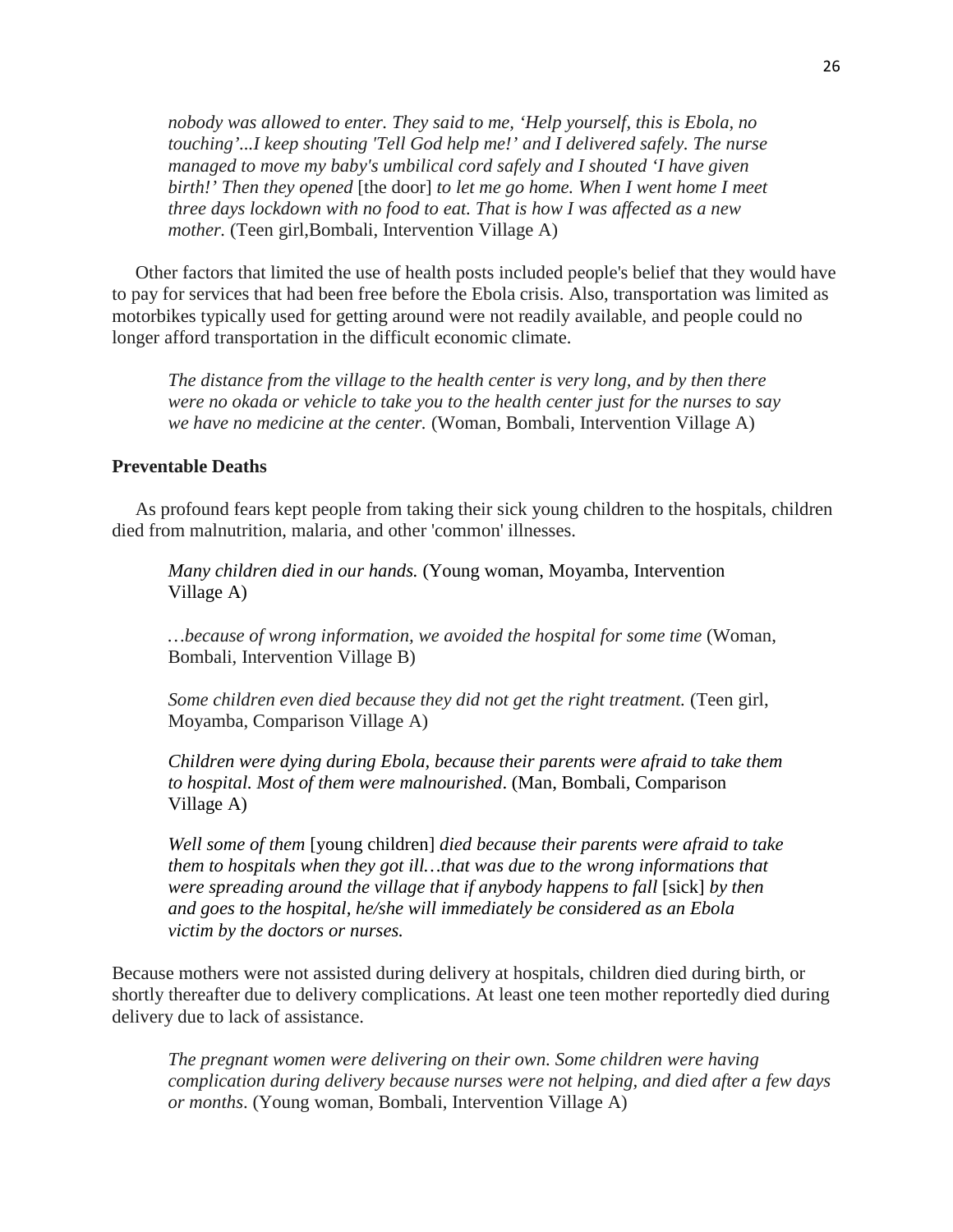# **Disuse of Traditional Treatments**

 Since there were by-laws against going to traditional healers and using traditional medicine, other types of sicknesses were not treated in the customary way.

*Some sickness are associated traditional medicine, but there were laws against traditional treatment. People were dying as a results of that.* (Teenage girl, Bombali, Intervention Village A)

In essence, the Ebola crisis shut down people's use of either the Western or the traditional parts of the health system.

# **Death of Relatives from Ebola**

Although no one in the villages died from Ebola, people did in fact lose relatives who lived in other towns and villages. Significant distress arose not only because of the loss of their loved ones but also because of their inability to attend to them while sick. They were especially distraught that they could not conduct the proper burial rituals and that a respectful burial was not accorded to their loved ones. The practice of Ebola workers wrapping the body in a plastic bag was enormously disrespectful to people. Distress arose also from the fact that the deceased were buried in locations that were unknown or inaccessible to their relatives, neighbors and friends.

*Before, when your father or mother died, we go and stay with our bereaved family until forty days. But during Ebola when you see the way the burial team handle your dead, you will want to kill them, but no chance and power to do that. We only die slowly with the pain inside. You may want to revenge but no way.*(Teen girl, Bombali, Comparison Village B)

#### **Fear and Suspicion of Friends and Relatives**

The Ebola crisis inflicted on people enormous fear, sorrow, and emotional pain. Understandably, people had powerful fears of contracting Ebola. Although the legal prohibition against touching intended to protect people from contracting Ebola, it had the unfortunate side effect of making people suspicious and fearful of people with whom they had formerly enjoyed good relations. Children and adolescents became fearful of each other – everyone was a suspect -- and even families became suspicious of each other. Unbridled fear led to changes in living arrangements and the routines of life – people no longer slept together or ate together "off the same plate" as they once had. Even married couples avoided sexual activities.

*We were affected greatly with fear of the Ebola sickness. Everybody was a suspect, even your own family members*. (Man, Bombali, Comparison Village A)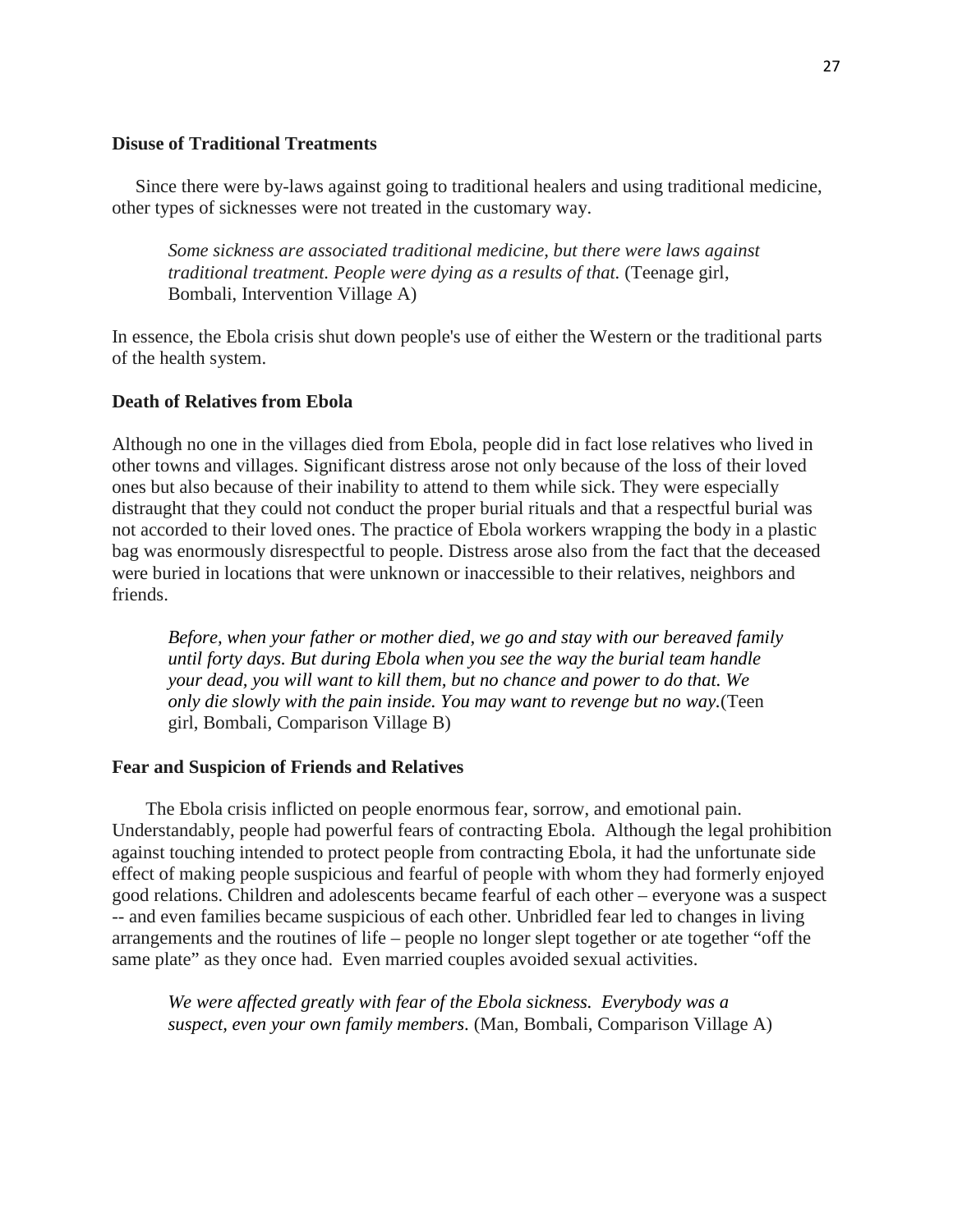*The whole community was in a state of panic, stress, dilemma and fear. Everyone was afraid of each other. Like families and friends, and boyfriends and girlfriends were all afraid of each other.* (Teen boy, Bombali, Intervention Village B)

*Before the Ebola we used to shake hands, hug each other, and all the likes. But all of a sudden we heard of Ebola. Within another moment we started information that we shouldn't touch each other. We shouldn't touch the dead body. We shouldn't touch sick people and all the likes. So we were paranoid in every way. So Ebola then automatically turned us to enemies against each other, because it is only your enemy that will pass you by without you noticing him, neither wishing or wanting to touch him.*(Young man, Bombali, Intervention Village A)

#### **Hunger and Malnutrition**

Hunger was a source of distress and malnutrition, and it was both pervasive and omnipresent.

*Hunger was their new friend, always with them*. (Young man, Bombali, Intervention Village A)

'*Plenty hunge*r' was a phrase that was frequently used to describe how children were affected by the Ebola crisis. Particularly affected were young children under 5 years of age, who reportedly cried continuously from hunger and were more likely to become malnourished. Some children who might have survived under normal circumstances, which allowed for medical treatment, died as they were not taken to the health post or hospital.

*Because there was no farming going on, so we had no crops to harvest, which*  made hunger the order of the day. It was indeed painful for those children. (Man, Bombali , Intervention Village B)

*Those little children suffered a lot due to hunger. Many children of that age got sick. Some died….* (Teen girl, Bombali, Intervention Village B)

*At times when your baby is crying* [from hunger] *we go far away, because I feel sorry for her. And some died as a result.* (Woman, Bombali, Intervention Village A)

Breast fed children were reported to be malnourished because their mothers did not have good breast milk that contained the *'good nutrients*' from '*good food'*.

*The lactating mothers were suffering from hunger. Not enough food to eat. If there is enough and good food, the children too will have good breast feeding and also good breast milk will come out of our breast. But that was not the case so some died as a result of that*. (Woman, Bombali, Intervention Village A)

*It was quite impossible during the Ebola to have enough food to eat in the morning, to eat in the afternoon and to eat in the evening…and that was if there is*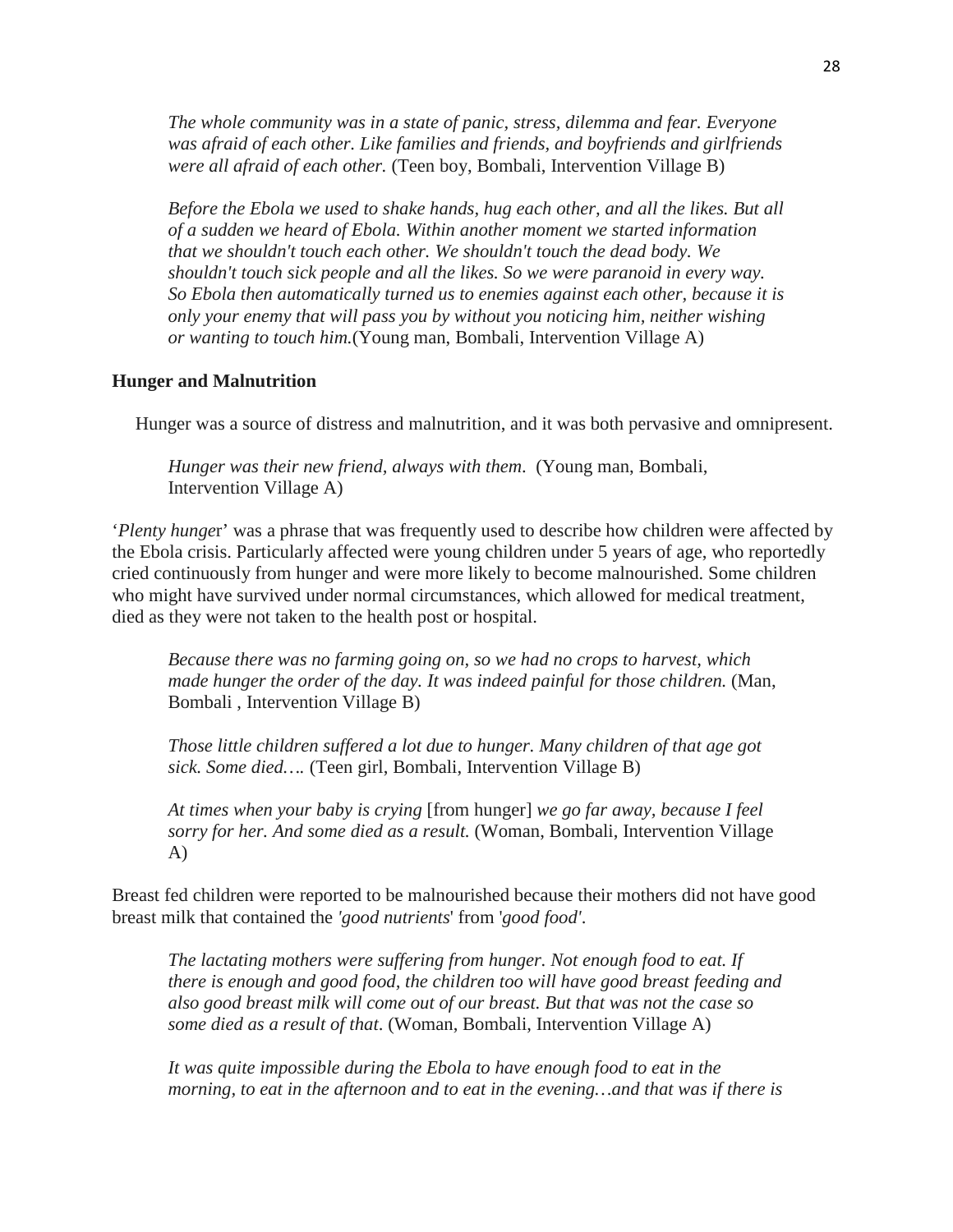*any food at all for the day. It was quite sorrowful for these little children, and that was how most of them got seriously ill and malnourished*. (Key informant interview, Bombali, Intervention Village B)

#### **Decreased Child Well-being**

 Children's well-being was affected negatively by many factors, including teenage pregnancy, which is the focus of the following section. Changes related to lack of play and socializing weighed heavily on children, while children's disobedience concerned parents.

 **Restricted play and socializing.** A major source of psychosocial distress for children was their inability to engage in normal activities. Because they could not play, farm, be with other children, or go to school, children were described as unhappy, discouraged, lonely, and despondent.

*Well before Ebola we used to play under the moonlight happily and also go to school regularly. But during Ebola all was stopped. We were kept indoors like wild animals locked up in cage*. (Teen boy, Bombali,Intervention Village A)

*We were so lonely….we were not playing with each other at home and even in the community*. (Teen boy, Bombali, Intervention Village B)

*We were not walking. We were not going to friends we were not greeting each other. We were not going to school. We were hungry. Our parents were not selling. We were not happy because we were not doing what we were doing before. We were not going to thefarm. We were not eating together. We were not selling for our parents.*(Young girl, Bombali, Intervention Village A)

 The lack of socializing and play hit children particularly hard. Because of the by-law prohibiting gathering, children were deprived of opportunities to benefit from positive peer, family, and community interactions. Not being able to play or engage in social activities affected both boys and girls, young and old and made them feel imprisoned.

*It placed us under a house arrest*. (Teen boy, Intervention Village B)

 Restricted from moving throughout the village and unable to play their customary games with other, young children were deprived of the play that is widely regarded as a pillar of children's healthy social and emotional development. Young children were described as being tormented and sick from not being able to play.

*Child, I could say if you want to punish them, tell them to sit a minute. So then they say no movement, it affected them so much. They were restricted not to not go out and play.* (Woman, Bombali, Intervention Village A)

*My sister who is four is a waka bot* [plays and walk around a lot]*. She cried every day when she was refused to go to neighbors for play* (Teen Girl, Bombali, Comparison Village B)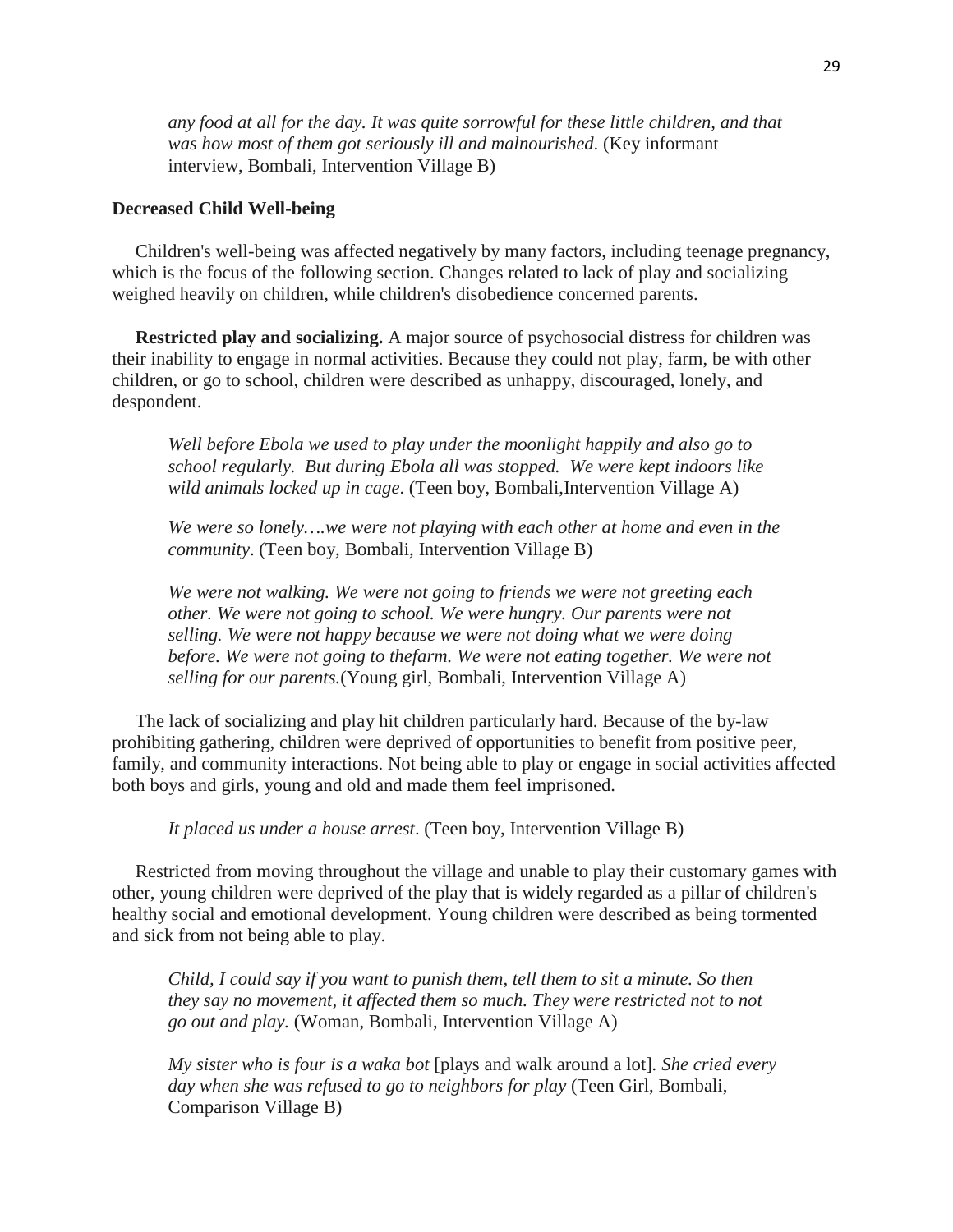*The children were held in isolation for quite a long while. Their movements were highly restricted by parents. They had no freedom of movement as they used to before the Ebola period*. (Young man, Bombali, Intervention Village B)

*Children were restricted to play. Children are like a dog. If you keep them tight, they become sick. So that affected them greatly.* (Woman, Bombali, Intervention Village A)

School-age children also missed interacting with their age-mates at school and engaging with them through play, sports, storytelling, and doing chores together. Especially missed also were the special gatherings at holidays with friends and people from other villages.

*We used to play with each other. We used to go to the farm to plant and to find food. We were selling to get lunch when am going to school. At night we used to tell stories outside the house with our friends. We were fetching water for our parents before Ebola, but during Ebola we were not allowed to do that*. (Young girl, Bombali, Intervention Village B)

Teens also felt the brunt of not being able to socialize and engage in important cultural activities with peers and community, including attending church or mosque, participating in sporting events, and going to the customary dances and entertainment that were an integral part of their lives.

*This town was like a graveyard*. (Teen Boy Bombali, Comparison Village A)

*Ebola seized our freedom…let me say we had activities like football that we could no longer play during the Ebola, so it seized our freedom.* (Teen Boy, Moyamba, Comparison Village A)

During holiday seasons in normal times, youth typically 'made the town lively', organizing dancing events, football competitions between villages, and other social activities to which people from other towns and villages and even cities such as Makeni and Freetown were invited. During the Ebola crisis, however, all entertainment ceased

*Well, before the Ebola, children used to have school, sports, school shows and concerts. Even we the youths used to organize several social activities like dance shows, football matches between village to village. And we also stopped going to churches and mosques. All that was stopped during the Ebola. We were just locked up in fear and frustration, and hunger and starvation* (Young man, Bombali, Intervention Village A)

*When it was Christmas our parents will organize football match and also bring musical set and they will invite people from other villages to enjoy together. But*  last year we were unable to do that because of Ebola. (Boy, Moyamba, Comparison Village A)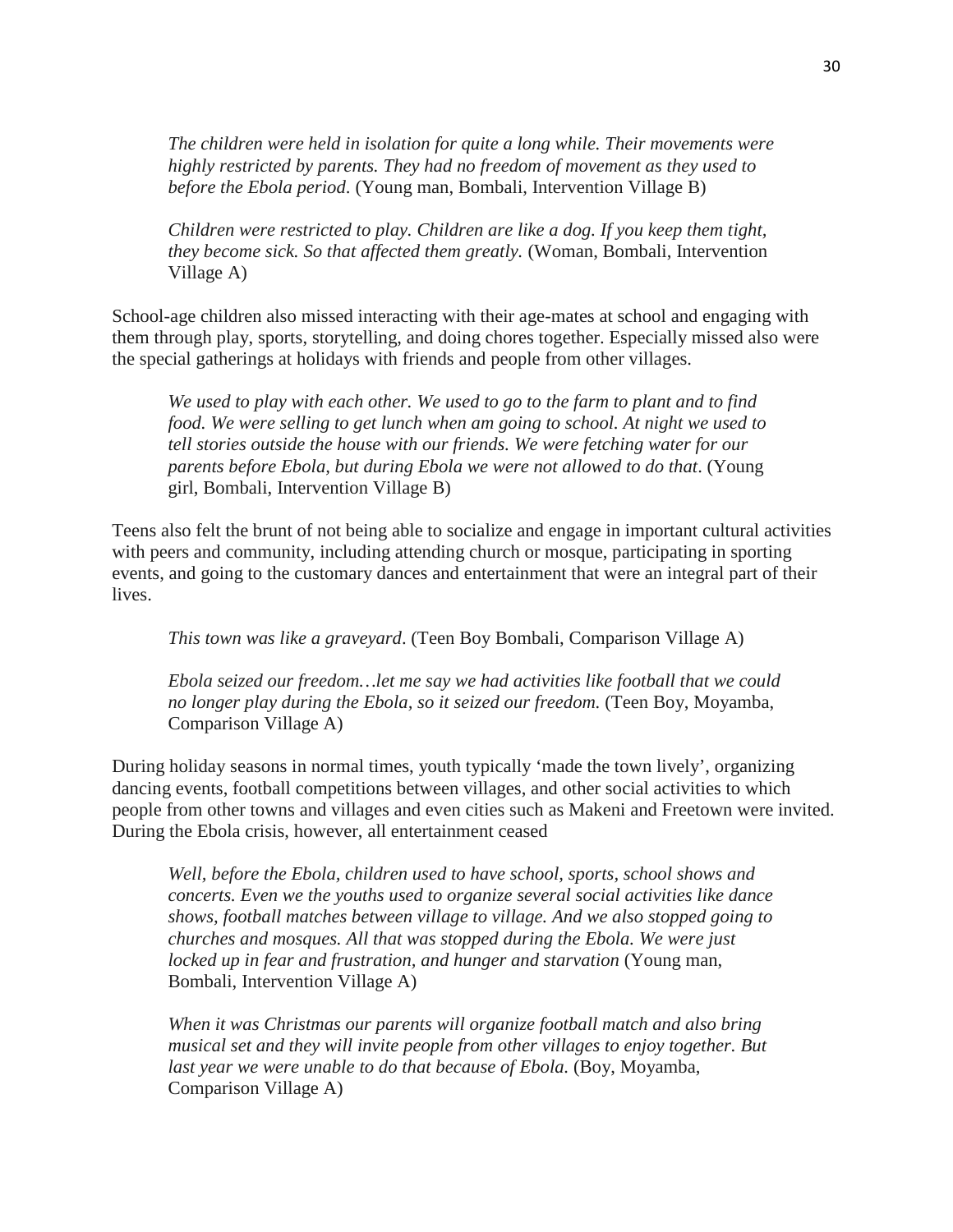*When we were just sitting in one place we were tormented all the time. When we go to our friends to play, their parents were driving us* (away). (Young girl, Bombali, Intervention Village A)

Social relationships were weakened or destroyed because of fear, restrictions on movement and gathering, and competition for scarce resources.

*We used to live like brothers and sisters. Now look, we are enemies*. (Man, Bombali, Intervention Village A)

 According to the earlier outcomes research on children's well-being, obedience to parents had been one of the top-ranked indicators of children's well-being. However, some children, especially adolescents, were now perceived to have become disobedient because their parents could not supply them food and other basic needs.

*There used to be a very big change and difference ...before the Ebola, because they used to be obedient. They also used to be under control*. (Key Informant, Bombali, Intervention Village A)

*Children were no longer listening to their parents because they were not providing their basic needs*. (Woman, Bombali, Intervention Village B)

*If the children are hungry and you have nothing to give to them, they always want to challenge you because you are unable to meet their needs.* (Man, Bombali, Intervention Village B)

Teen girls refused to heed their parents' advice not to get involved in sexual activities and not to get pregnant.

*We advised them to take medicines not to get pregnant but most of them refused to listen to us. We also told them not to go out at night.*

Teen boys were also reported to have become more disobedient and defiant, smoking cannabis and gambling.

*Lots of things changed, like the way the children started behaving towards parents - they become defiant and children especially teenagers, started acting like hoodlums*. (Young man, Bombali, Intervention Village A)

 Unfortunately, some young children received more beatings, not only for disobedience, but also because they were crying from hunger.

*They were always crying on our parents, and they beat them*. (Young woman, Bombali, Intervention Village A)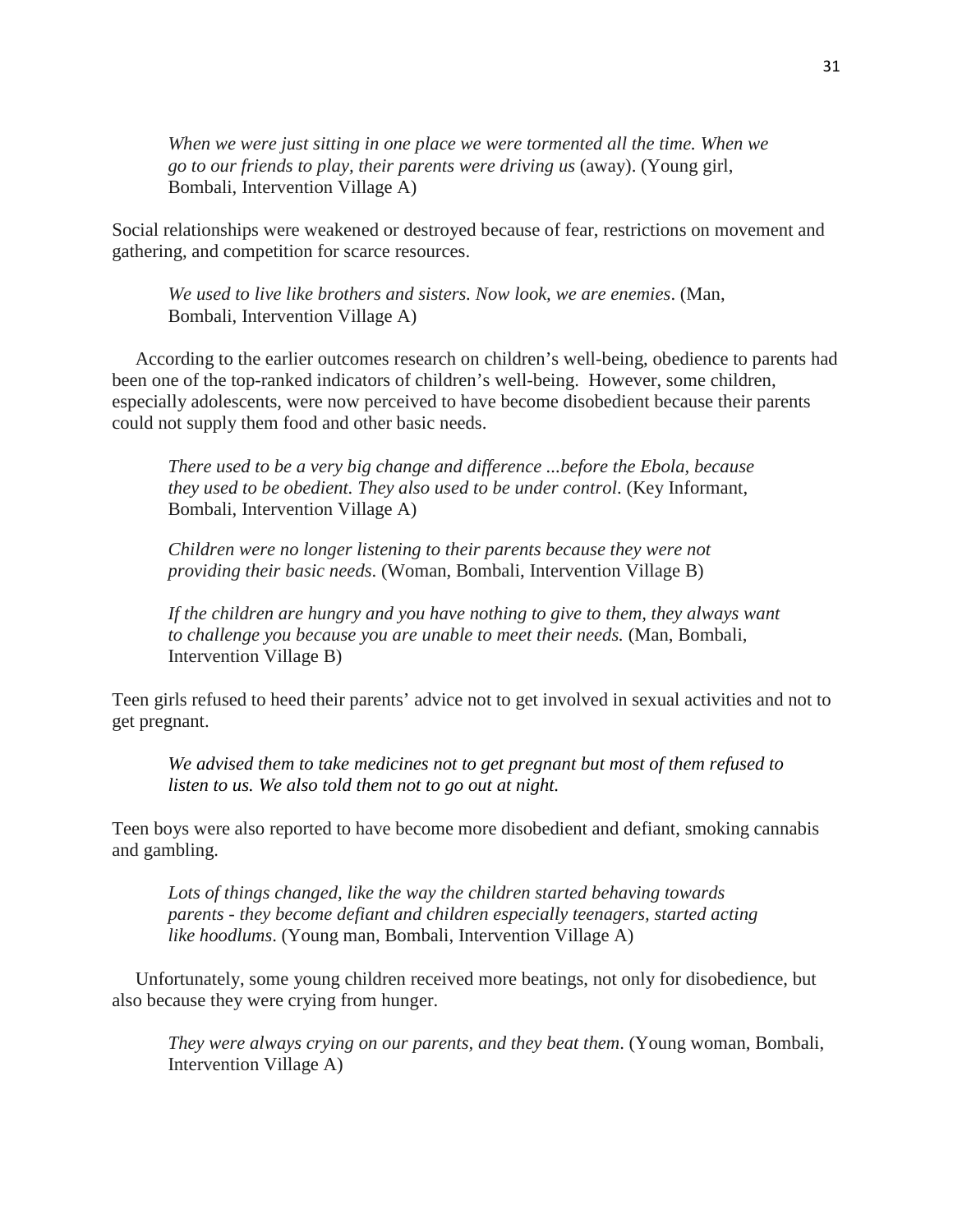*Some were even beaten by their mother when they continuously cried for food and the mother has no food and were not allowed to go out to look for food somewhere else*. (Woman, Bombali, Intervention Village A)

# **Loss of Education**

 Children's loss of access to education had a profound psychosocial impact. For nearly a full school year, children were unable to attend school. According to diverse community members, including children, the most serious consequence was that children became '*idle*' since they had no structured activities to occupy their time.

*This Ebola made us to stop going to school.* (Teen Girl, Moyamba, Comparison Village A)

*We sit from morning til night doing nothing.* (Teen girl, Moyamba, Comparison Village B)

As discussed in the following section, idleness was related to an increase in sexual activity.

Numerous cognitive harms related to schools being closed emerged: children forgot what they had learned and became '*fools*'. Held back, they were unable to take their entrance exams for secondary school; also, some children lost interest in learning and dropped out of school altogether. Harms to their social development also were evident as children could not socialize with their peer groups and benefit from positive peer integration, nor could they benefit from the advice and guidance of teachers.

*When they said no school, we were discouraged. It brings us backwardness*. (Teen girl, Bombali, Comparison Village A)

*We were not studying. We forgot most of the things we were taught. We were not playing football as we used to play before in school. We were not happy when we were not going to school*. (Young boy, Bombali, Intervention Village B)

 Although radios had been brought in to the villages with the intent to have children continue their lessons via educational radio programs. Unfortunately, that did not happen since people did not know how to operate the radios, or children lack interest and thus did not engage in this type of learning.

*They were even supplied radio, but we the parents don't know how to go about it, so it was like a furniture in their hands*. (Woman, Bombali, Intervention Village A)

 The loss of education was viewed as an enormous harm to children's well-being. Also, most children suffered from having lost valuable knowledge and being held behind.

*Our education was set backward.* (Teen boy, Bombali, Intervention Village B)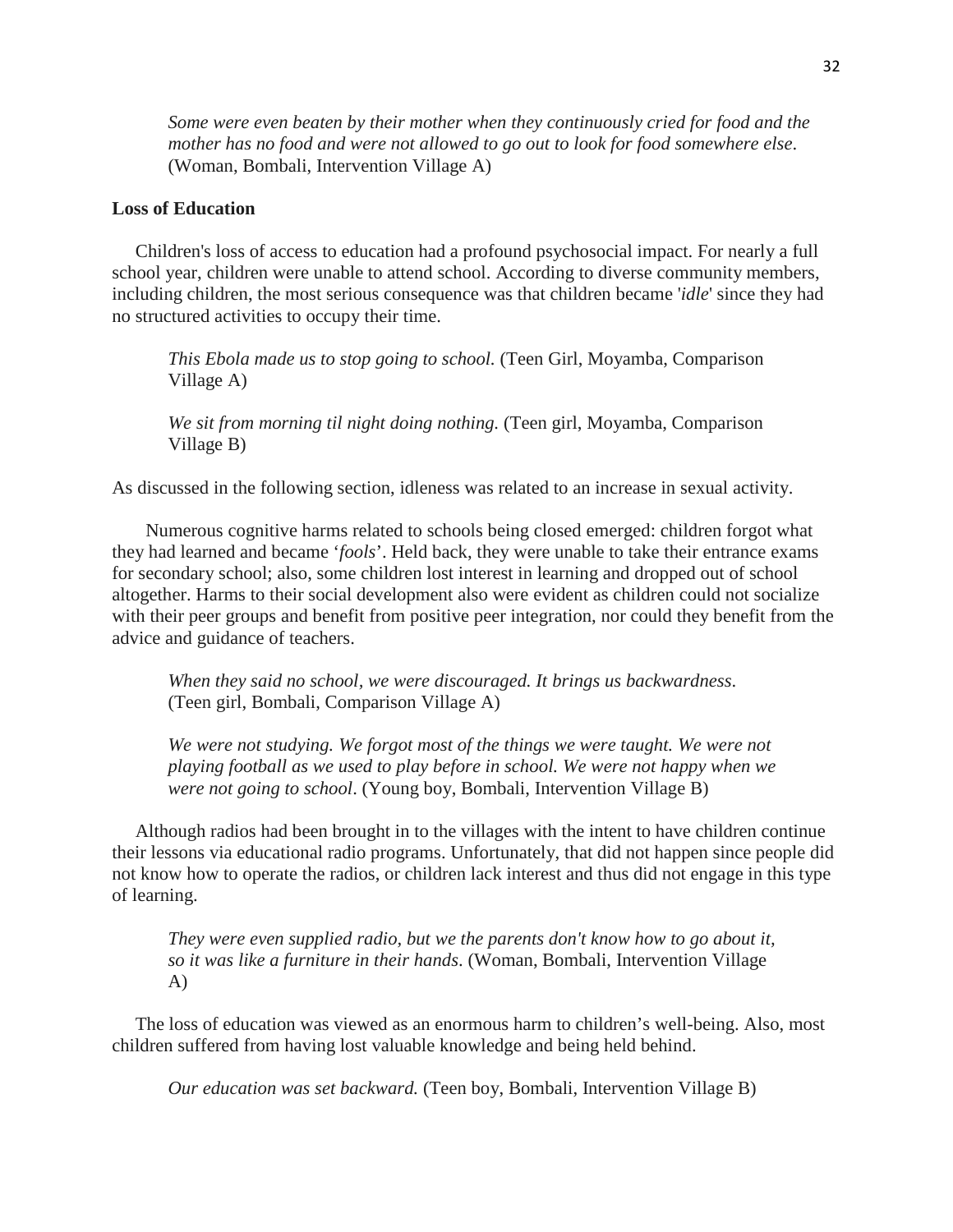*When there was no school, some* [children]*got stupid because we were not learning. Some have got backward. They don't even know how to spell some words they were spelling before*. (Teen boy, Bombali, Intervention Village B)

 While losing almost a year of education was discouraging for most children, others descended on a pathway that led through pregnancy, poverty, or loss of hope to permanently dropping out of school. Many children felt that their future had been destroyed because they had been held back in school, or that they would never go back to school. For girls, this was especially true if they had gotten pregnant.

*It destroyed education because I was preparing to sit to be BECE exam, but when they said 'no school' I became pregnant and my education became affected*. (Teenage girl, Bombali, Intervention village A)

*The most painful effect of the Ebola is the bad thing it caused on our children and young ones. Schools were closed, they were idle, their ages have gone up but they are still at the same level in school. My junior brother has impregnated two girls during this period. The burden is now upon me. Our youngest sister - a very small girl - is also pregnant. There is no business going on. I used to do business but not anymore*. (Teen Girl, Moyamba, Comparison Village A)

Most people believed that boys were not as affected girls since boys would be able to return to school. Other people, however, pointed out that boys were also affected as they would have to drop out of school to support the girl and her baby.

*As for boys, they were not affected. In fact, they have started going to school*. (Woman, Bombali,Intervention Village B)

(Girls were more affected)*because they were impregnated by the boys and the boys continue living their normal lives whiles the girls become dropouts and suffer to raise their children*.(Teen girl, Moyamba, Comparison Village A)

### **Restrictions on Gathering**

 Severe restrictions on gathering affected all aspects of daily life including school, religious services, playing and working.

*We were just locked up in fear and frustration, and hunger and starvation*. (Young man, Bombali, Intervention Village A)

*The time there was no Ebola, we used to walk around freely. But the time that Ebola came, we were not walking around again. Also we should not gather one place, even school we should not go there.* (Girl, Moyamba, Comparison Village A)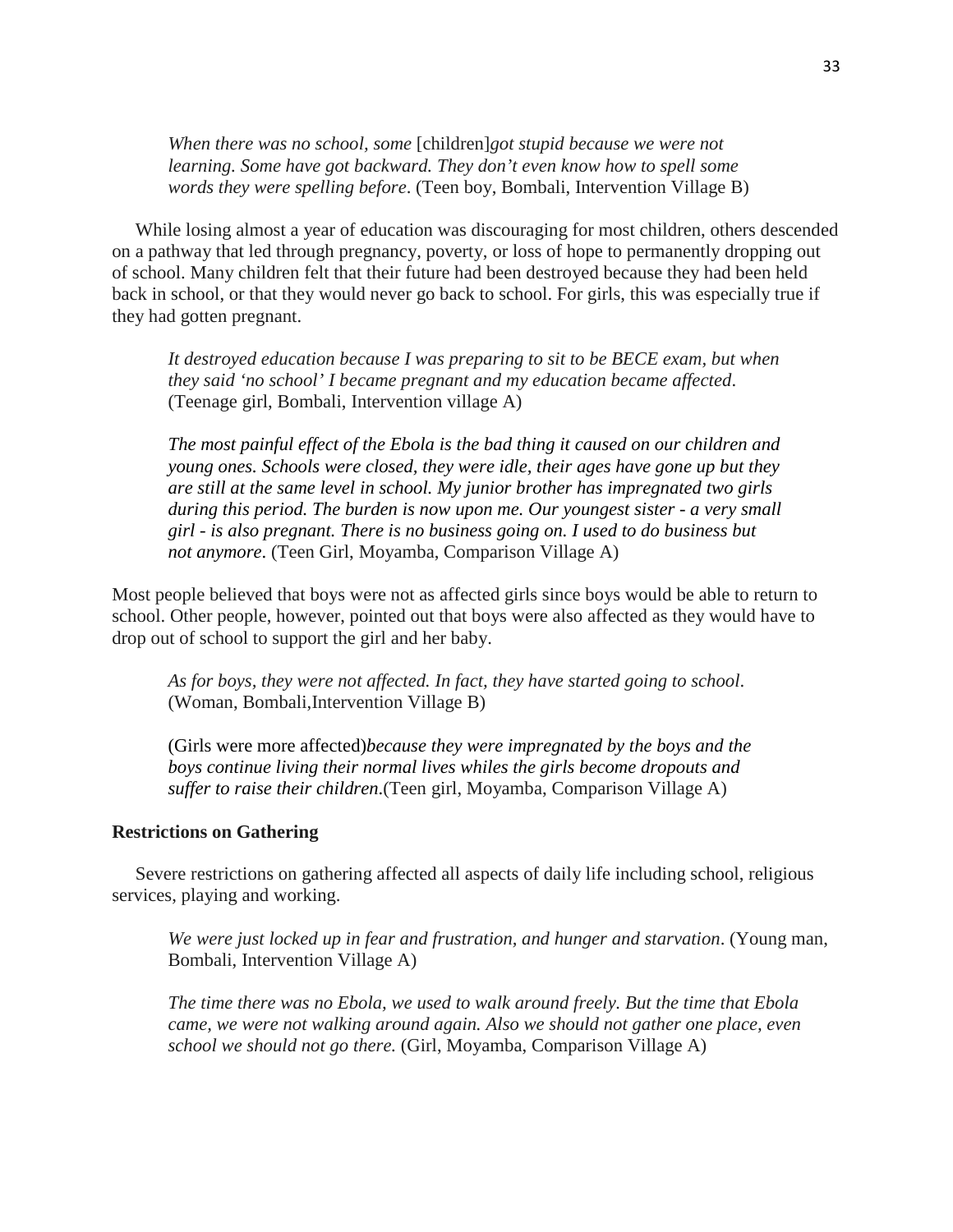As with the by law restricting travel outside one's village, the restriction on gathering impacted those who relied on collective farming for their livelihood, as well as youth who relied on income from organizing social and entertainment activities. This further contributed to teen girls not having their basic needs met since parents and brothers could not contribute to their families' sustenance.

 Before the Ebola crisis, community members, including the youth, had often farmed together. This collaborative farming enabled people to harvest the crops more easily, thus providing a good yield for the owner of the land as well as income and food for those who had helped. To meet their own needs as well as to help their families, many teens had depended on the money or food they had obtained from collective work on their neighbors' farms.

*Before Ebola we used to farm in group. All the youth this village will go to one person's bush to brush the bush for farming or plough the large portion of land. In that way we can produce plenty food. But during Ebola, it all cut off.* (Woman, Bombali, Intervention Village A)

Youth had also organized dances and social events, which had also produced an income for them. The fact that this was forbidden during the Ebola crisis had severe economic impact.

*In this community, we have calendar of activities for our social life. But when Ebola enter this country, the Paramount Chief put by-laws, which disturbed greatly our activities. Before Ebola our social activities earn us money and the money was used to support our families.* (Man, Bombali, Intervention Village A)

# **Cessation of Cultural Activities and Ceremonies**

 In addition, people were deprived from participating in their cultural activities and ceremonies, including naming rituals, burial rituals, and religious gatherings at churches and mosques. Youth were not able to attend sporting activities, dances, and other social events. Girls who normally had participated in the *bondo* [secret] society activities were unable to do so during the Ebola crisis owing to the ban on gathering. This deprived them not only of opportunities to socialize with peers but also of mentoring from elder women and meaningful cultural activities. This limitation on participation in the bondo had the side effect of preventing traditional circumcision activities (FGM). Although international child rights and protection workers would likely have regarded the reduction of FGM as a positive outcome, the cessation of these activities caused distress to teen girls.

*The elderly women were not allowed to do their bondo and other initiations. They normally have their bondo society where they can initiate young girls and most teenagers, and during those period, those who are member of the society were free to go in to their society bush to eat, dance, and have a lot of fun. But all these things were not allowed during Ebola*. (Teenage girl, Intervention Village A)

 Highly distressful for people of all ages was the inability to participate in traditional burial rituals, which were seen as important for the identity and well-being of the living. There was a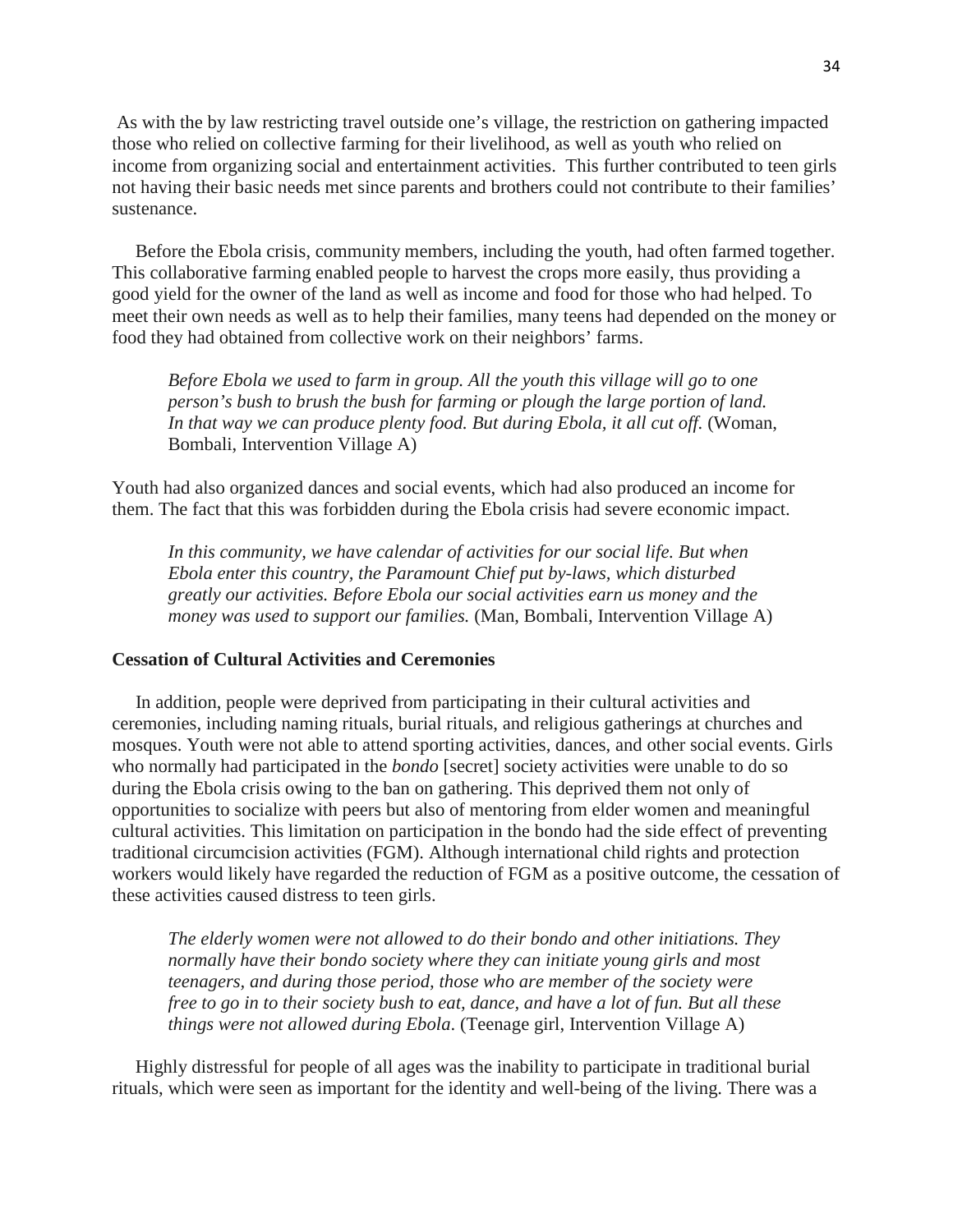strong cultural tradition of washing the body,paying last respects, and accompanying the deceased and their family to the burial. If the deceased person was a relative, it was also customary to spend a period of 40 days with the deceased person's family. Particularly distressful was the manner in which the person was buried. During the Ebola crisis, dead bodies were placed in a plastic bag by carefully protected workers (strangers) and taken away to an unknown burial site. Sometimes the burial team did not come for several days, leaving the body to decompose while relatives sat helplessly, unable to perform the practices that were seen as necessary for respecting the dead.

*The one that pained us more was the way they were burying our relatives. They were put in plastic bags even when it was not Ebola that killed them.* (Boy, Moyamba, Intervention Village A)

*Our relatives die, they say we should not wash them or even be at the berin*  [funeral]. *We should also not make berin Sarah* [burial rite].

# **2. Effects on Sexual Behavior, Teenage Pregnancy, and Sexual Exploitation and Abuse (SEA)**

 The descent of the country into deeper poverty, coupled with the psychological impact of the Ebola crisis, children's idleness, and the disruption of organized routines of social behavior, led to significant increases in sexual behavior among teenagers, including transactional sex and even sexual exploitation by Ebola workers. As a result, teenage pregnancy rates reportedly increased. These interacting factors as well as the consequences are evident in the excerpt below from a women's focus group.

E2: *Some girls have got pregnant and are no longer interested in education.*

E3*: Some girls have got into early marriages.*

E4: *Some have babies with no father.*

E5: *Some teenage girls lost their babies during delivering in the hospital. The nurse never attended to them during the period of labor. They delivered on their own and the babies ended up with complications. They said the teenagers got pregnant by strangers like the burial team and they can't tell whether they are infected with the Ebola or not.* 

E6: *The teenagers were not going to school and during their sitting down period they were so idling with nothing in their hands like money to take care of their basic needs. They allowed strangers to have sex with them for money and by that time they were also not on their contraceptives and they got pregnant.*

E8:[Before Ebola] *some girls were doing business so that they can be taking care of their basic needs since we the parents can't afford everything for them. They were not allowed to do all that during the Ebola and there were no other source of getting money to take care of those little things they need, except they were forced to have affairs with those burial team people for money to buy Vaseline, slippers, soap and they got pregnant. Now they have children with no father to take care of their children.*

E7:*Some were just disobedient...We the parents advised them over and over to forget about all these needs until the Ebola (is over), but they never listened to us. (Women, Bombali,* Intervention Village A)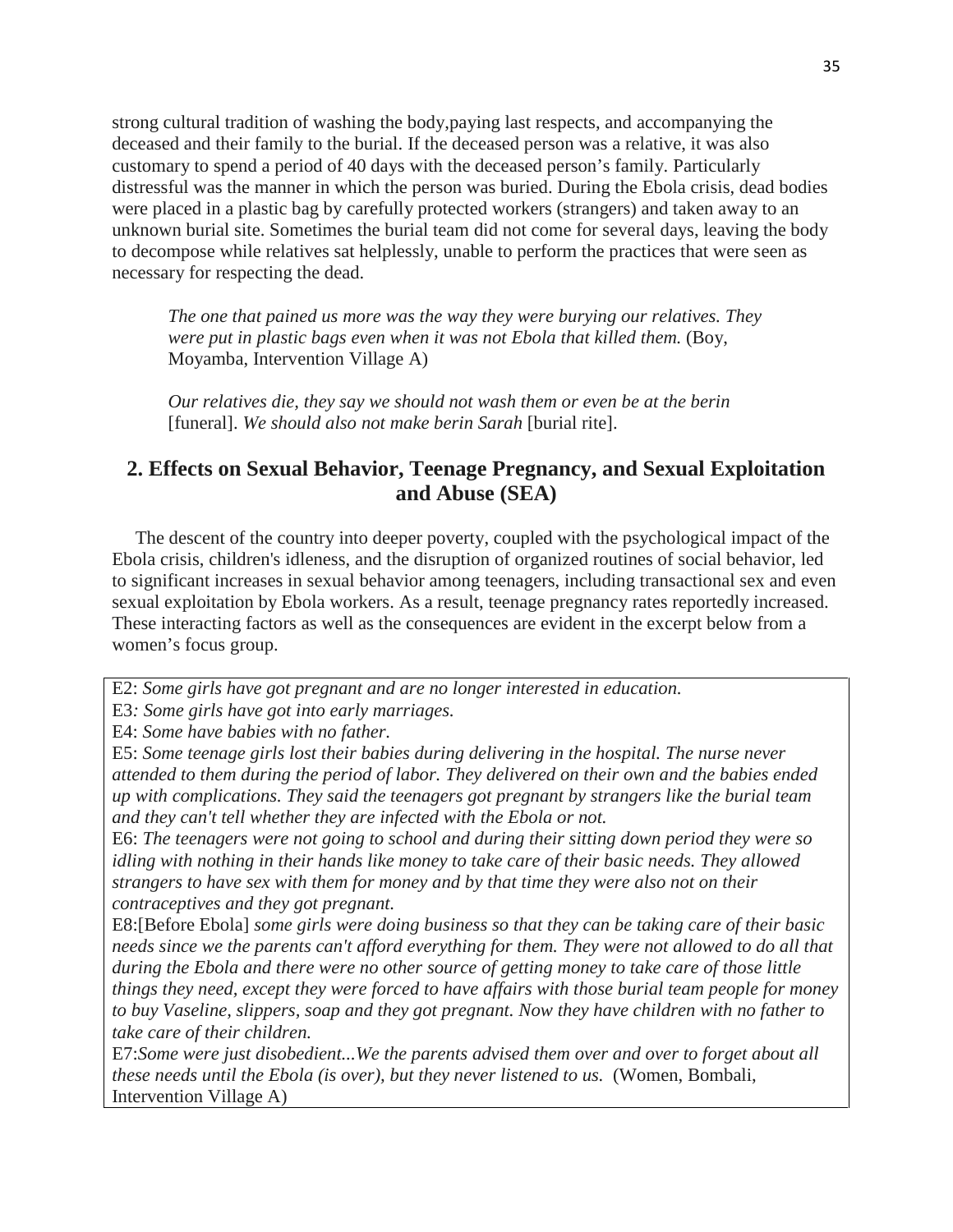#### **Loss of Livelihoods and Income Leading to Sexual Exploitation**

The new poverty was a driver for transactional sex.

*We were not allowed to do our businesses. We were not meeting our needs like food to eat, soap to wash or even to launder, no cream to rub. Men have sex with us and gave us money*. (Teen girl, Bombali, Intervention Village A)

Sexual exploitation was evident as girls who wanted food, basic necessities, or even 'little things' such as Vaseline and body oil, turned to those who could provide such things or the money to obtain them. Prior to the Ebola crisis, people reported that girls had been able to earn money to take care of their needs by selling things in the market. There was a clear link between this economic activity and not being 'tampered' with.

*Before Ebola, they can sell banana, cake, butter to have money…They don't allow anybody to tamper with them*. (Key informant interview, Bombali)

*Because we were not selling our little market, like the butter, groundnut, we were not able to provide food or to buy when we were hungry. Our parents were also not providing food because there were no market, no business, no money. When we were selling before the Ebola period, we use part of the profit to buy food and*  eat, but all were affected during Ebola. Some men in this village were even using *girls for food* [exchanging food for sex]*when their parents were not providing them*. (Teen girl, Bombali, Intervention Village B)

 Because of the dire economic situation, girls were expected to obtain for themselves items such as food, soap, or more expensive items such as nice clothes or a mobile phone. They were also expected to contribute to the family and help out their parents.

*…their needs were varied. Some needed mobile phones…some wanted nice clothes ,and shoes whilst some wanted money to take care of their parents as there was, and there is still, poverty in this community.* (Teen boy, Bombali, Comparison Village A)

Although it was not explicitly stated by community members, key informants reported that most parents 'closed their eyes' to their girl's transactional sex because they benefitted from it. When girls brought home money, food, or other goods, the parents did not ask where it had come from.

*Most parents close their eyes as long as girls bring home money and material things.* (Key Informant, Bombali)

As a result of this transactional sex, girls became pregnant.

*Because we were hungry, the big girls got pregnant during Ebola.* (Young girl, Bombali, Intervention Village A)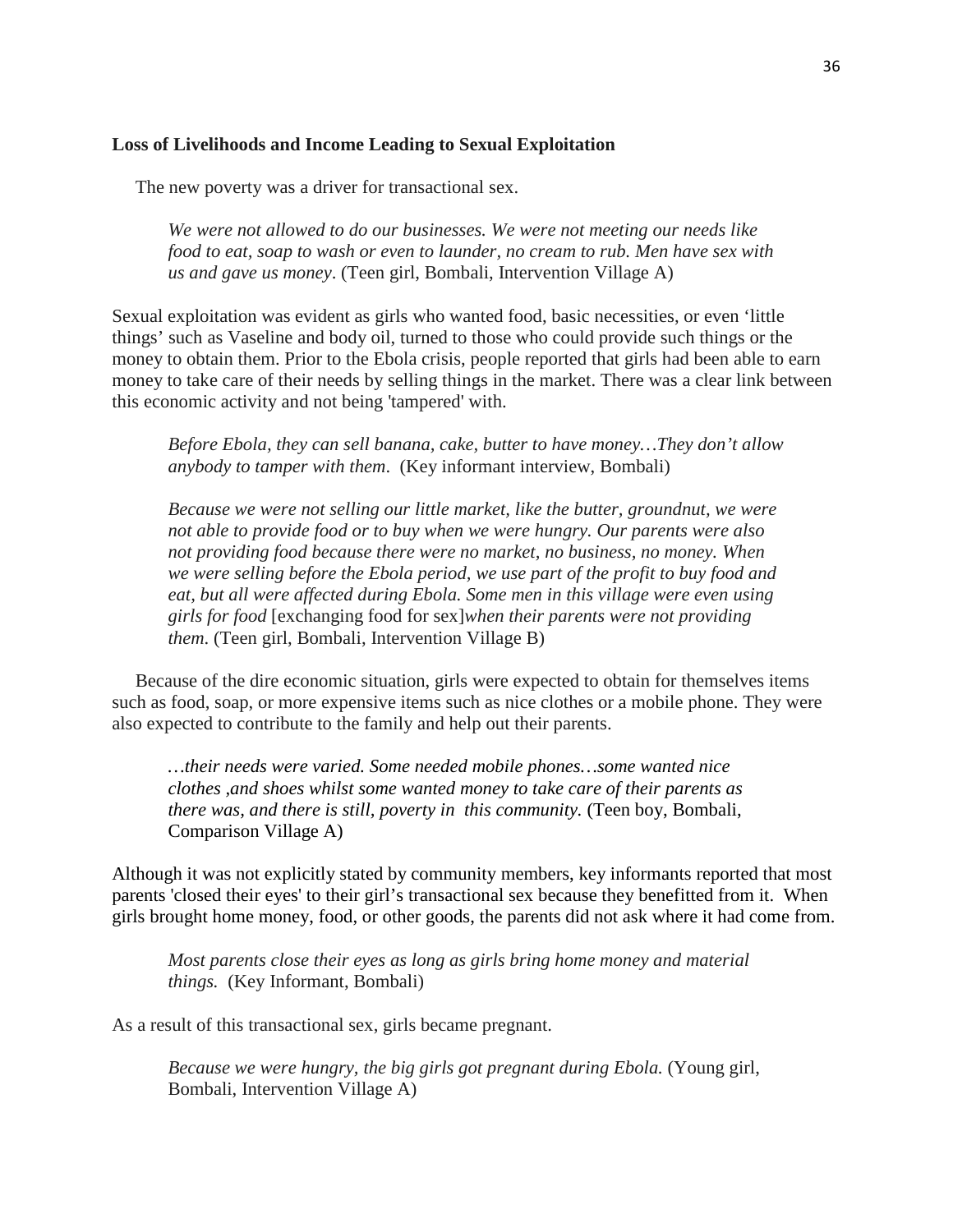*Some were even pregnant because they were pregnant by those who were giving them money or food to eat.* (Woman, Bombali, Intervention Village B)

 However, for some teen girls in one of the villages, transactional sex, which they had engaged with boyfriends and other men in prior to the Ebola crisis, decreased as a result of Ebola. In particular, the prohibition on dances severely impaired the girls' ability to go to places where they would dance, have sex, and then get money to pay for their sustenance and even their school fees.

*For us teenagers, we like enjoyments. When they stopped all social activities like dancing we were affected and discouraged. Some girls see doing thing as a way of business* [civilized way girl prostitute]*. Some had boyfriend, whom we don't want our parent to know about, so where there is dancing we invite them. When they come after the dancing show they give us money for sustenance. Some go there without having boyfriend, but in the process the girl happens to have one which might end up serious relationship. Some of them will end up paying our school fees. When Ebola came and stopped all those activities, we were affected.*  (Teen girl, Bombali, Intervention Village B)

#### **Teenage Girls Not Heeding Parental Advice to Avoid Sex**

 Poverty was also seen as having caused children to disobey their parents, who could no longer meet their children's basic needs. According to local norms, the social contract between parents and children requires that parents provide for their children, and, in return, the children are obligated to obey and respect parents. The Ebola crisis weakened this unwritten contract.

*You the parent cannot control your girl child if you cannot feed her*. (Woman, Bombali, Comparison Village A)

*We were very stubborn because then I say I want something, they will not give me any. They send me, I will not go there*. (Young girl, Bombali, Intervention Village B)

Without parents meeting their children's needs, teenage girls stopped heeding their parents' advice to avoid boyfriend business. In spite of by-laws that prohibited gatherings, young people nevertheless found ways to rendezvous, including girls sneaking out when parents were asleep or on patrol at the village border.

*Our girl children went out of control, so (a) few of them got pregnant*. (Man, Bombali, Intervention Village A)

*They used to be under tight restriction and always advised to avoid body contact, but teenagers rebelled*. (Key Informant, Bombali, Intervention Village A)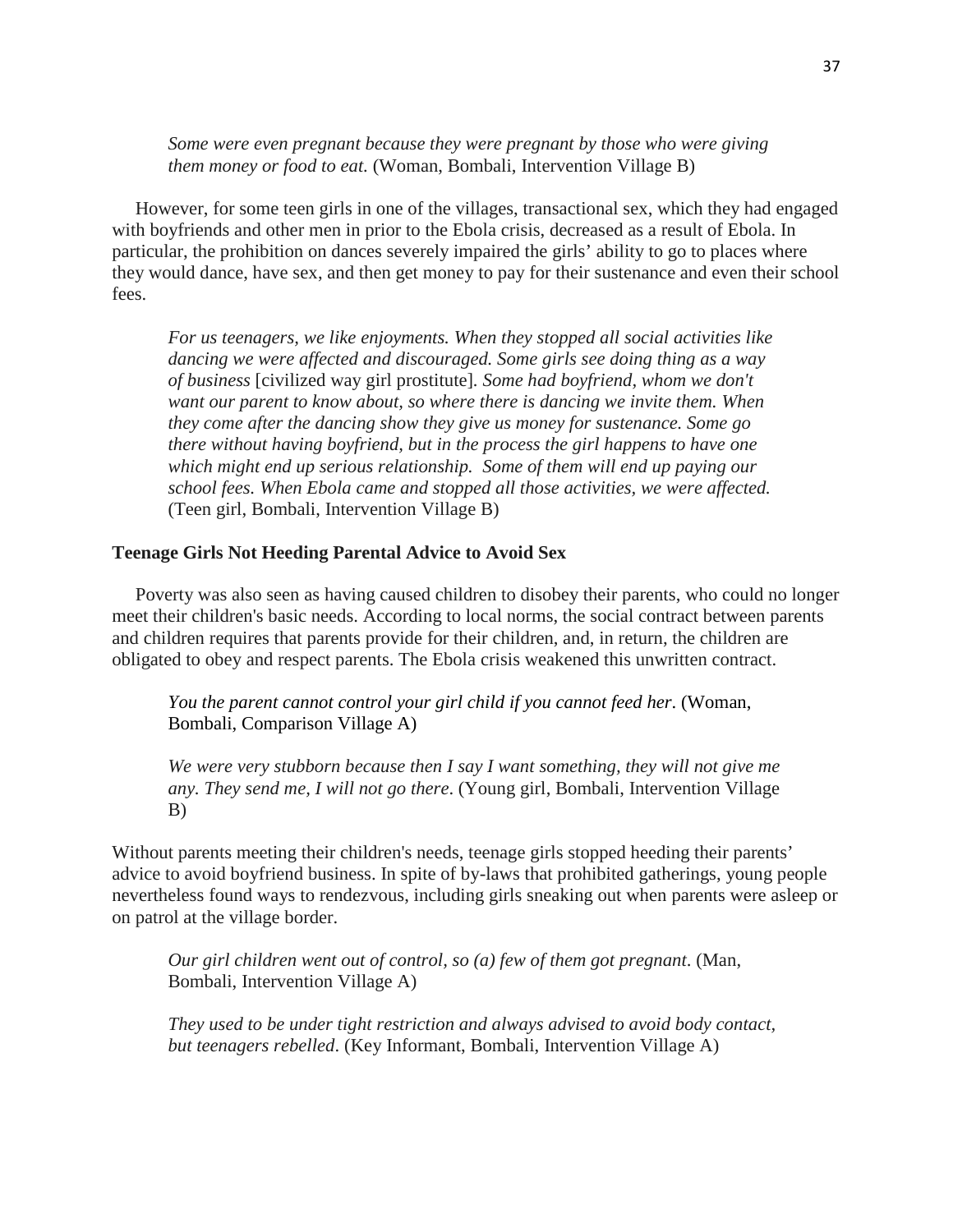*My younger sister will wait til I'm asleep then she'll sneak out of the house. Other kids were doing the same thing…*(Young women, Moyamba, Comparison Village A)

#### **Idleness of Teenage Girls**

 Most people, including teenage girls, saw idleness from not being in school as the primary reason why girls engaged in sexual activity and became pregnant. To capture this idea, people often invoked the popular proverb 'An idle mind is the devil's workshop.*'*

*They got pregnant because they were not going to school. They were just seated home idly doing nothing, and we all know that an idle mind is the devil's workshop*. (Young man, Bombali, Intervention Village B)

 Various explanations were offered in regard to the harmful effects of idleness. One held that when teen girls were busy with school during the day and studies at night, they had no time to engage in sexual activity. Another held that when their minds were focused on their school activities, girls did not have time to think about sexual encounters. But, when teen girls were idle, they got involved in 'boyfriend bizness' -- sexual activity with boys who were their peers.

*Because of the shutdown of school, they were just home idle, so that gave them the chance to go about their boyfriend bizness*. (Teen boy, Bombali, Comparison Village B)

*They were not going to school, so most of the school girls got pregnant and that affected them even up til now... The parents were discouraged to see their children like that.* (Teenage girl, Bombali, Intervention Village A)

*Well it's the school bizness. Girls cannot control their hearts. Because there was no school as soon as morning comes they will go 'bia'* [visit lovers]*. They will be on that till some become pregnant. We, the guys, we don't get pregnant*. (Teen boy, Moyamba, Intervention Village A)

*This Ebola has destroyed the future of our children. There are so many pregnant girls around this town as a result of idleness. You will confirm with your eyes if you are spend some time here.* (Young woman, Moyamba, Comparison Village A)

 Coupled with the pressure to obtain food and other items, idleness was also seen as a driver for transactional sex – often referred to as 'man bizness'. This created a one-two punch in which idleness simultaneously spurred sexual activity with girls' age mates and also transactional sex, mostly with the big men who had some money or goods to exchange.

*Before Ebola they were going to school so most of them did not have time for 'man bizness' but during the Ebola they were unable to go to school. They were just sitting in this village and the families of especially the girls were unable to*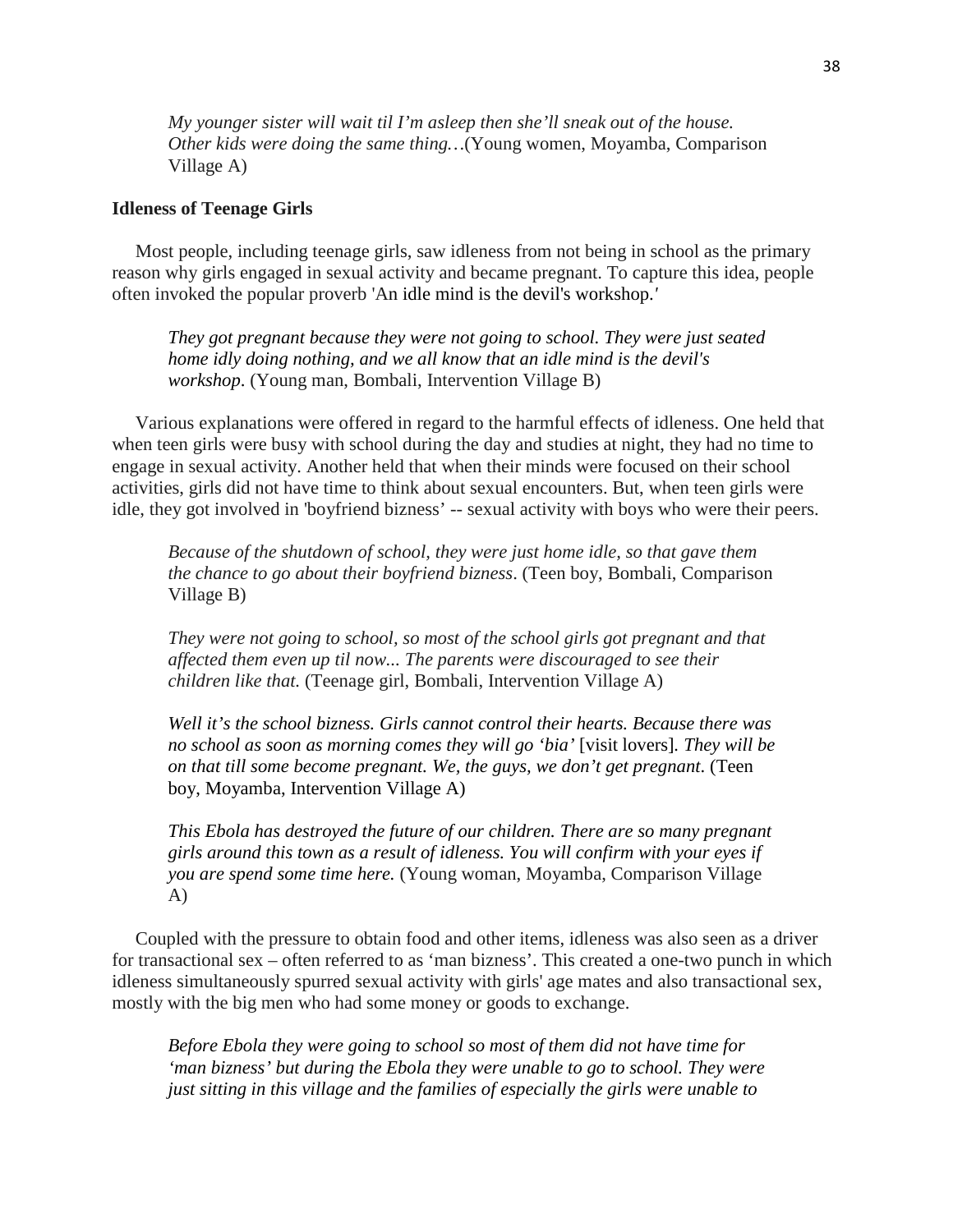*take care of their needs. At night the parents go to bed and the girls go out do 'man bizness' and get 'belleh'* [belly - pregnant]*. This would not have happened if they were going to school*. (Teen boy, Moyamba, Comparison Village A)

*You know when a girl child has been fully matured, and she has that feeling for sex, being idle makes them go out to look for men*. (Man, Bombali, Intervention Village B)

*Other girls, even when their parents are around, they will be all over the town at night running after boys…Some of them just like 'man bizness'. Others because the boys give them money and their parents don't give them.*(Teen girl, Moyamba, Comparison Village A)

## **Shift in Beliefs and Expectations about the Future**

 As the Ebola crisis wore on, children also experienced diminished expectations for the future that contributed to a desire to become pregnant and a decreased use of contraceptives.

*Some girls, or even everybody,was thinking that Ebola is not going to end.. so some were saying 'why do I need to sit. Let me get pregnant.'* (Teen girl, Bombali, Intervention Village A)

Some girls believed that they would die from Ebola, creating a desire to become pregnant in order to leave a legacy.

*Because they were not going to school. They said Ebola is not going to end, so they are not wasting time. Let them get pregnant. Some said Ebola is a killer disease, so let them leave a legacy who will be representing them when they would have died.* (Young woman, Bombali, Intervention Village A)

Other girls wanted to have as much fun as possible and do whatever they wanted since they believed they would eventually die from Ebola. In one village, it was reported that girls even entered boys rooms uninvited, pursuing the boys for sex.

 After schools had been closed for some months, some teen girls believed that schools would either never open again or would not remain closed for a very long time. Without the opportunity to attend school, some girls deliberately became pregnant as their focus shifted from wanting to complete schooling and 'be somebody' by having a baby. Believing that schools would reopen but not in the near future, some girls thought that they would have time to become pregnant, take care of the baby while breastfeeding, then return to school when the child was older and could be left in the care of family or neighbors.

*Some* [teen girls] *were saying Ebola is not going to end, and even if it ends, it is not going to be soon, so they are going to have children. And by the time Ebola ends they have already given birth to their babies and they can be able to attend school. .* (Woman, Bombali, Intervention Village A)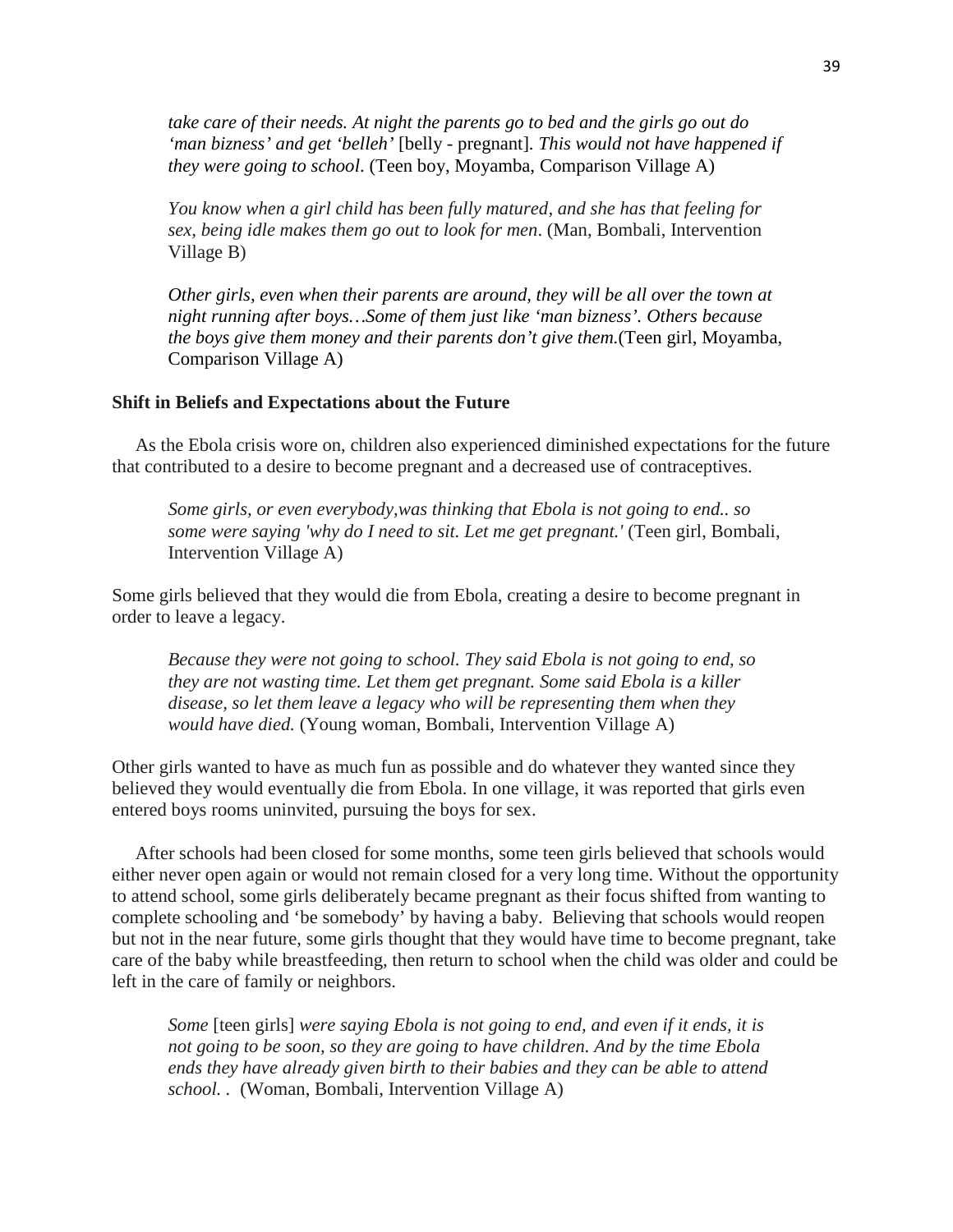Before the Ebola crisis hit, girls had a goal for the future, and this motivated them to avoid becoming pregnant.

*We were going to school and at school there was competition amongst the girls. Everybody wanted to become somebody in the country. But when the Ebola came, some of us decided to give birth with the thought that when the Ebola ends, we will go back to school.* (Teen girl, Moyamba, Comparison Village B)

Some girls appeared to have been influenced by having seen others having babies. Wanting to imitate their behavior, they deliberately had their implants removed and stopped using other forms of contraception.

*I heard that they were giving them PPA so they will not be pregnant. But some girls here, when they see their companions having pregnancies, they too will say they want to become pregnant. So some stop going to the hospital*. (Young man, Moyamba, Intervention Village B)

*Those who have implant go and remove it secretly. As a result they got pregnant.*(Woman, Bombali, Intervention Village B)

#### **Sexual Exploitation by the Ebola Burial Team**

 In one of the villages, one of the biggest changes that affected teen girls' sexual activity and pregnancy was the sexual exploitation by the Ebola burial team.

*The burial team for Ebola that was sent also cause the pregnancy rate to increase because they had money, and they gave us, and have sex with us as they like it.*  (Teenage girl, Bombali, Intervention Village A)

Flashing the money that they were paid, they attracted the girls by buying them food and giving them money. In return, the girls gave them sex.

 Numerous participants commented that girls were particularly vulnerable to exploitation because of their lack of food and their idleness.

*The secondary school children, most of them got pregnant during this Ebola. ..when they were going to school they were not interested in any man affairs. The other thing that affected the teenagers was poverty because the men that came to work during Ebola were giving us money and we give sex in return.....* (Teenage girl, Bombali, Intervention Village A)

[Before Ebola] *some girls were doing business so that they can be taking care of their basic needs since we the parents can't afford everything for them. They were not allowed to do all that during the Ebola and there were no other source of getting money to take care of those little things they need, except they were forced*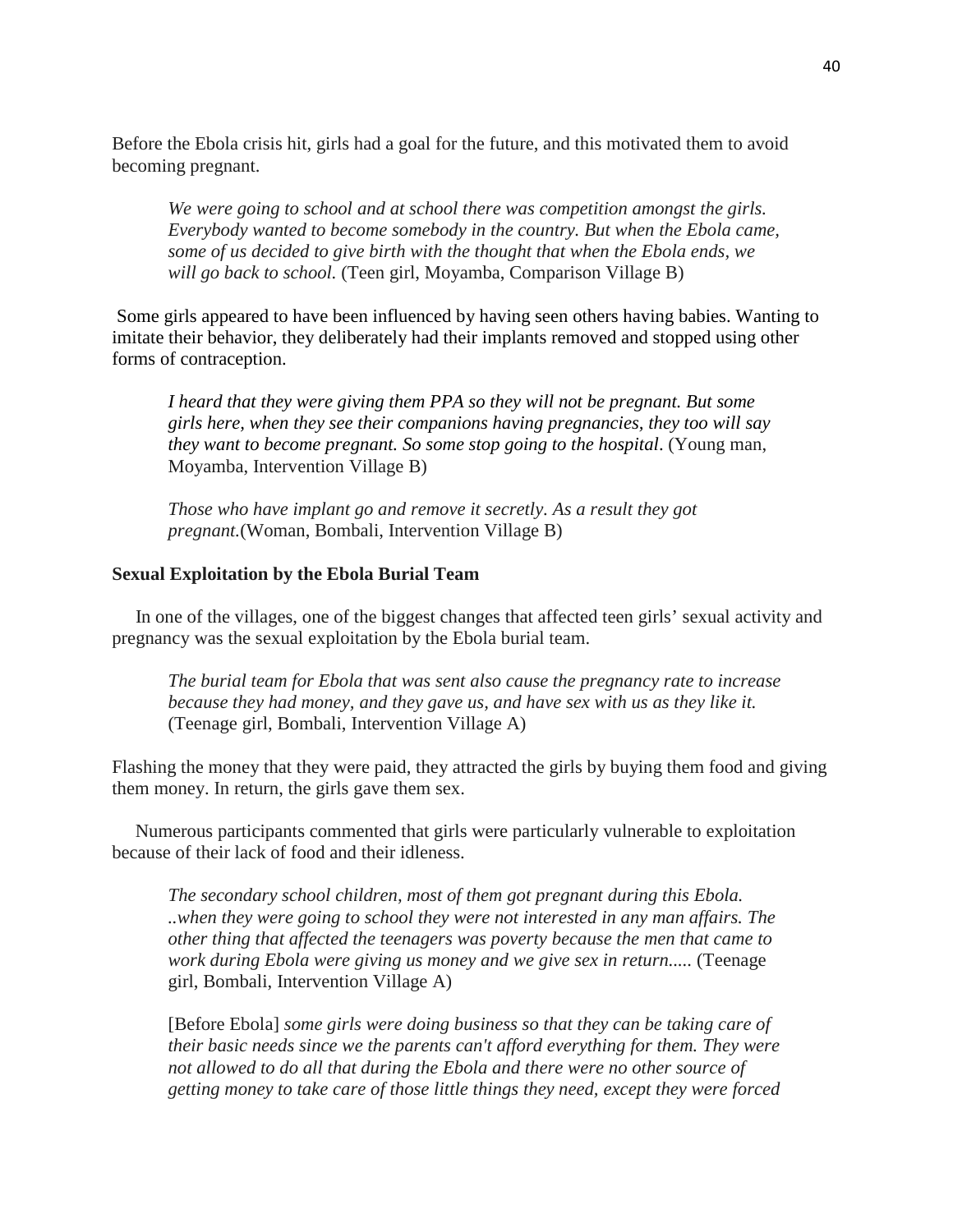*to have affairs with those burial team people for money to buy vaseline, slippers, soap, and they got pregnant. Now they have children with no father to take care of their children*. (Woman, Bombali, Intervention Village A)

 Some girls viewed their sexual activities with the burial workers as an exchange of goods, and continued to use their contraceptives. They attributed their use of contraceptives to having been sensitized about contraception during the intervention.

*For some of us who were sensitized, we prevented.* (Teenage girl, Bombali, Intervention Village A)

 Often, however, girls did not use contraceptives and became pregnant. This situation was augmented by the false promises men made that they wanted to marry the girls. Some men even provided a brideprice to the parents, who were happy to receive even a small amount (5,000 Leones or \$1) amidst difficult economic times. Some parents willingly accepted a bride price from the Ebola workers whether or not their daughters consented. In return, the Ebola workers were free to have sex with the girls, even though the girls may not have been in agreement with this decision.

*The other reason* [girls became pregnant] *was also poverty.*

*..During the Ebola things were not easy for us. Because they said no stranger should visit, so people who used to send things or money stop coming. But the Ebola workers were coming in this village. When they are around they fall in love and will say to us 'I love you for real, not for foolishness.' and they could say 'I want to go and meet your parents.' And because of poverty, whatever they give our parents, it is considered marriage. So you the girl is now supposed to stay with the man. He will be using you anyhow.* (Teenage girl, Bombali, Intervention Village A)

*Some got pregnant because of food. The burial team was coming in the village with food and other things and they used that to have sex affairs with them. They were giving them food as well as money to get sex with them and at the end they impregnated them and went back from where they were coming from.* (Woman, Bombali, Intervention Village A)

 Many of the girls wanted to marry the Ebola workers and believed their declarations of love and marriage. Because of this, they stopped taking their contraceptives since being pregnant while married was not only acceptable, but expected.

*Another thing, we were not preventing ourselves. As for me, before Ebola, I use to take injection to prevent me, but during Ebola I stop taking the injection. That's why I got pregnant ...Some came from Freetown and say they love us and we enter the room for sex. We don't know if they have sick or not....*(Teenage girl, Bombali, Intervention Village A)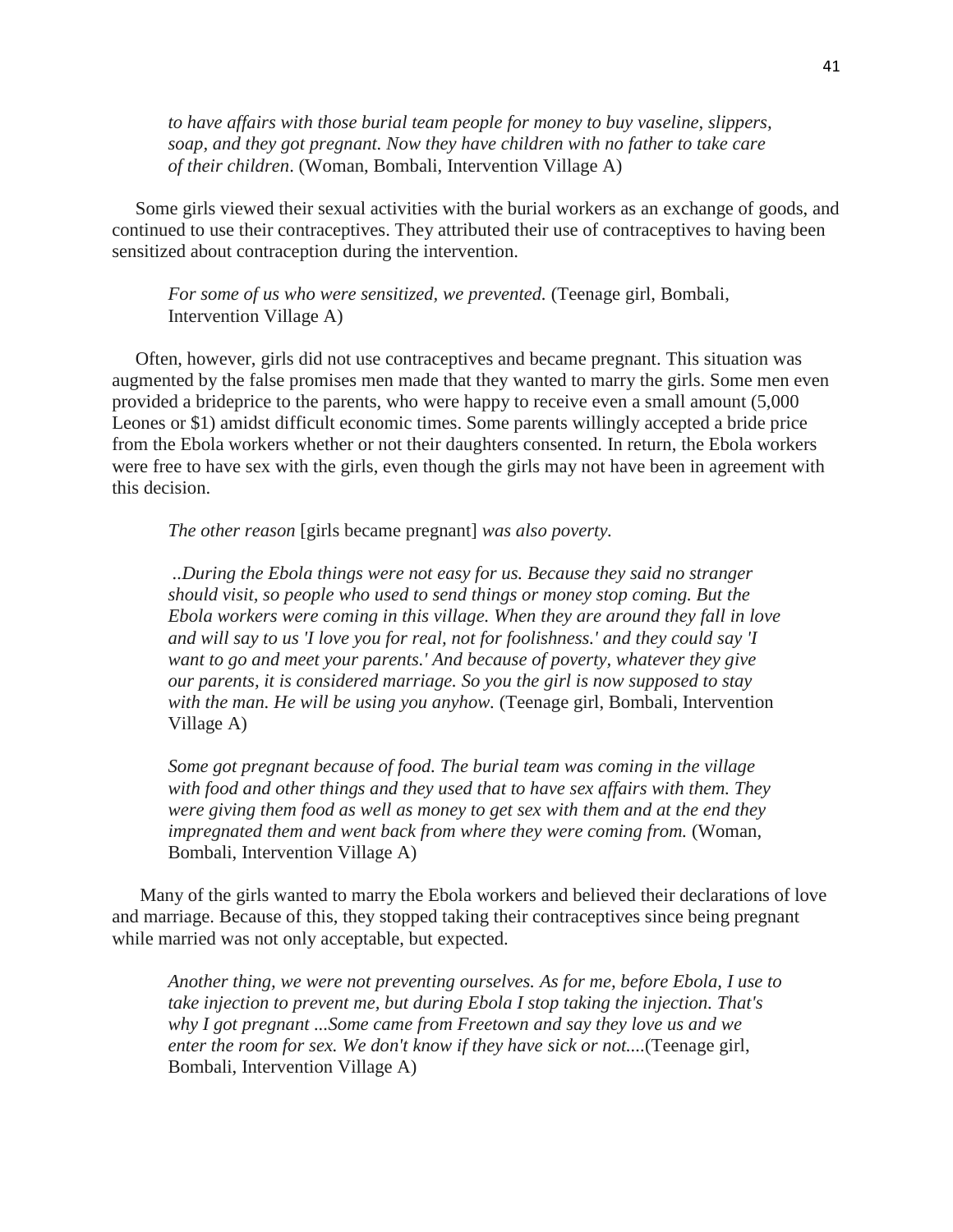Sadly, none of the burial team stayed on to marry the girls after their assignment in the village had been completed. People in the village referred to these as 'Ebola marriages' that resulted in 'babies without fathers.'

*Most teenage girls gave themselves in marriage. We used to call them Ebola marriage and indeed we were saying the truth because theburial team has gone and we are all here.* (Teenage girl, Bombali, Intervention Village A)

*After they make the appointment for the man, when he is ready to travel* [finish] the job and leave the village] *he will not even say goodbye to you. Or if they say goodbye they will say 'I will call you' and that's the end.* (Teenage girl, Bombali, Intervention Village A)

*We have grandchildren without fathers*. (Woman, Bombali, Intervention Village A)

One result of teen girls having children was that they plan not to return to school.

*Most of these girls are now taking care of their children and they have no intention of going back to school*. (Woman, Bombali, Intervention Village A)

### **Reduced Punishment of Perpetrators**

 Even aside from the intervention, one of the customary practices that communities used to prevent teenage pregnancy was to punish the perpetrators. As had been observed during the initial ethnography at the beginning of the action research, families frequently used compromise to deal with cases of teenage pregnancy out of wedlock. Typically, the parents of the pregnant girl demanded to know who had impregnated her, and went to the boy's family and demanded that he take responsibility. The families usually arranged a marriage that included compromises such as working for the girl's family for a period of time. If, however, a compromise was not agreed, the case was brought to the Chief, who usually fined the family of the boy.

*Yes, like us we have laws in this town, but the parents compromise issues. Sometimes the boys will go and cut 'banga'* [palm nut] *for them, some even work on their farm. If we don't see any compromise, the person that gives the 'bele'*  [pregnancy] *will pay a fine of 50,000* [\$100]*or taken to Moyamba to face the law*.

 Unfortunately, some leaders, such as a Chief who saw that the perpetrator was his nephew, used the changed Ebola context as an excuse for evading the imposition of punishment.

*Most parents begged the men to answer to the pregnancy but the community as a whole did nothing about it. But one of my aunts, whose child became pregnant, wanted to report the matter to the police, but was advised by the chief not to go to the police because it was Ebola period. But the boy who impregnated my aunt's child was the Chief's nephew. So the Chief said after the Ebola they will deal with*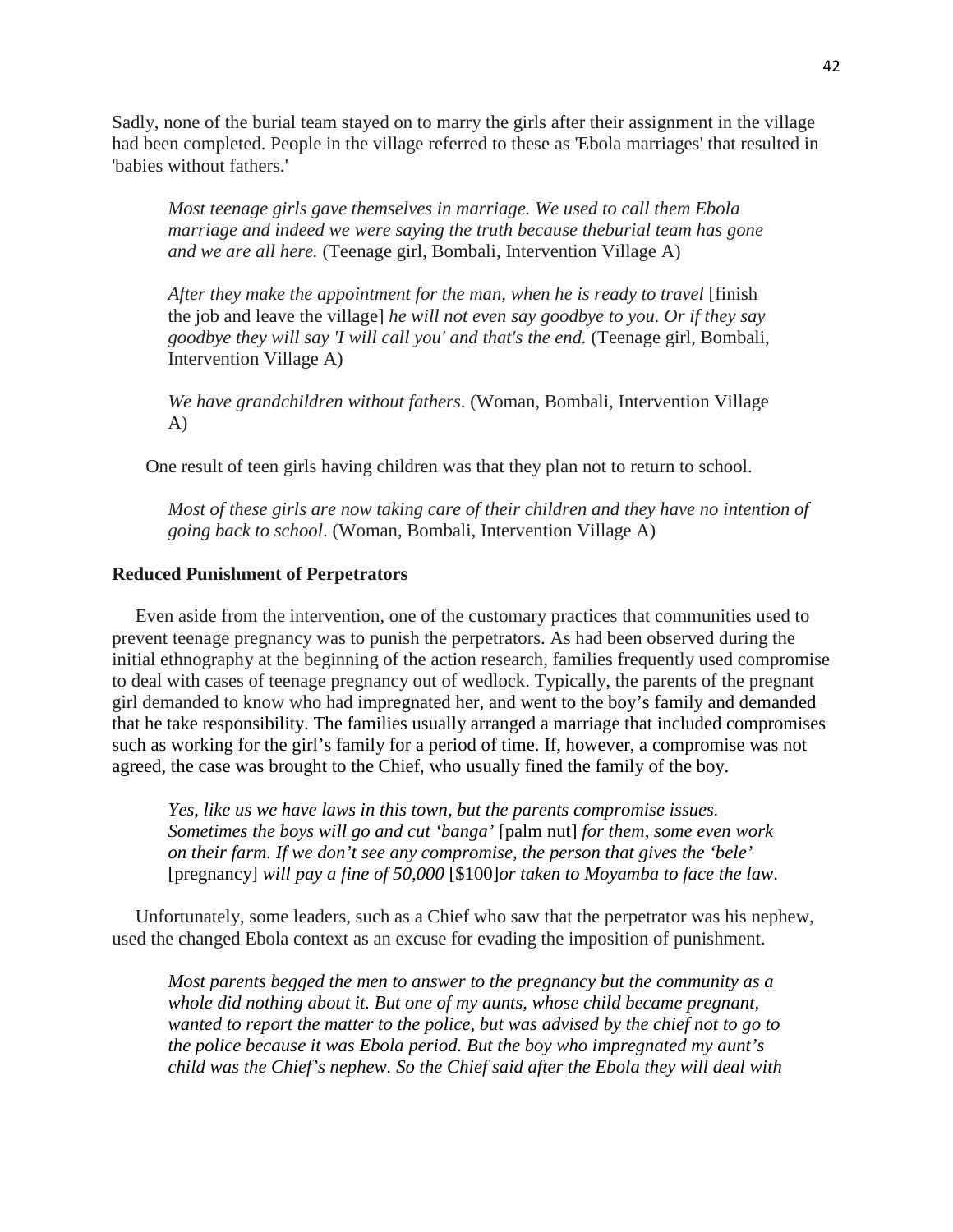*the matter and up till now they are on it.*(Teen girl, Moyamba, Intervention Village A)

 Impunity also seemed to have applied to the Ebola burial team that had exploited and impregnated girls. Neither Chiefs nor community members took actions against such perpetrators. It is not known whether this inaction occurred because the workers had paid a brideprice for the girl, making the girls their 'wives' in local eyes. Also, it may have been difficult to find and prosecute them in the chaotic Ebola context.

 Yet in some cases, customary practices did continue into the Ebola period. In at least one case, a 'big man' attempted to marry a young girl but was prohibited from doing so, with the case going all the way to the Paramount Chief.

*They were talking to their children to be careful of what they do. There was one case reported to me that even reached the Paramount Chief. One big man wanted to 'put money'* [pay the bride price] *for teenage girl and we put a stop to it. So the caregiver took the matter to the Paramount Chief who gave the verdict that the marriage should not go through. So the father of the child who was not staying in this village was called to come remove his child from the caregiver and he did*. (Key informant interview, Bombali)

#### **Increase in Teenage Pregnancies**

 As a result of the changes precipitated by the Ebola crisis, teenage pregnancies in all villages were reported to have increased. Although the data were impressionistic and variable, the increases seemed to have been greater in the comparison villages than in the intervention villages. People in the intervention villages also reported that prior to the Ebola crisis, pregnancy rates had decreased due to the intervention.

*Before Ebola pregnancy rate was not high. Nurse give us medicine, injection, and Captain Ban. If we do not go to the health center, they go to our school, but during Ebola they stop.* (Teenage girl, Bombali, Intervention Village A)

[Before Ebola, the pregnancy rate was not high] ..*because the girls were sensitized about the use of condoms, pills, injections and the use of captain band. But during Ebola, due to poverty and lack of continuous sensitization, they forget about it*. (Woman, Bombali, Intervention Village A)

 It was not possible to obtain exact counts of how many girls had become pregnant in each village during the Ebola crisis. Numerical estimates varied widely, and some people counted girls who had become pregnant and then married, whereas others did not. Also, some parents tried to hide their daughter's pregnancy. Teenage girls themselves seemed to have the most precise information, often counting silently on their fingers the number of girls they knew who had become pregnant.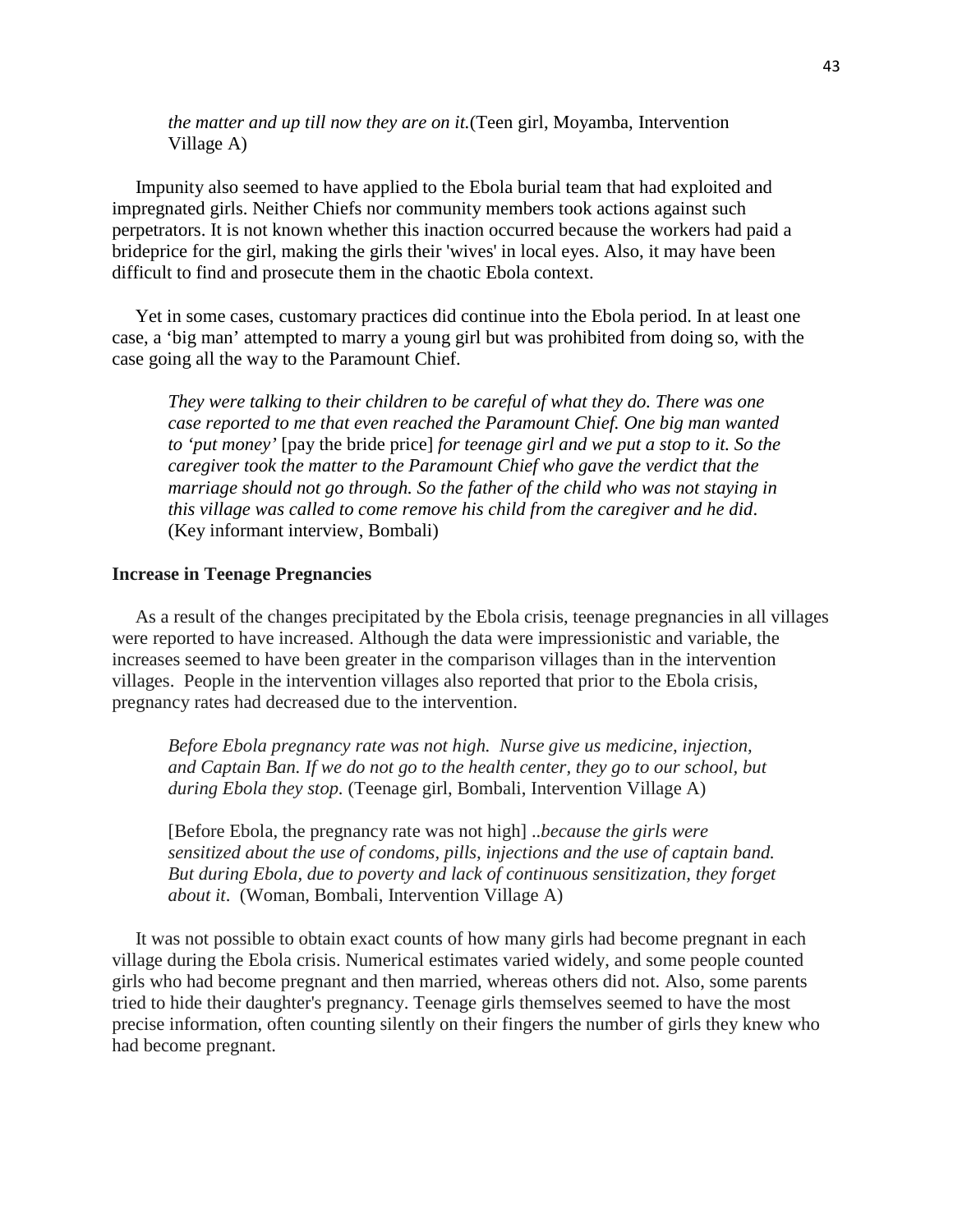*Teenagers not going to school so most of the school girls got pregnant. Most teenage girls gave themselves in marriage.*(Teen girl, Bombali, Intervention Village A)

*During Ebola, pregnancy cases increased…because they were not going to school and those who did not take the implanted medicine which was introduced in 2012/2013 became pregnant during this Ebola period.* (Key informant interview, Bombali, Intervention Village B)

*We only had two cases of teenage pregnancy that I am aware of the whole community since the beginning to the end of Ebola and that was due to their own faults because they were highly sensitized by us the peer educators.*(Peer educator, Bombali, Intervention Village B)

*There was changes in teenage pregnancies during the Ebola crisis because three teenager's girls got pregnant during the Ebola crisis. Some parents when they*[girls]*get pregnant they hide it from the community because they don't want people in the community to know*. (Man, Bombali, Comparison Village A)

In Moyamba, people in one intervention villages reported 4-5 pregnancies, while in the second intervention village they reported 10 pregnancies. Even one of the peer educators became pregnant because she was not using contraceptives as she believed she could not get pregnant since her menses had not yet started.

[I was not preventing] *because I never thought I would get pregnant. People told me I won't get pregnant because I was not seeing my period and all my age mates were seeing theirs*. (Peer educator, Moyamba, Intervention Village B)

In the comparison villages, people in one village reported that there were about 15 pregnancies in one village and between 15 and 20 pregnancies in the other village.

*During Ebola teenage pregnancy is too much as you can see for yourself. Any girl you see in this village is either she is breast feeding or a pregnant girl. Almost every girl is pregnant in this village*. (Young woman, Moyamba, Comparison Village A)

*Before Ebola girls were getting pregnant, but it was not many. But during the Ebola, almost all of the girls that are mature got pregnant. Even me, I got pregnant because we were not going to school.* (Teen girl, Moyamba, Comparison Village B).

It also appears that pregnancies may have increased because in some villages in Bombali (intervention and comparison), the traditional herbs used by teenage girls to prevent pregnancy, as well as the traditional methods used for abortions by traditional healers were prohibited.

*Some elderly women had traditional medicine for abortion. They used to sell it to some teenagers… Now during Ebola they were banned from all of that*. (Teen girl, Bombali, Comparison Village B)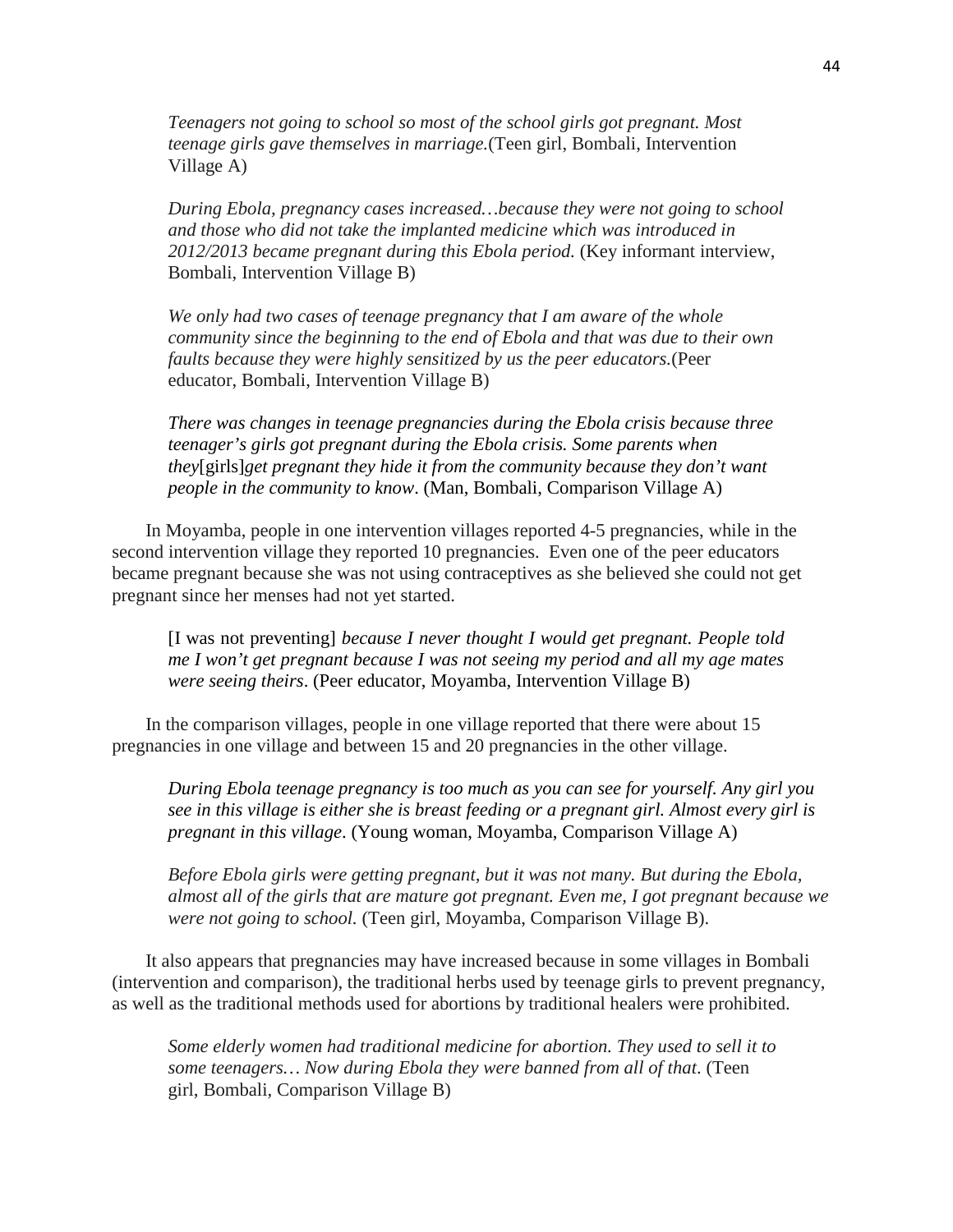*There was also traditional herb that prevent us from becoming pregnant and also some when they get pregnant they commit abortion, but Ebola say no to all that.*(Teen girl, Bombali, Intervention Village A)

Moreover, in the absence of intervention activities, communities in the intervention communities, as well as the comparison communities, used the traditional method of preventing pregnancy of tying a rope around a girl's waist.

# **Increase in Early Marriages**

 When a girl became pregnant, her parents typically tried to arrange a marriage with the boy or man who had impregnated her. This was sometimes difficult since the boy or man would deny that he was the one responsible. Overall, though, more teenage girls became pregnant, and more were also married.

*Well most of them got pregnant during this Ebola. Because of the Ebola many girls get married early*. (Young woman, Moyamba, Intervention Village B)

*Another harm of Ebola to children is this early marriage because before Ebola our children were going to school but during this Ebola most of them got pregnant and we have no option than to send them to the men who got them pregnant which was not planned. We were not planning for them to be married at an early age*. (Young woman, Moyamba, Comparison Village A)

# **3. Interaction of the Ebola Crisis with the Community Driven Intervention**

 The picture that emerged was of an intervention that had mostly been disrupted and overwhelmed by the magnitude and intensity of the Ebola crisis. As discussed below, only a few aspects of the intervention process carried over into the Ebola crisis. Making matters worse, the changing situation brought forward a host of confounding variables that would have made it difficult to interpret the effects of the intervention if the intervention had endured through the crisis period.

#### **Disruption of Intervention Activities**

 Peer education workshops, village meetings for teens and parents on pregnancy and staying in school, and community dramas could not be continued during the Ebola crisis because of the bans on people coming into the village and on gathering within the village. School activities related to peer education and supplying contraceptives ceased as schools were closed. Also, people were less likely to go to the health posts for contraceptives because of their mistrust and fear of the health structures. As one teen girl described:

[Before Ebola]*we were going to school. We were not idling after school. Some of us had our little business to have money and to take care of our needs, especially food. Our movements were not restricted. We were able to go to the hospital for*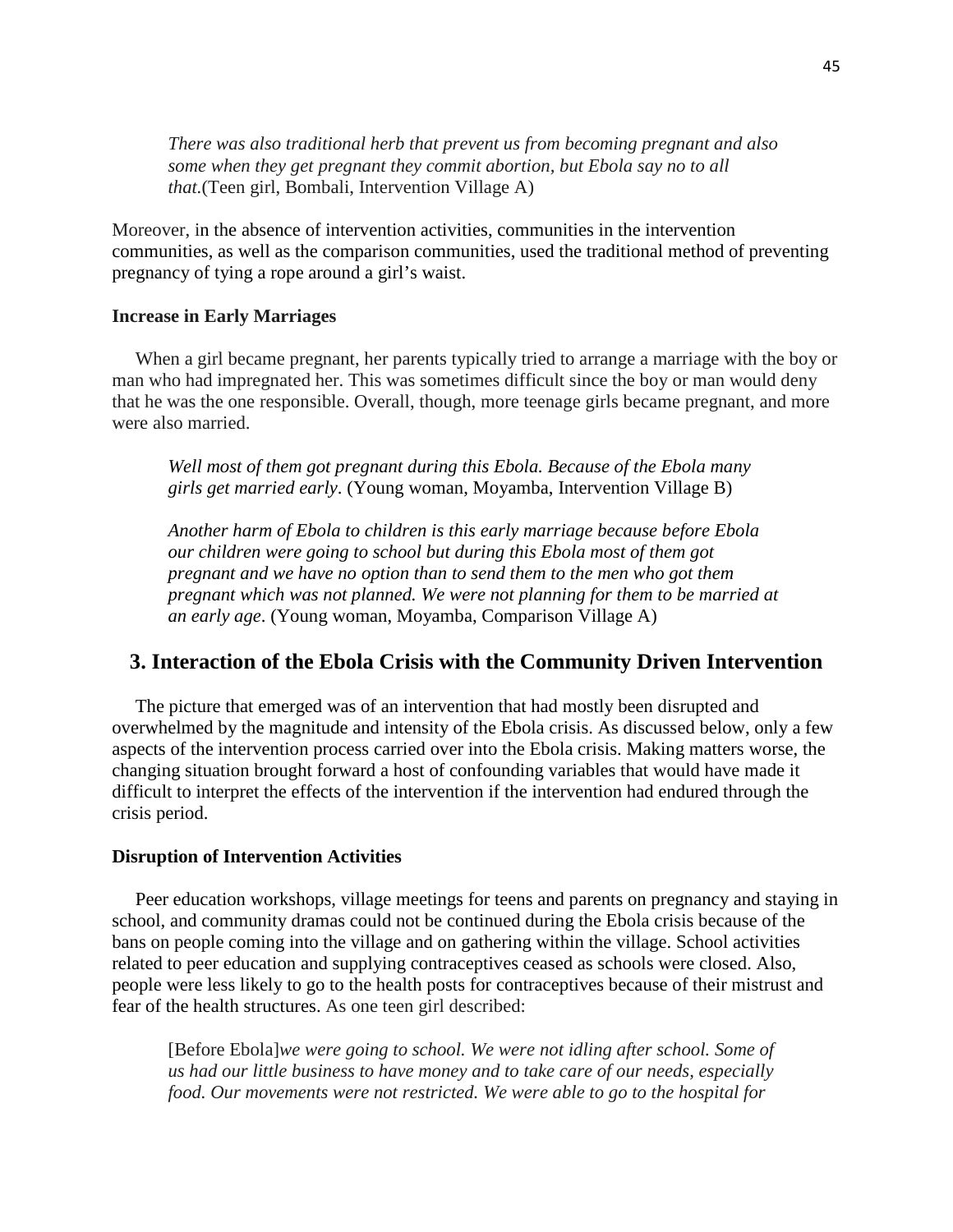*contraceptives of any kind you want. We were having peer group education where we teach ourselves on what to do to not get pregnant, what are the problems involved in early pregnancy, what you undergo when you drop out of school. We were acting plays*. (Teenage girl, Bombali, Intervention Village A)

However, almost all the intervention activities ceased, or were severely restricted, during the Ebola crisis. Some attributed the intervention stopping directly with teen girls getting pregnant.

*The program was very good for our children. They help to prevent teenage pregnancy. But since they stop coming, that caused the three pregnancies in the community. ...their usual visit stop and their continuous training and workshop stopped. ... The children had a healthy competition among themselves with a common slogan for the girls that 'we should not do it'* [have sex at all]. (Man, Bombali, Intervention Village A*)*

 The disruption of intervention activities meant that girls who had recently entered puberty were not engaged in the peer support and sexual and reproductive health activities that their predecessors had been involved in. Such girls were seen as being sexually active.

*The girl children who have started projecting breasts got involved in sex.* (Woman, Bombali, Intervention Village B)

 **Peer Education and Support Activities.** During the Ebola crisis, the two community facilitators, who encouraged the organization of the intervention activities, were prohibited from visiting the villages due to the ban on movement and security instructions from the Principal Investigator. Moreover, because no gatherings were allowed, the local coordinators and peer educators had little or no ability to conduct peer support meetings, workshops, sensitization discussions, and community dramas. Even before the ban on gathering had been enacted, some parents forbade their children to participate in the intervention activities.

*Some parents even stop their children from group discussions on teenage pregnancy before the by-law were passed because they were afraid of contact*. (KII, Moyamba)

 Most activities in Bombali ceased entirely. An exception was intervention village A in Bombali, where the peer educators and Chief reported some small, though restricted, intervention activity.

*We continued to carry out the activities with no body contact.....*[but] *there were changes in our effort to prevent teenage pregnancy....by-laws were very strong and we could not do as much as we used to do before the Ebola*..(Peer educator leader, Bombali, Intervention Village A)

*The peer educators were doing their best because we allowed them to do or give the advice they should to their peer group.* (Chief, Bombali, Intervention Village A)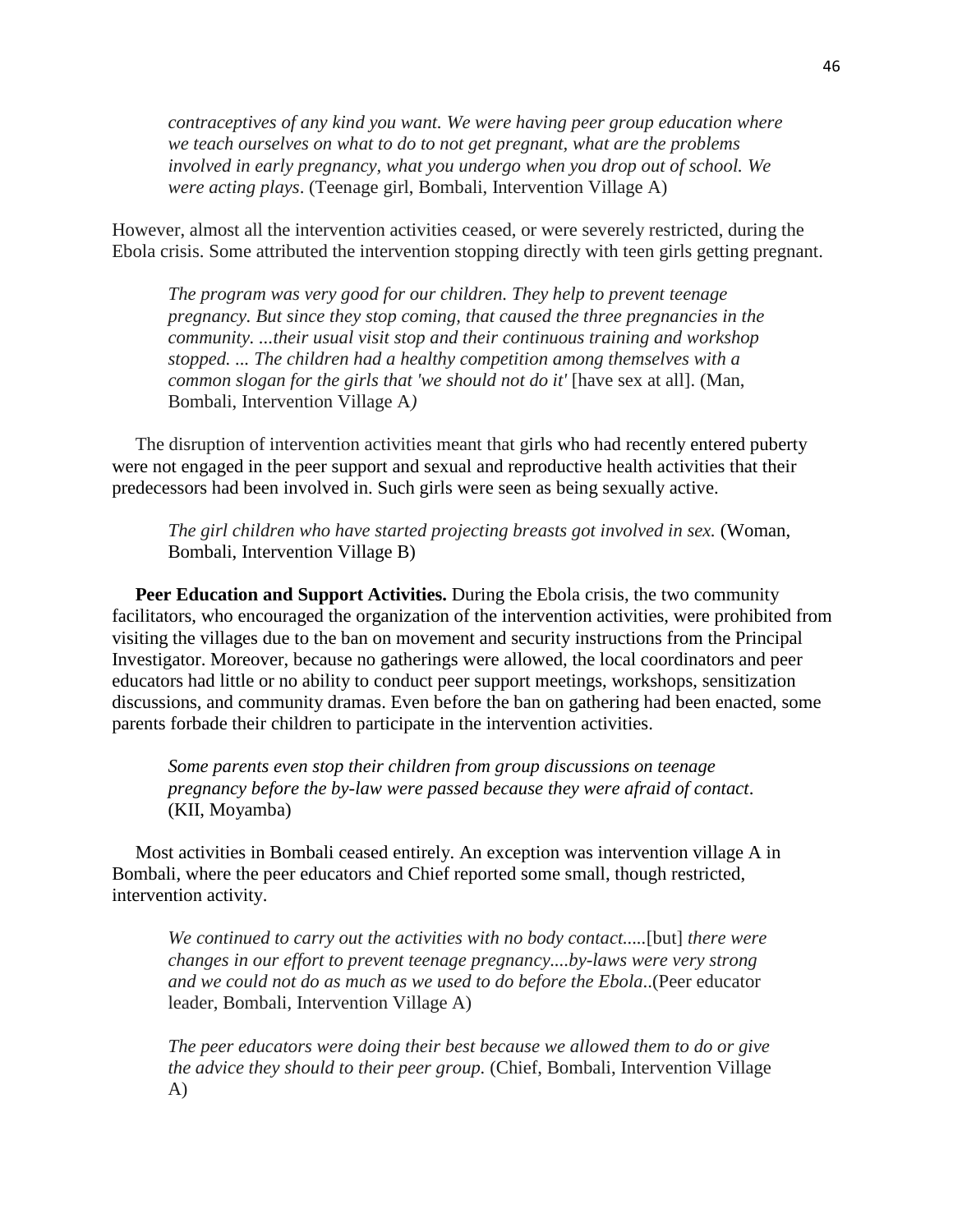However, the teen girls and teen boys, as well as others in the community perceived that meetings with teens about the intervention did not occur because of the ban on meetings. These included workshops in the community, school based activities, and meetings at churches and mosques.

*Peer educators not able to continue their activities because no public gatherings. Since we were not allowed to hold public gatherings like prayer in the mosque, we had no way to discuss about teenage pregnancy, so our effort before Ebola change during the Ebola crisis....Since everybody was afraid of the sickness, so they(peer educators) were not that active at all. Even the youth who are the peer educators they too were afraid of the by-laws set by the paramount chief.* (Iman, Bombali, Intervention Village A).

*They* [community facilitators] *used to teach us a lot, especially the children like the teenagers and all other children. Due to what they used to teach these children,* [it] *minimized problems like teenage pregnancy and all other ways that put their futures at stake. However when the Ebola issue came up, the whole program stopped and we never saw them come to the community.* (Young man, Bombali, Intervention Village A)

*They were not able to have their peer education group where they teach themselves about dropping out of school, what to do to avoid unwanted pregnancy. (*Woman, Bombali, Intervention Village A)

In intervention village B in Bombali, people also confirmed that the community meetings, dramas, and education activities ceased during 'Ebola time'.

 In Moyamba, too, there were very limited intervention activities. Although the facilitator was unable to travel, the coordinator in Moyamba did have a motorbike and could engage in limited travel. Yet his work was hampered because people harbored fears and suspicions that he was an Ebola worker, and Ebola workers in general were feared.

*Even when I was able to go it was difficult reaching people. They were afraid to come close to me, and because I was using an 'NGO bike' they thought I was involved in the Ebola work*. (Key informant interview, Moyamba)

 The disruptive effects of the Ebola crisis were also visible in regard to school based activities such as teen support groups, and the distribution of contraceptives by nurses. The closure of the schools abruptly ended these intervention activities.

*... but didn't continue prevention activities* [drama]*during Ebola because during Ebola they said no gathering and touching and we do these things in school and there was no school.* (Teenage girl, Bombali, Intervention Village A)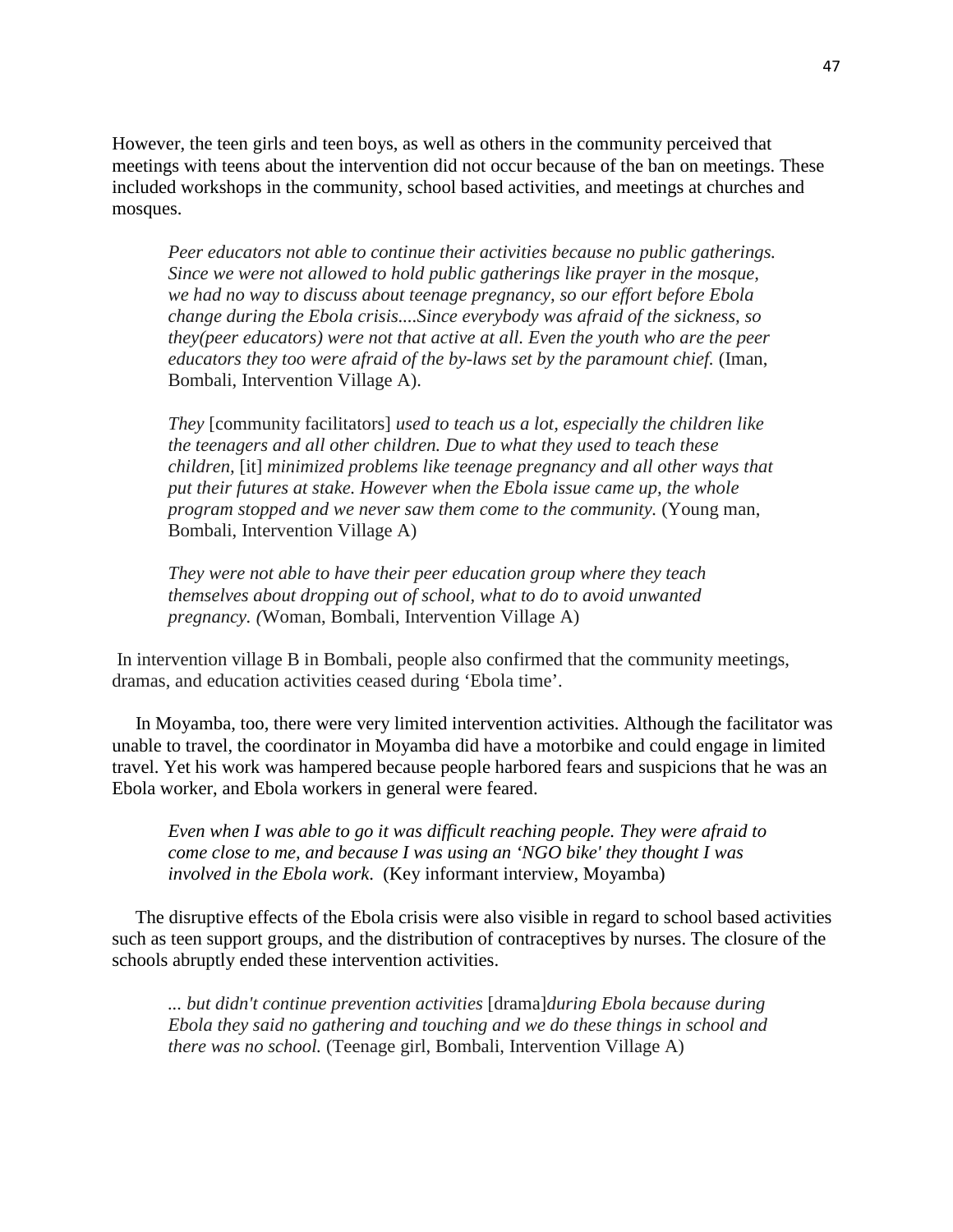**Contraceptive Use.** The pattern of disruption of activities and supports for the prevention of teenage pregnancy was evident as well in regard to teenagers' decreased use of contraceptives. Throughout the Ebola crisis, contraceptives were available at the health posts most of the time and also through Marie Stopes, an international NGO of Sierra Leonean origin. However, the preferred types of contraceptives were not always available, and sometimes the supplies ran out.

*The nurse was giving out treatment to those who go to the health post by giving them condoms and injection.* (Task Force Member, Bombali, Intervention Village B)

 In general, though, the Ebola crisis caused a sharp reduction in the use of contraceptives by teenagers, particularly girls. This reduction generated frustration and stress among the nurses at health posts.

*Last July (during the Ebola crisis), we talked to them and gave them the pills 'by fos'* [by force] *but lots of them were not drinking the pills and there was nothing we could do about that*…*Teenage pregnancy is a stress for us. The boys came in to collect condoms but the girls did not use preventives*. *They are our headaches*. (Nurse, Moyamba)

 Multiple factors contributed to the reduced use of contraceptives. One was intense fear of the health posts and agencies such as Marie Stopes, fueled in part by rumors that the contraceptives, the nurses, or the medicines at the health posts would give the girls Ebola.

*Some were using the contraceptives others were afraid. They'll hide them or throw them away. Because people were thinking that Ebola was brought and transferred to them through some of these medications*. (Key informant, Moyamba, Intervention Village A)

*Before Ebola they were giving PPA medicine but during the Ebola we heard that there is a medicine that they are giving to kill someone, so many of the girls were afraid to go to the clinic for PPA*. (Young man, Moyamba, Intervention Village B)

*Marie Stopes came here to give our sisters prevention, but most of them refused to take the medicine. They said the nurses want to give them Ebola.* (Teen Boy, Moyamba, Intervention Village A)

 In addition, contraceptive supplies were not always available at the health posts. Also, some girls from numerous villages complained that they did not have their preferred means of contraception, or that the contraceptive device did not fit them well. In some villages it was the PPA that was no longer available, whereas in other villages it was the implants (Captain Band) that were not available.

*The nurses here before Ebola gave condoms, PPA and captain band to our children but during Ebola it stopped. The nurses said they don't have medicines again*. (Teen Boy, Moyamba, Intervention Village B)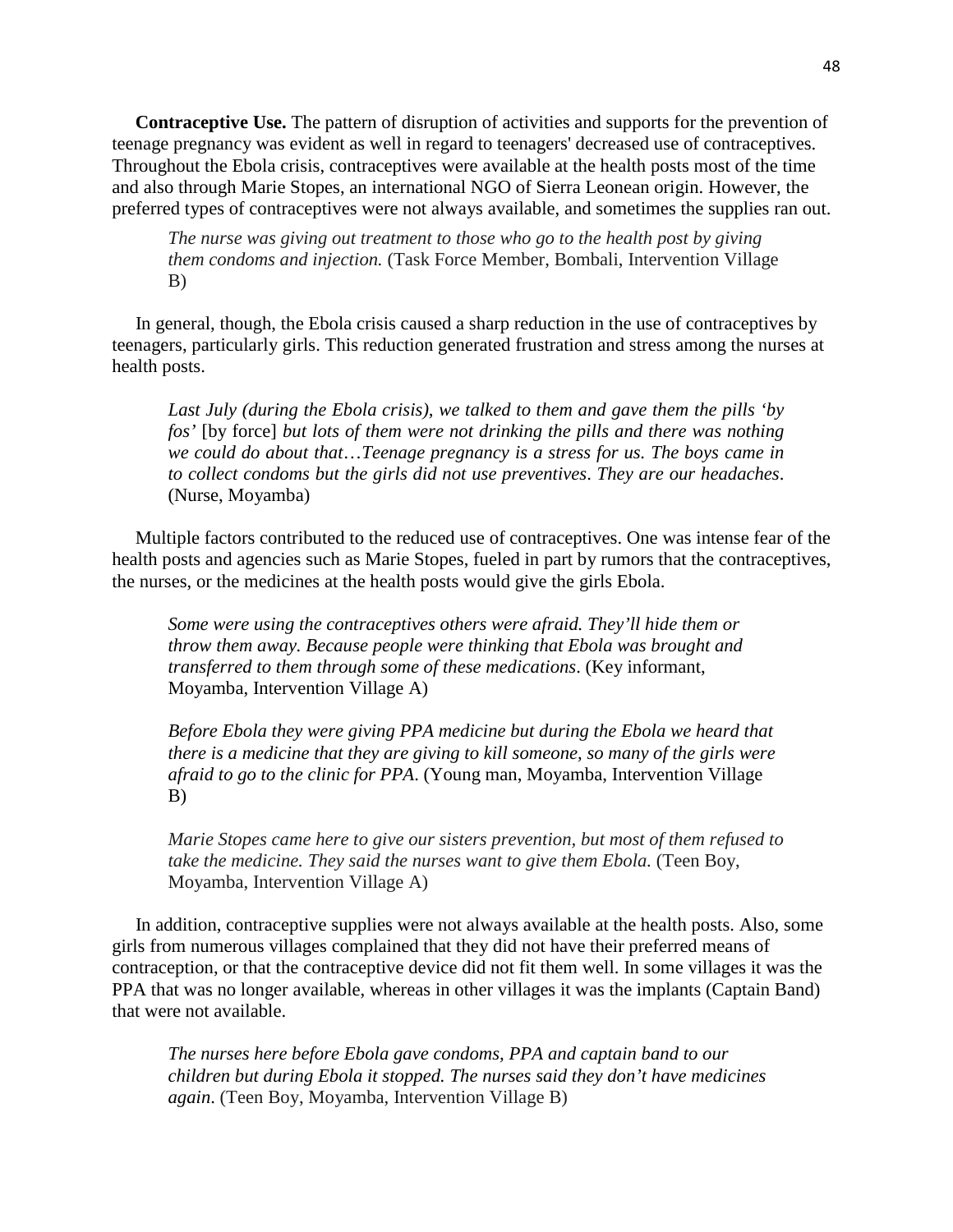*Because everybody concentrated on Ebola supply stopped coming so there was shortage*. (Young man, Moyamba, Intervention Village B)

 In village B in Moyamba, the intervention focal point persuaded the health post to use contraceptives from their 'own supplies' when the designated contraceptives for the project ran out. He also advised the girls to take the contraceptives that were available, even if they were not their preferred contraceptive.

[They] *used to supply the PPA which they administered to the girls. But when it got finished I talked to them because I'm also working there as a volunteer. They gave the girls the medicines from their own supplies. Sometimes they ran out of supply especially the tablet because it was what most of the girls used. But as soon as they received supply they'll give it out to the girls.* (Intervention Focal Point, Moyamba, Intervention Village B)

*Well they normally told me that the injection and even the tablet 'nor fit dem'* [is not good for them] *especially the little girls but I talked to them and they are managing the pills for now since the implants are not available here*. (Key informant interview, Moyamba, Intervention Village B)

However, as discussed earlier, some girls intentionally stopped using contraceptives because they wanted to become pregnant.

*Yes, they* [the health post staff] *gave the girls medicines. They gave them P.P.A, Injection, Captain band but most of them were not going for the medicine again because they wanted the pregnancy*. (Key informant interview, Moyamba, Intervention Village B)

*Yes they were talking to us to advise us. Some of us took the preventions like me it was the captain band. But I remove it did not fit me…Many girls stop the prevention, they said it did not fit them*...[The facilitator] *was calling us to advise us, but some us were not listening. It will enter the one ear and go out of the other one.*(Young woman, Moyamba Intervention Village B)

 Not all girls, however, sought to become pregnant. In intervention village A in Bombali, one girl reported that though some girls had stopped taking contraceptives because they thought they were going to marry the Ebola workers, other girls had heeded the intervention sensitization about the need to use contraceptives and 'played the game very smart' by continuing to take their contraceptives.

*The rest of them played the game very smart and continued by following the sensitizations given to them by these two people* [facilitators] *I have mentioned, during the Ebola period.* (Teen girl, Bombali, Intervention Village A)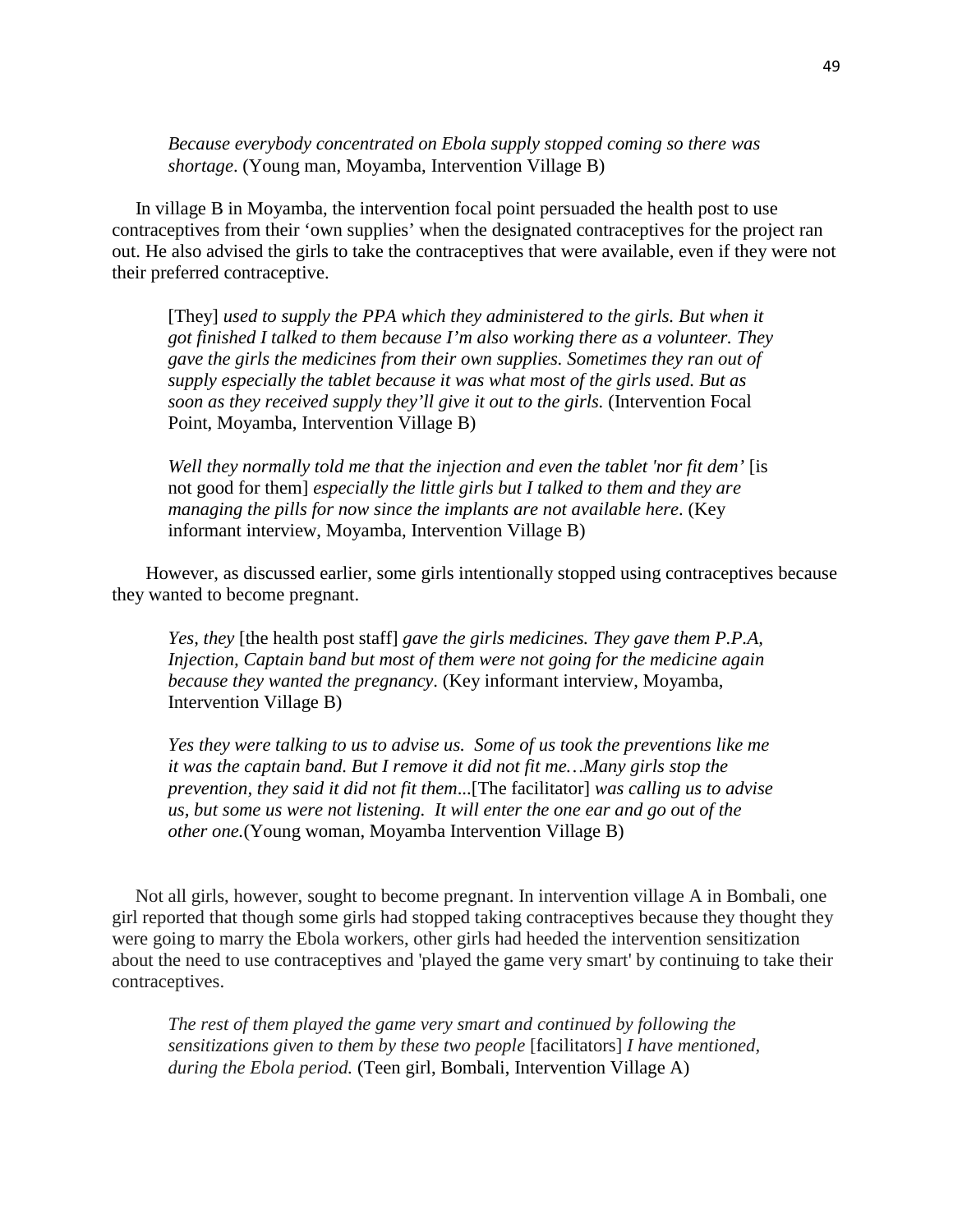Lack of money also contributed to the reduced use of contraceptives by girls, who were faced with a choice between spending money on food or contraceptives. In addition, girls found it difficult and expensive to get transportation to the health post.

*We were also not preventing ourselves because the little money we had we use it for food instead of contraceptives.* (Teenage girl, Bombali, Intervention Village A)

*They were not able to go to the hospital for their preventives. They were not using them.*(Woman, Bombali, Intervention Village B)

# **Aspects of the Intervention that Carried over to Help with Ebola Crisis**

Several skills and lessons from the intervention carried over to the efforts to fight Ebola. The particular skills that were carried over varied across the villages. These included the peer education, the practice of frequent hand washing, the use of condoms, advice giving by task force members, and house to house monitoring visits. Furthermore, youth who had mobilized for the intervention readily volunteered to help with the Ebola response, manning the checkpoints at the village borders and at the hand washing stations.

*Peer education*. In intervention village B in Moyamba, even though peer education gatherings were not allowed, the intervention focal point continued to encourage girls to stay in school and not become pregnant when he saw them in the village. When the village held meetings to disseminate information about the Ebola crisis, he continued to advise children to avoid pregnancy and stay in school.

*Well we no longer held workshops, but we met with the children and advised them. In fact the last time during the Ebola crisis we met down there. We sat in a circle* -- *nobody was touching anybody. We had a focus group with* [the focal point] *and talked to people correctly about issues pertaining to children*. (Key informant Interview, Moyamba)

When the Ebola crisis became 'less serious', the peer educators organized a drama depicting the risks of pregnancy and the virtues of staying in school.

*When the Ebola was not that serious anymore and people began to relax, the peer educators acted a drama. The councilor* [of the ward]*, who was present for the drama promised to award scholarship to six of the girls and two boys because he was impressed with their performance.*(Key informant, Moyamba, Intervention Village A)

However, although the politician was impressed, the scholarships did not materialize, supposedly due to the difficulties of conducting any kind of business during 'Ebola time'.

 The same intervention focal point mentioned above reported that he had continued to advise the teen girls and boys regarding Ebola during the village education broadcasts and meetings at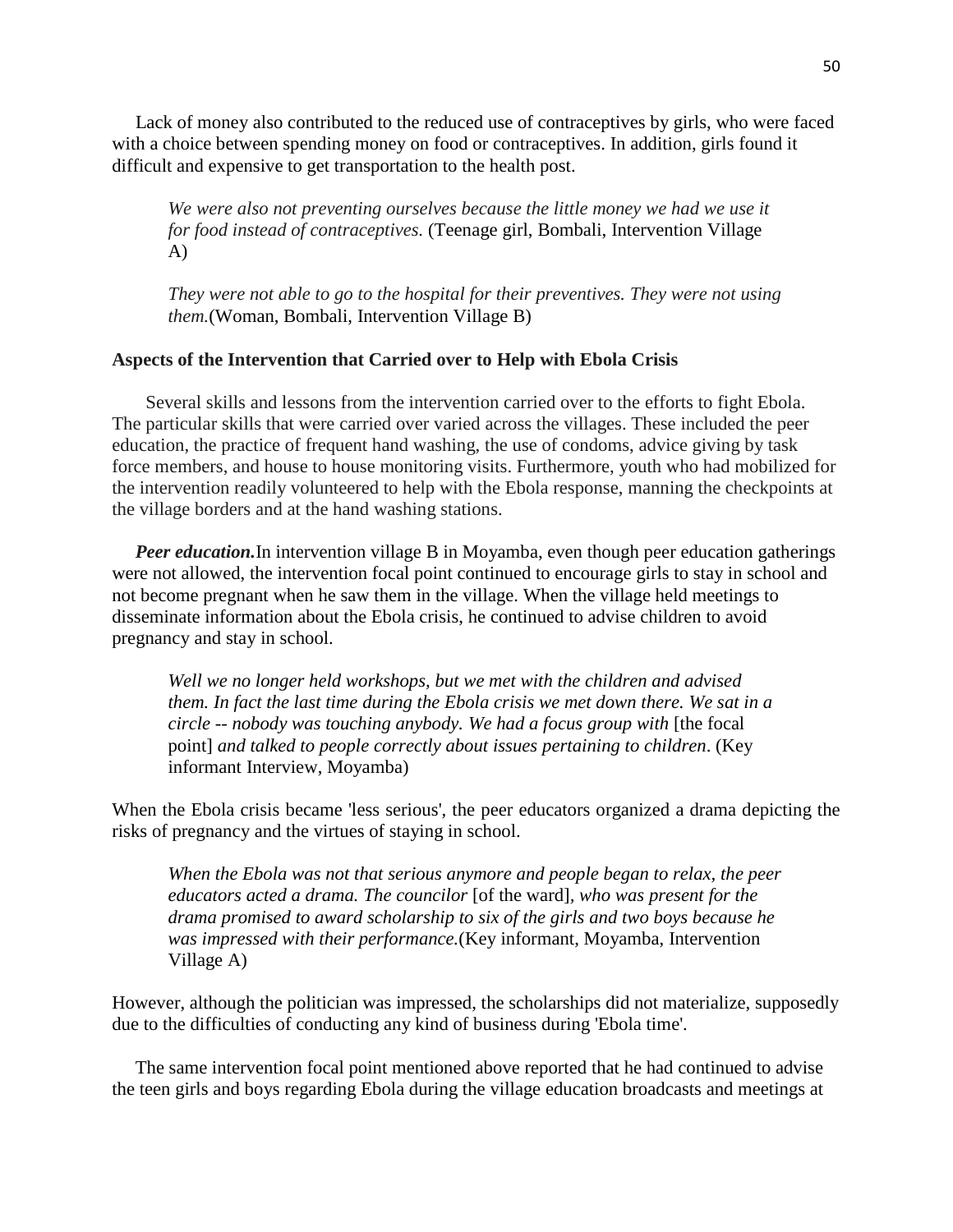the *baray* (community meeting) every evening. He also continued home monitoring visits, and advised girls who had started their menses to begin using contraception. Similarly, he met briefly with teenage boys during a *baray* meeting where he advised them and distributed condoms.

 In the other intervention village in Moyamba (Village A), too, the focal point continued to advise on avoiding teenage pregnancy, though on a smaller scale.

*She was advising us about teenage pregnancy and teaching us*. *Yes, she was she even advise us to be careful about Ebola, we should obey the laws to go to the clinic to join PPA.*(Teenage girl, Moyamba, Intervention Village B)

 **Hand washing.** In one of the intervention communities in Bombali, washing hands had been one of the life skills that had been taught as part of the life skills training. That skill transferred readily and turned out to be of considerable importance in the Ebola response.

*The intervention taught them the washing of hands with soap after using thetoilet and before eating any food. So when Ebola break out, they ask us to wash hands with soap, which we learnt before the Ebola. So the intervention help us greatly during the Ebola*. (Man, Bombali, Intervention Village A)

*They taught the children to wash hands before eating and when coming from the toilet and some few things about cleanness. And because we were already taught that, when the Ebola sensitization came to us, it was not difficult to all get used to the washing of hands with soap for both the children and us*. (Teen girl, Bombali, Intervention Village B)

*They also taught them to wash their hands with soap and clean water before eating and after coming from the toilet, so we used these skills in responding to Ebola. We really thank God for (facilitators) as we made sure we were not only listening to them, but we also practiced their teaching.* (Young man,Bombali, Intervention Village A)

*They were the first people who taught us to wash our hands ...so when we got to know that those were the main preventive measures against the Ebola, we did not find it difficult adapting to the process as we have been taught that long ago by*  [the facilitators]*.* (Teen boy, Bombali, Intervention Village A)

 **Condom Use.** In addition to the hand washing skill that continued as part of the Ebola response, condom distribution continued as well in Intervention Village A in Bombali. Because youth, especially teen boys, knew about using condoms to prevent sexually transmitted diseases from the intervention, they easily transferred this knowledge of using condoms as part of the Ebola prevention activities.

*And we were also taught how to prevent pregnancy and sexually transmitted diseases as well* [during the intervention]*and thathelped our community alot*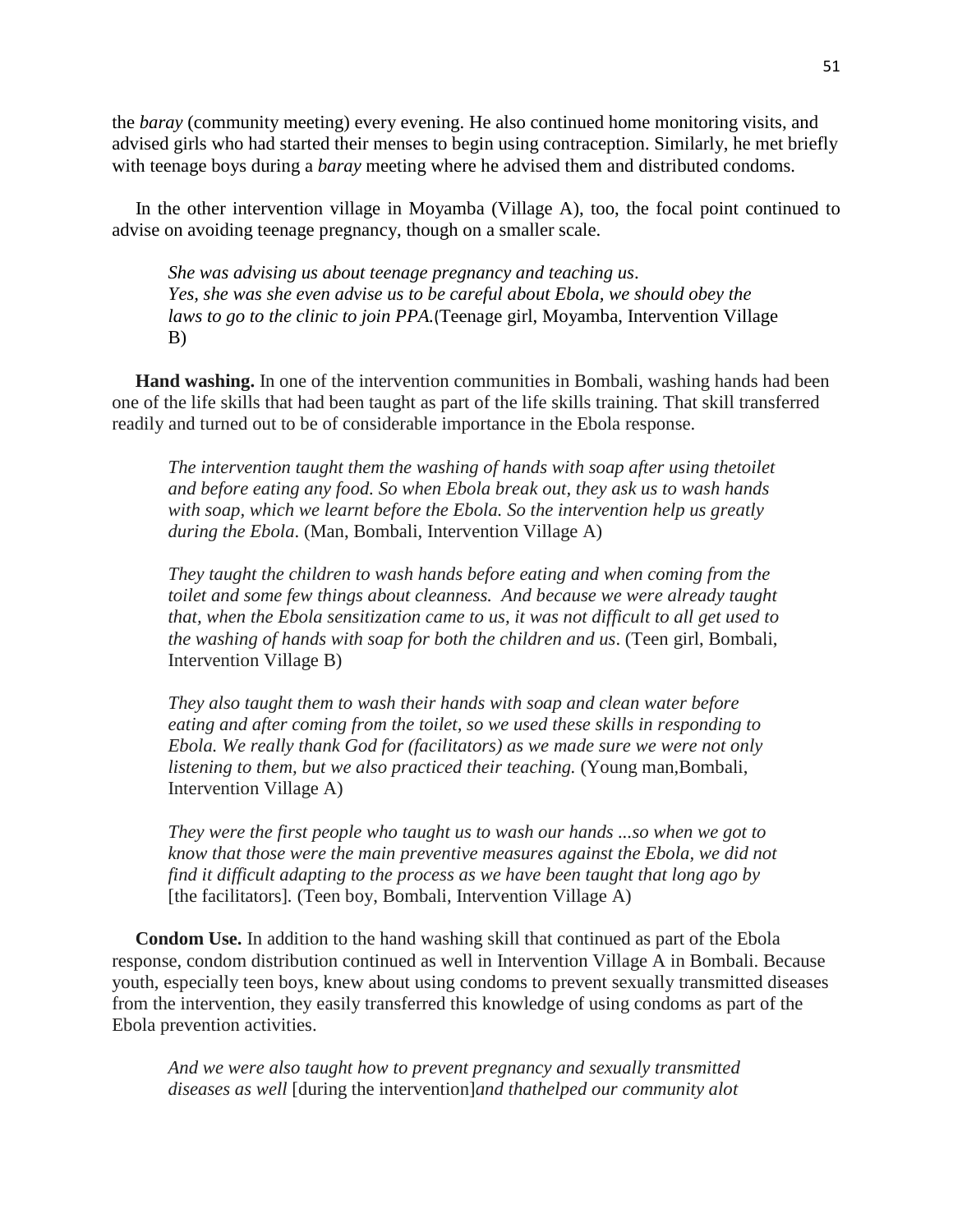*because those were some of the preventive measures given for Ebola. So it was not difficult to adapt to those laws which helped us prevent Ebola.* (Teen boy, Bombali, Intervention Village A)

*We used the skills learnt by* [the community facilitators] *to respond to Ebola. Because when they were here, they taught us how to take care ourselves, not only on teenage pregnancy, but also from some other sexually transmitted diseases.*  (Young man, Bombali, Intervention Village A)

*The washing of hands and the use of condom was completely used during the Ebola in fear not to contact Ebola.*(Teen-age boy*,* Bombali, Intervention Village A)

In Moyamba, the intervention focal point continued to use their skills of advising teens and home monitoring. The focal point also used the connection he had made at the health post to insure that contraceptives were available for the teens.

 **Advising teenagers.** In both Bombali and Moyamba, the community focal points, task force members, and peer educators continued to advise teens through various venues, including at the village *baray* meetings and one on one meetings when walking through the village. In Intervention Village A in Bombali, the peer educators and task force members used the meetings for the dissemination of information about Ebola, emphasizing to teens that the practices they had learned during the intervention also applied to the prevention of Ebola. Because they already had relationships with teenagers, they were able to reinforce the intervention message while simultaneously bringing in the Ebola prevention messages.

*We used to gather the children from ages like 13 years upwards, but we made sure they were somehow how a little bit far apart from each other. These gathering were organized to sensitize them. We used to tell them that* [the facilitator] *told us that all the preventive measure we were taught from those workshops they held before Ebola, are almost the same preventive measures we were using to prevent Ebola. We used to tell them that if only we go by those preventive measures, our community will be Ebolafree, and held those meetings several times during the Ebola*. (Peer educator, Bombali, Intervention Village A)

 **Volunteering to support the Ebola response.** Some intervention task force members and youth readily volunteered to be part of the Ebola response, helping out at the hand washing stations, conducting home visits, and volunteering at the health post.

*The task force was very active in setting things within the community and they continue the same during the time of Ebola…They were there to see the community protected. They were watching people's movement in the community. They were seeking out strangers in the village. They make sure no stranger enters in the village. We should not go to neighbors for any reason.* (Teen Girl, Bombali, Intervention Village B)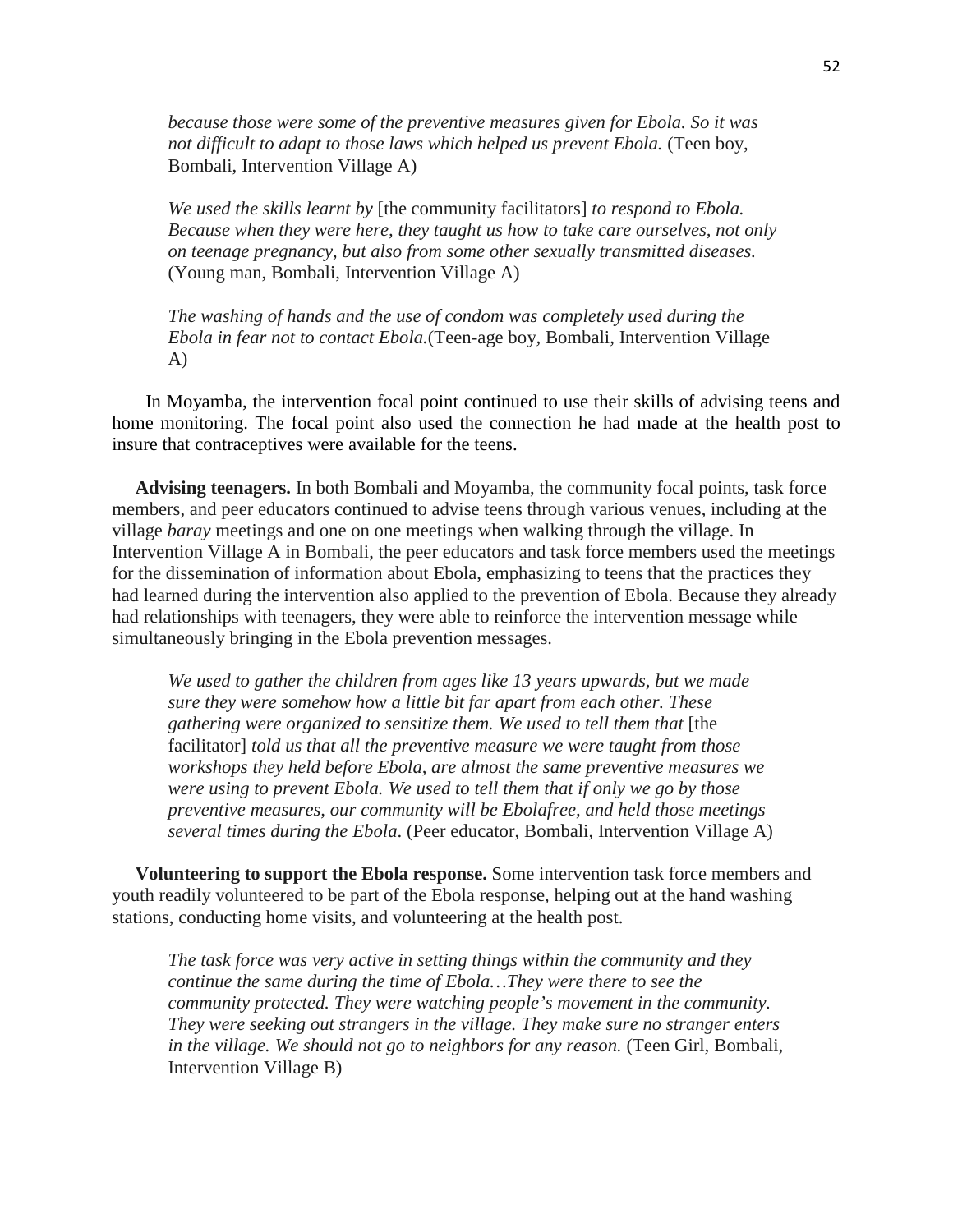Conducting home visits was also an important role that carried over. In both districts, youth who had been involved in home visits for the intervention also volunteered to conduct home visits as part of the Ebola response. The skills they had learned and the relationships they had built during the intervention phase transferred readily and successfully to the Ebola response. In Moyamba, the intervention focal point, who had conducted home monitoring visits as part of the intervention, continued making home visits as part of his Ebola task force role. During these home visits for purposes of monitoring Ebola, he also incorporated aspects of the intervention, by, for example, checking to see whether girls were taking their contraceptives.

### **Confounding Variables**

The Ebola related changes described above – the loss of livelihoods, idleness from being out of school, children not heeding parents' advice, the shift in future orientation, and widespread sexual exploitation – were strong drivers of increased sexual behavior and increased numbers of teenage pregnancy. Because these factors affected all the villages in the action research but were neither part of the initial design nor controllable, they count as significant confounding variables. Additional confounding variables arose through the work of other NGOs--BRAC and Marie Stopes--which provided necessary supports but had not been included in the design of the action research.

 In the intervention villages in Moyamba, BRAC entered and conducted activities to reduce pregnancy.

*Yes, even BRAC came and advise us and share condoms.* (Young women, Moyamba, Intervention Village B)

*Even BRAC opened their office at the school. They were talking to the girls.* (Key informant, Moyamba)

BRAC also offered incentives to teenage boys to start a small business instead of 'tampering' with girls.

*The nurses were sharing condoms, I even saw BRAC giving them money encouraging them not to tamper with girls -- they should use the money to do some business. The nurses were even calling the girls but I was not going there so I don't know what they were doing there*. (Man, Moyamba, Intervention Village B)

Also in Moyamba, Marie Stopes conducted activities in some of the comparison communities in Moyamba.

*Marie Stopes came with Captain Band.* (Moyamba, Comparison Village B)

 In Bombali, too, girls in Village B reported that they had obtained contraceptives from health posts in other towns and implants from Marie Stopes.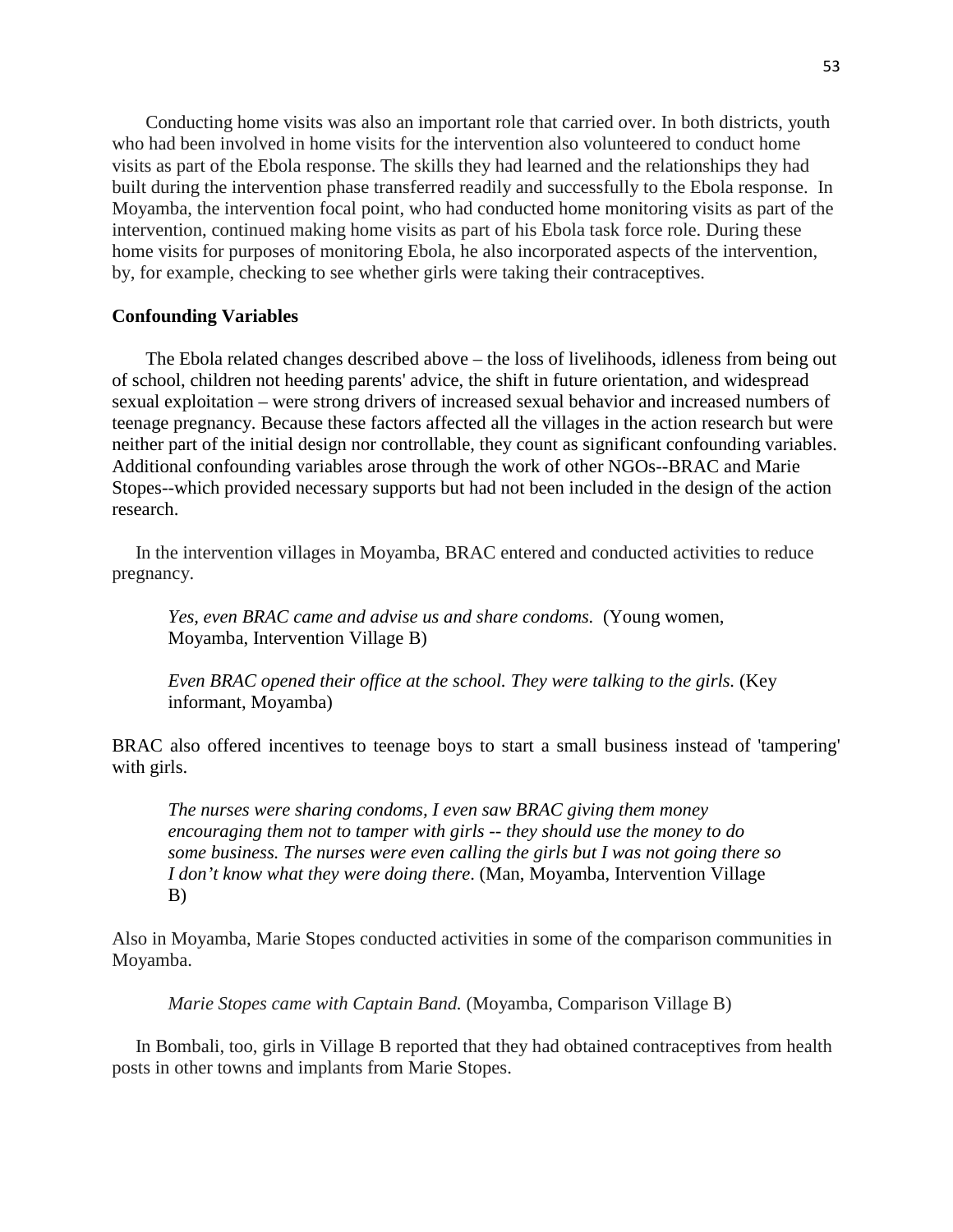*We use condom, implant, injection. If you have chance you go to Matoto. The implant was provided by Marie Stopes*. (Teen Girl, Bombali, Comparison Village B)

# **RECOMMENDATIONS**

 Although the community driven action to prevent child protection focused on the reduction of teenage pregnancy, the findings of this ethnographic research have implications that extend well beyond teenage pregnancy. These are discussed below in the context of four main recommendations.

# **1. Strengthen the training and monitoring of emergency workers in regard to child protection and the prevention of sexual exploitation and abuse.**

 The Ebola crisis imposed a very heavy burden of suffering on people in Sierra Leone. Although most Ebola workers treated people with respect, this research indicates that some Ebola workers used their money and positions of relative power to sexually exploit teenage girls. This exploitation is a highly objectionable violation of the primary humanitarian ethical principle, Do No Harm. The sexual exploitation, together with the false promises, new pregnancies, and increased pressures to feed another person that frequently went along with it, only helped to undermine the well-being of teenage girls and their families. This situation has the potential to recur, as Sierra Leone regularly faces new crises, and the lure of abusing one's position of power and privilege will remain high for paid workers in a highly impoverished environment.

 An essential step is to make child protection an integral part of the selection and training of emergency workers in all sectors. An essential first step is to have each emergency worker receive a brief training on child protection and sign an appropriate Code of Conduct as a condition of employment. Beyond outlining boundaries and rules, the training should also stimulate empathy and highlight the adverse effects of sexual exploitation on girls, children, and families. In addition, there must be no impunity for violations. Steps should be taken to insure adequate monitoring of the workers' behavior at field level and to enable effective reporting of and action against those who violate the Code of Conduct.

# **2. Improve the alignment between community practices and those recommended by Westernized health systems.**

 The Ebola crisis highlighted not only the severe weaknesses in the health systems in Sierra Leone but also the gap between community practices and those recommended or required by the formal health system, which embraces Western science, values, and modalities of disease diagnosis, treatment, and prevention. This gap was evident in local practices such as the Islamic practice of washing the dead by hand, which increased the spread of the Ebola virus. During the Ebola crisis, efforts to save lives necessitated a top-down approach addressing this gap. For example, the Government of Sierra Leone mandated that all corpses in Sierra Leone were to be buried in body bags under sterile conditions. However, such top-down approaches produce low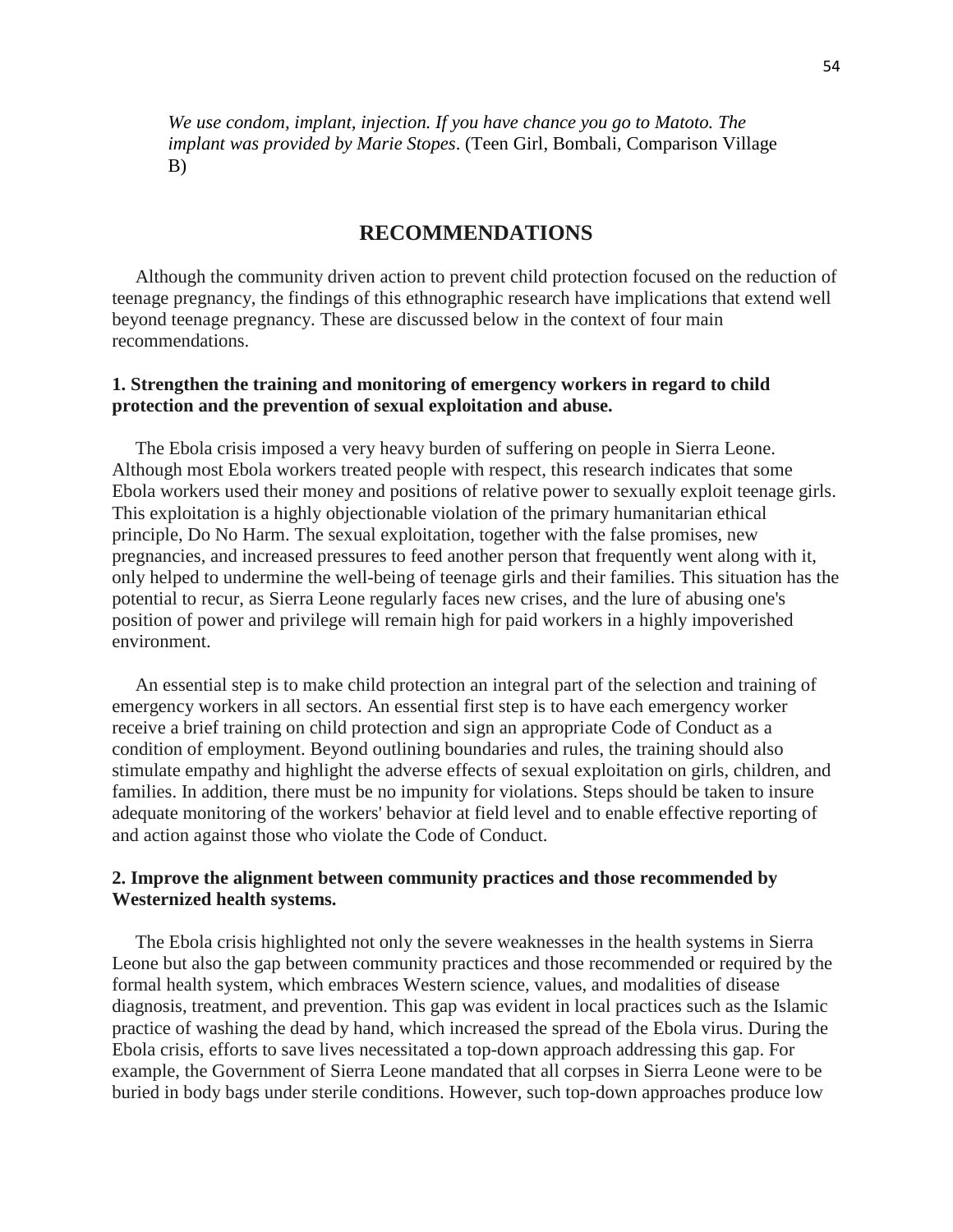levels of community ownership and enable low levels of public willingness to use the formal systems.<sup>16</sup>

 As part of the post-Ebola recovery and the longer term efforts to improve the health system and the child protection system, it is essential to improve the alignment between the formal systems and the nonformal aspects of the systems that local people, particularly in rural areas, prefer to use. Now that the crisis period has passed, efforts to improve this alignment should be guided by principles of respect and reconciliation. Rather than demonizing or denigrating local practices, it will be helpful to enable constructive dialogues between Imams and other community leaders with formal stakeholders in formal health and child protection systems. Such dialogues should seek to identify ways of reconciling local practices with those of formal health and child protection systems by, for example, alternative burial practices. A core principle of reconciliation should be that of cooperation. The possibilities of nonformal-formal collaboration were visible in this action research, in which communities chose and addressed child protection issues through collaboration with the formal health system. Such collaborative processes at the district level should be augmented by similar collaborative dialogues and steps at the national level to develop appropriate divisions of labor between, and also social changes in, the formal and nonformal aspects the health and child protection systems.

# **3. Build emergency preparedness and response and disaster risk reduction into community driven interventions.**

 The community driven approach that was featured in this action research focused primarily on the prevention of teenage pregnancy. The fact that the intervention was overwhelmed by the Ebola crisis indicates that community action in a specific domain by itself does not prepare the community to respond to large scale disasters and crises. Because the latter are recurrent features of life in Sierra Leone, it will be important in the future to build into all community interventions elements that increase the likelihood of (a) the transfer of elements and processes of the intervention into the crisis period, and (b) the sustainability of the intervention process. In practice, this means that all interventions, including community driven ones, should have well defined elements related to helping the community prepare for and respond to emergencies that arise, and enhance the sustainability of the intervention process during and following the crisis.

# **4. Re-prioritize the prevention of teenage pregnancy in Sierra Leone, building social protection into prevention efforts.**

 The evidence from this research shows unequivocally that the Ebola crisis unleashed a multitude of factors that together led to a significant escalation in the rates of teenage pregnancy in the project areas. Broadly these factors included sharp increases in risk factors (e.g., increased sexual exploitation, increased poverty, idleness of children, etc.), reduced protective factors (e.g., no access to education), and disruption of the intervention. These findings converge with those of other research projects<sup>17</sup> that indicate that the Ebola crisis produced a sharp increase in the rates of sexual exploitation and teenage pregnancy.

l

 $16$  Wessells et al. (2012).

<sup>&</sup>lt;sup>17</sup> Save the Children, Plan International, World Vision, & UNICEF (2015); UNDP (2015).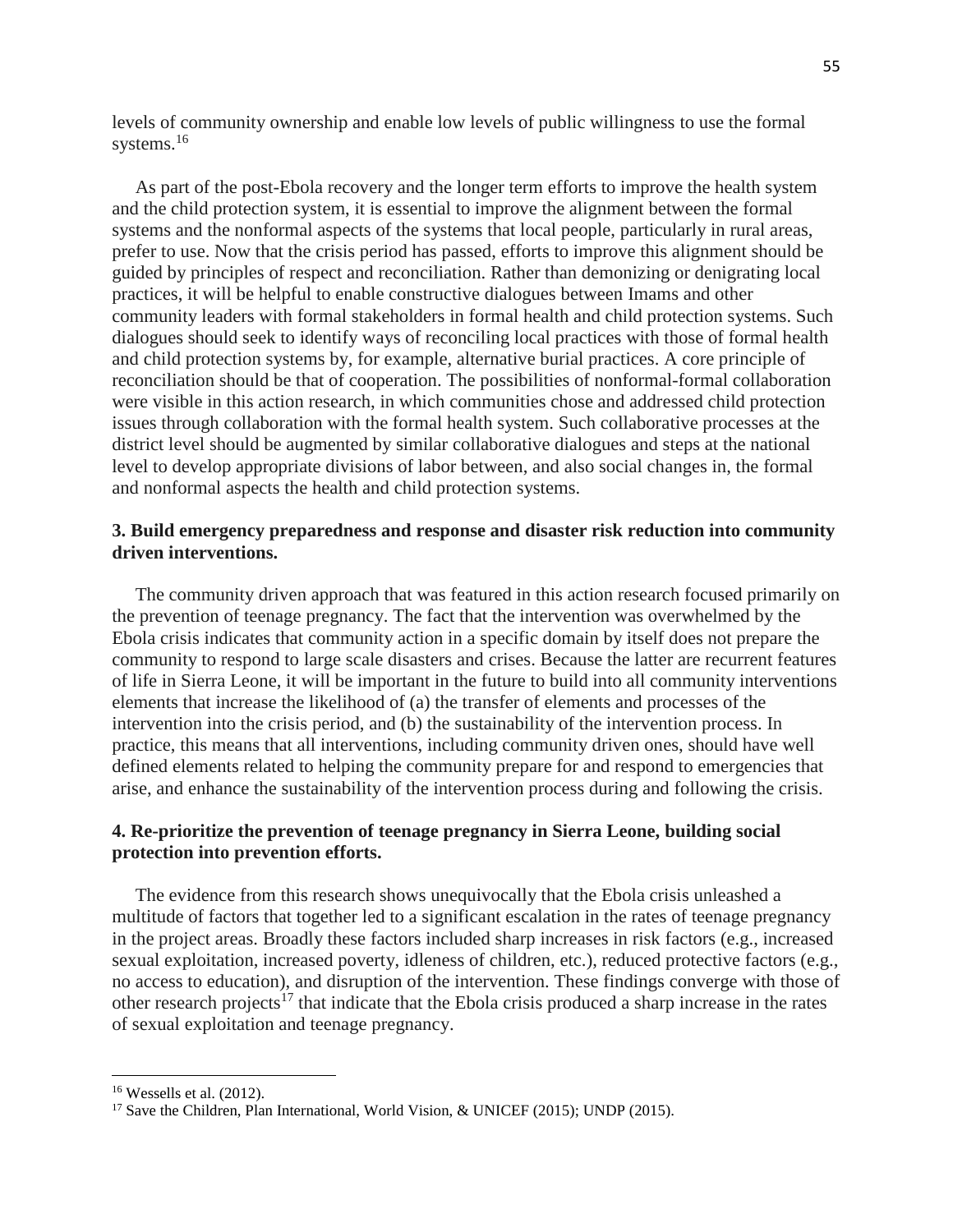A high priority, then, is to launch concerted efforts on a national scale to reduce teenage pregnancy. Since the findings of this study and others indicate that increased poverty during the Ebola crisis was a key driver of sexual exploitation and teenage pregnancy, prevention efforts should include work on social protection and other means of enabling effective livelihoods and reducing the burdens of increased poverty.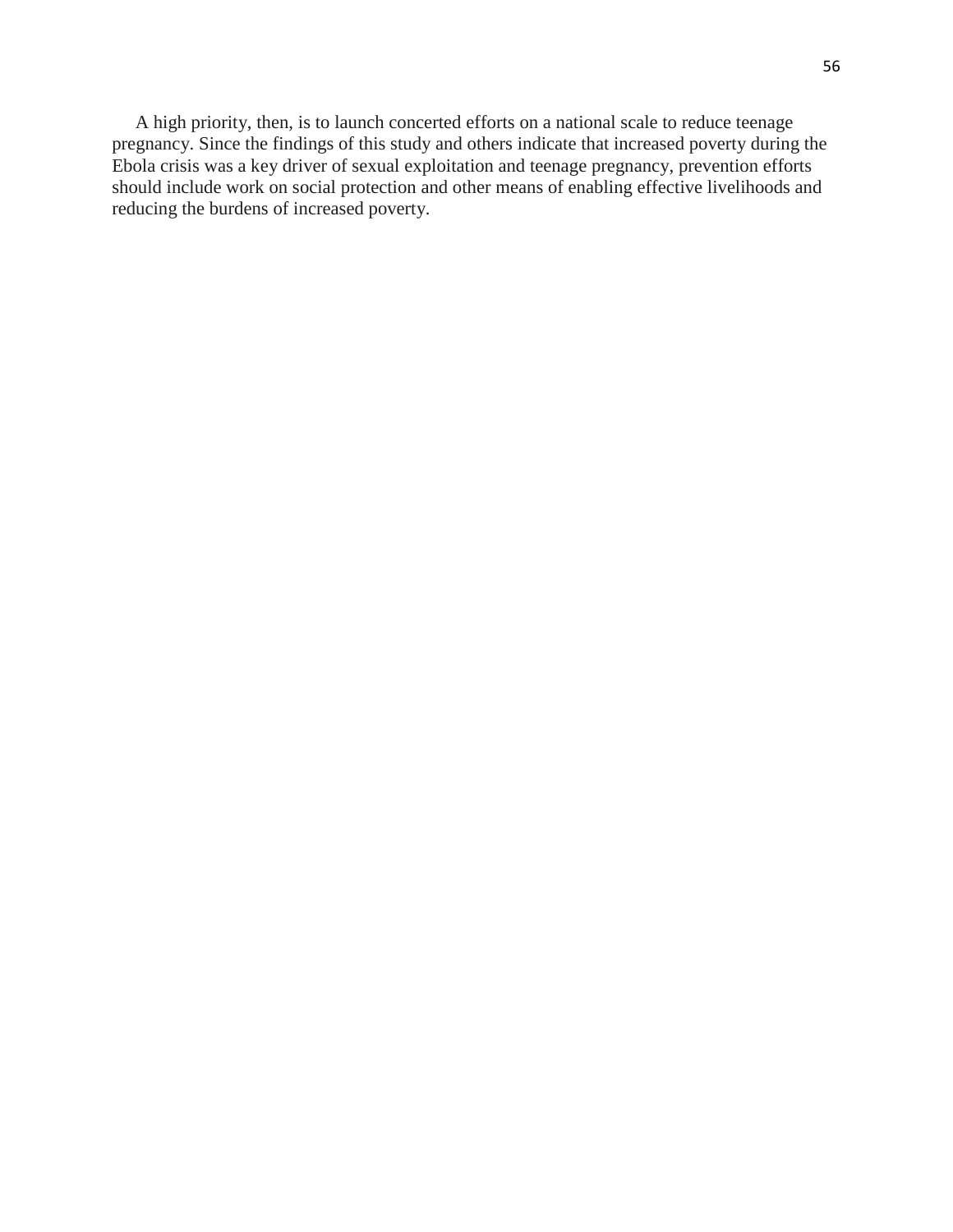# **References**

Alderson, P., & Morrow, V. (2011).The ethics of research with children and young people. London: Sage.

Allden, K., Jones, L., Weissbecker, I., Wessells, M., Bolton, P., Betancourt, T., Hijazi, Z., Galappati, A., Yamout, R., Patel, P. Sumathipala, A. (2009). Mental health and psychosocial support in crisis and conflict: Report of the Mental Health Working Group—Humanitarian Action Summit. *Prehospital and Disaster Medicine, vol. 24* (supplement 2).

Behnam, N. (2011). *Awkward engagement: Friction, translation and human rights education in post-conflict Sierra Leone.* Unpublished doctoral dissertation. Philadelphia: University of Pennsylvania.

Boyden, J. (2004). Anthropology under fire: Ethics, researchers and children in war. In J. Boyden & J. de Berry (Eds.), *Children and youth on the front line* (pp. 237-258). New York: Berghahn.

CDC(2016). *2014 Ebola outbreak in West Africa - Case counts* (updated April 13, 2016). Downloaded July 27, 2016 from www.cdc.gov/vhf/ebola/outbreaks/2014-west-africa/casecounts\_html.

Child Frontiers (2010). *Mapping and analysis of the child protection system in Sierra Leone. UNICEF, Save the Children, Plan International*. Downloaded 23 May, 2013 fromhttps://childfrontiers.box.net/shared/n5z0rscmpj1euy2r718

Charmaz, K. (2006). *Constructing grounded theory: A practical guide through qualitative research*. Thousand Oaks, CA: Sage.

Child Frontiers (2010). *Mapping and assessing child protection systems in West and Central Africa: A five-country analysis paper*. Bangkok: Author.

Coinco, E. (2010). *A glimpse into the world of teenage pregnancy in Sierra Leone. Freetown.* UNICEF Sierra Leone.

Denney, L., Gordon, R. & Ibrahim, A. *Teenage pregnancy after Ebola in Sierra Leone: Mapping responses, gaps and ongoing challenges. Working Paper 39.* London: Secure Livelihoods Research Consortium, Overseas Development Institute.

Elston, J., Moosa, A., Moses, F., Walker, N. Dotta, N. (2015). *Journal of Public Health* (Advance Access published October 27, 2015).

Graham, A., Powell, M., Taylor, N., Anderson, D. & Fitzgerald, R. (2013). *Ethical research involving children*. Florence: UNICEF Office of Research-Innocenti.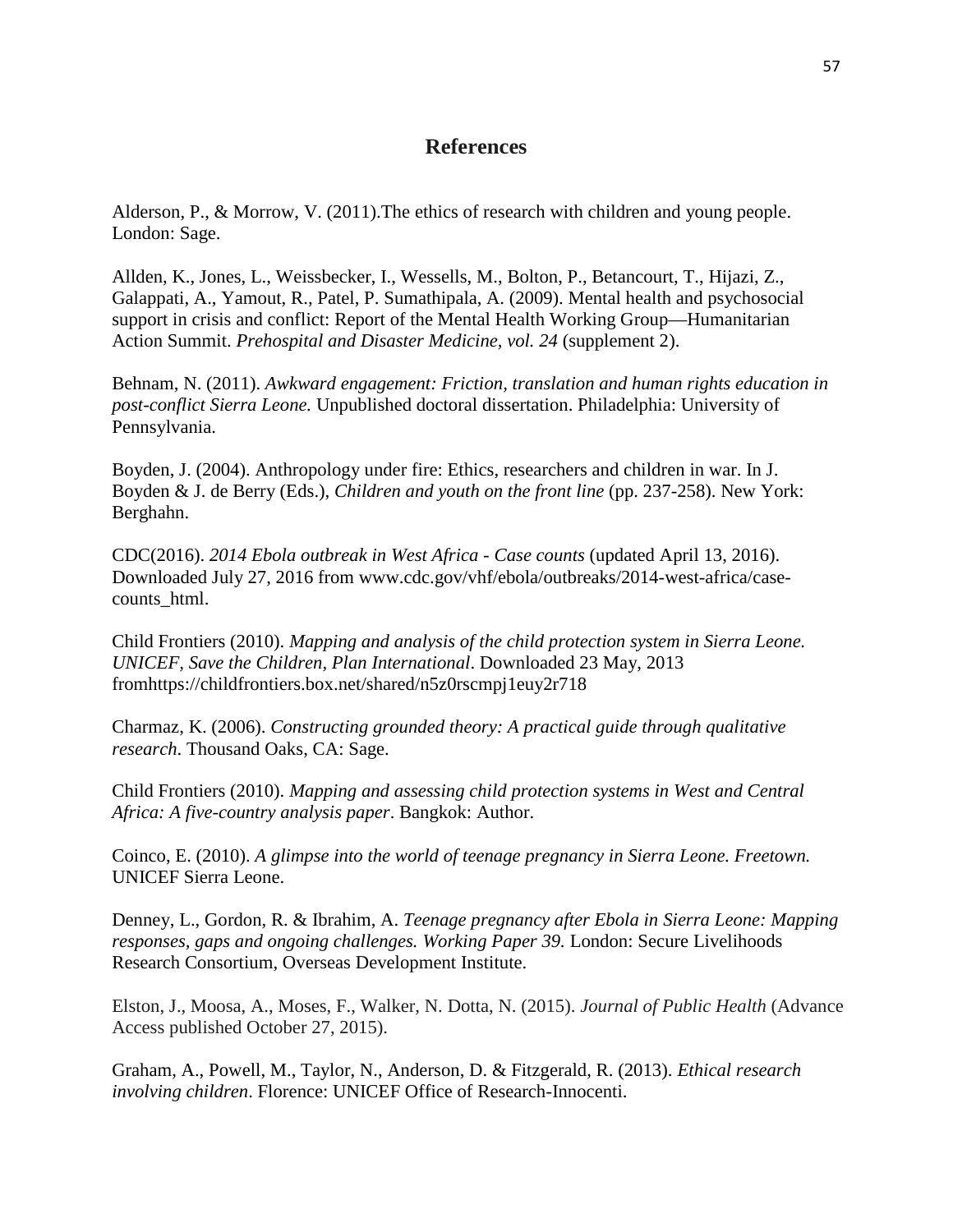Hart, J., &Tyrer, B. (2006). *Research with children living in situations of armed conflict: Concepts, ethics and methods*. Refugee Studies Centre Working Paper No. 30. Oxford University: Queen Elizabeth House.

IMC (2014). *Assessment of mental health and psychosocial support (mhpss) needs and resources in the context of Ebola.* Lunsar, Port Loko District, Sierra Leone: IMC Sierra Leone.

Morrow, V. (2009).*The ethics of social research with children and families in Young Lives: Practical experiences*. Oxford: Young Lives Research Project.

Schenk, K., & Williamson, J. (2005). *Ethical approaches to gathering information from children and adolescents in international settings: Guidelines and resources*. Washington, DC: Population Council.

Stark, L., Wessells, M., King, D., Lamin, D. & Lilley, S. (2012). *A grounded approach to the definition of population-based, child protection and well-being outcome areas*. London: Interagency Learning Initiative on Community-Based Child Protection Mechanisms and Child Protection Systems.

Stark, L., Macfarlane, M., King, D., Lamin, D., Lilley, S., & Wessells, M. (2014). *A communitydriven approach to reducing teenage pregnancy in Sierra Leone: Midline evaluation brief*. London: Save the Children.

Save the Children, Plan International, World Vision, UNICEF (2015). *Children's Ebola recovery assessment: Sierra Leone*. Freetown: Author.

UNDP (2015). *Human Development Report 2015*. New York: Author.

UNDP (2015). *Assessing sexual and gender based violence during the Ebola crisis in Sierra Leone*. Freetown: Author.

UNICEF (2013). *Female genital mutilation/cutting: A statistical overview and exploration of the dynamics of change*. New York: Author.

Wessells, M. (2009). *What are we learning about protecting children in the community? An inter-agency review of the evidence on community-based child protection mechanisms in humanitarian and development settings*. London: Save the Children.

Wessells, M. G. (2011). *An ethnographic study of community-based child protection mechanisms and their linkage with the national child protection system of Sierra Leone.* New York: Columbia Group for Children in Adversity.

Wessells, M., Lamin, D., King, D., Kostelny, K., Stark, L., & Lilley, S. (2012). The disconnect between community-based child protection mechanisms and the formal child protection system in rural Sierra Leone: Challenges to building an effective national child protection